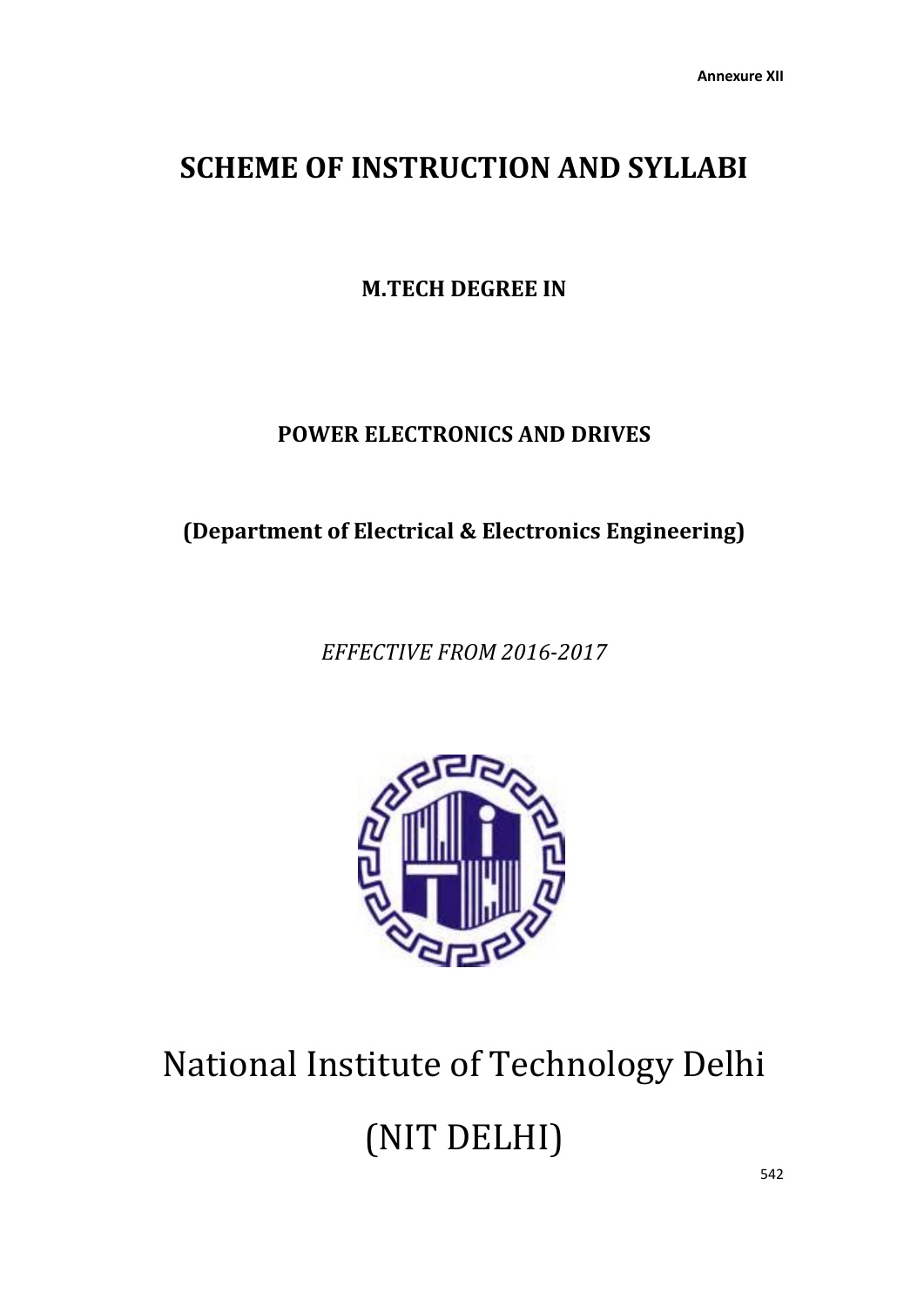| M. TCCH IT OWCL LICCUOINCS AND DITYCS.<br>GUUISC DU UCHIC<br>M.Tech (PED) 1 Year I Semester |  |                |                                                    |              |                |  |  |  |  |
|---------------------------------------------------------------------------------------------|--|----------------|----------------------------------------------------|--------------|----------------|--|--|--|--|
| S.No<br>$L-T-P$<br>Course<br><b>Course Title</b><br>$\mathbf C$                             |  |                |                                                    |              |                |  |  |  |  |
| $\mathbf{1}$                                                                                |  | <b>EEL 501</b> | Power Electronics Devices & Converters (Mandatory) | $3 - 0 - 0$  | 3              |  |  |  |  |
| 2                                                                                           |  | EEL 5XX        | Core-I                                             | $3 - 0 - 0$  | 3              |  |  |  |  |
| 3                                                                                           |  | EEL 5XX        | Core-II                                            | $3 - 0 - 0$  | 3              |  |  |  |  |
| 4                                                                                           |  | EEL 5XX        | Elective-I                                         | $3 - 0 - 0$  | 3              |  |  |  |  |
| 5                                                                                           |  | EEL 5XX        | Elective - II                                      | $3 - 0 - 0$  | 3              |  |  |  |  |
| 6                                                                                           |  | <b>EEP 504</b> | Power Electronics Lab                              | $0 - 0 - 3$  | $\overline{2}$ |  |  |  |  |
| $\overline{7}$                                                                              |  | <b>EEP 505</b> | Simulation of Power Electronic Systems             | $0 - 0 - 3$  | $\overline{2}$ |  |  |  |  |
|                                                                                             |  |                | <b>Total</b>                                       | $15 - 0 - 6$ | 19             |  |  |  |  |
|                                                                                             |  |                |                                                    |              |                |  |  |  |  |
|                                                                                             |  |                | M.Tech (PED) 1 Year II Semester                    |              |                |  |  |  |  |
| S.No                                                                                        |  | Course         | <b>Course Title</b>                                | $L-T-P$      | $\mathbf C$    |  |  |  |  |
| 1                                                                                           |  | <b>EEL 551</b> | Switched Mode Power converters (Mandatory)         | $3 - 0 - 0$  | 3              |  |  |  |  |
| 2                                                                                           |  | EEL 5XX        | Core-III                                           | $3 - 0 - 0$  | 3              |  |  |  |  |
| 3                                                                                           |  | EEL 5XX        | Core-IV                                            | $3 - 0 - 0$  | 3              |  |  |  |  |
| 4                                                                                           |  | EEL 5XX        | Elective - III                                     | $3 - 0 - 0$  | 3              |  |  |  |  |
| 5                                                                                           |  | EEL 5XX        | Elective - IV                                      | $3 - 0 - 0$  | 3              |  |  |  |  |
| 6                                                                                           |  | <b>EEP 554</b> | <b>Electrical Drives Lab</b>                       | $0 - 0 - 3$  | $\overline{2}$ |  |  |  |  |
| 7                                                                                           |  | $0 - 0 - 2$    | $\mathbf{1}$                                       |              |                |  |  |  |  |
|                                                                                             |  |                | <b>Total</b>                                       | $15 - 1 - 5$ | 18             |  |  |  |  |
|                                                                                             |  |                |                                                    |              |                |  |  |  |  |
|                                                                                             |  |                | M.Tech (PED) II Year I Semester                    |              |                |  |  |  |  |
| S.No                                                                                        |  | Course         | <b>Course Title</b>                                | $L-T-P$      | $\mathbf C$    |  |  |  |  |
| $\mathbf{1}$                                                                                |  | <b>EEP 601</b> | Dissertation                                       |              | 8              |  |  |  |  |
| 2                                                                                           |  | <b>EEP 602</b> | Independent Study and Seminar                      | $0 - 0 - 4$  | 2              |  |  |  |  |
| 3                                                                                           |  | EEL 6XX        | $Elective - V$                                     | $3 - 0 - 0$  | 3              |  |  |  |  |
| $\overline{4}$                                                                              |  | EEL 6XX        | Elective - VI                                      | $3 - 0 - 0$  | 3              |  |  |  |  |
|                                                                                             |  |                | <b>Total</b>                                       | $6 - 0 - 4$  | 16             |  |  |  |  |
|                                                                                             |  |                |                                                    |              |                |  |  |  |  |
|                                                                                             |  |                | M.Tech (PED) II Year II Semester                   |              |                |  |  |  |  |
| S.No                                                                                        |  | Course         | <b>Course Title</b>                                | $L-T-P$      | $\mathbf C$    |  |  |  |  |
| $\mathbf{1}$                                                                                |  | <b>EEP 651</b> | Dissertation                                       |              | 12             |  |  |  |  |
| $\overline{2}$                                                                              |  | <b>EEP 652</b> | Independent Study and Seminar                      |              | $\overline{4}$ |  |  |  |  |
|                                                                                             |  |                | <b>Total</b>                                       |              | 16             |  |  |  |  |
|                                                                                             |  |                |                                                    |              |                |  |  |  |  |
|                                                                                             |  |                | <b>Total Credits</b>                               |              | 69             |  |  |  |  |

## M. Tech (Power Electronics and Drives) Course Structure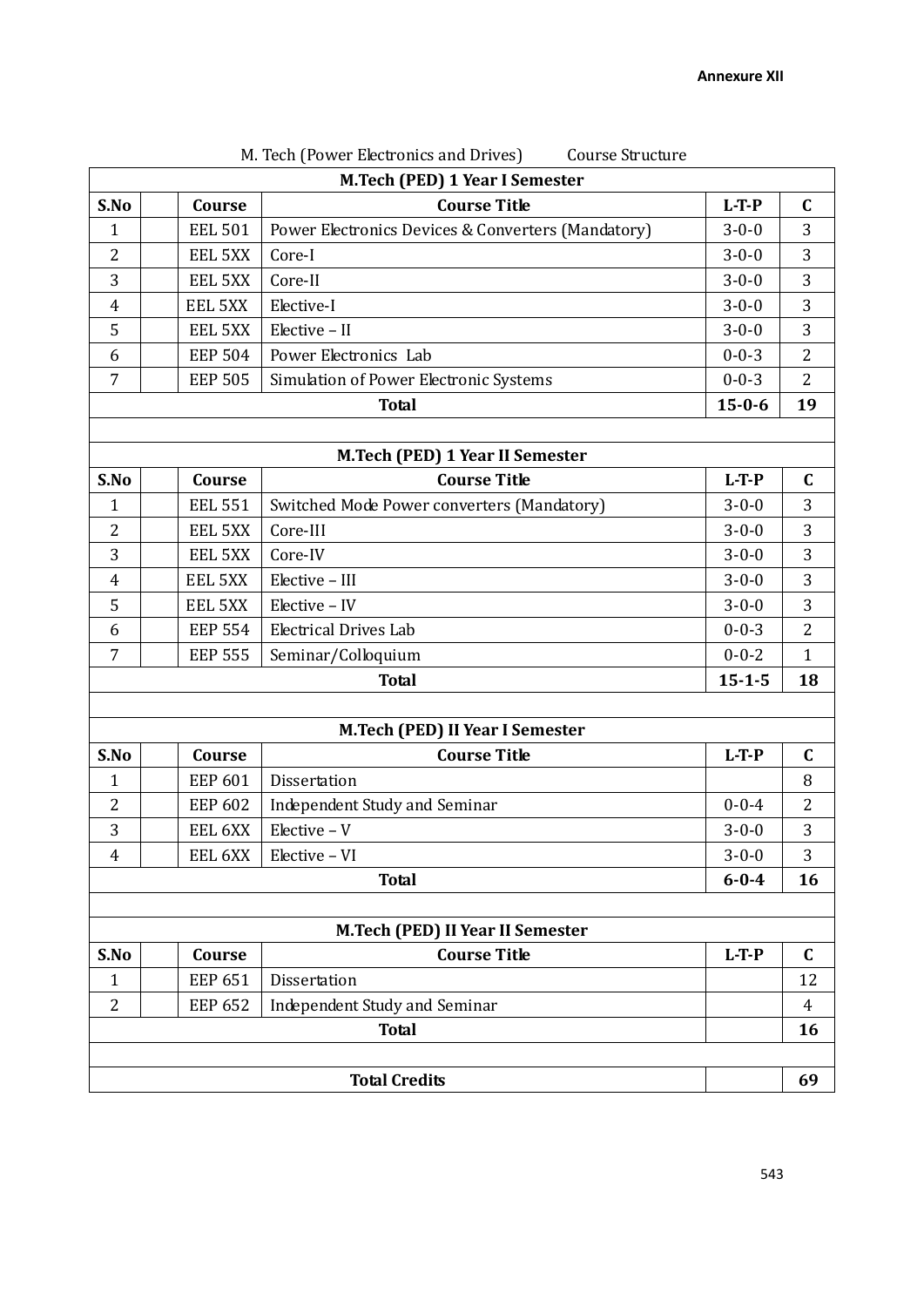| <b>Departmental Core</b> |                |                                                |             |  |  |  |  |  |
|--------------------------|----------------|------------------------------------------------|-------------|--|--|--|--|--|
| S.No                     | Course         | <b>Course Title</b>                            | $L-T-P$     |  |  |  |  |  |
|                          | <b>EEL 502</b> | Dynamics of Electrical Machines                | $3 - 0 - 0$ |  |  |  |  |  |
| າ                        | <b>EEL 503</b> | <b>Electrical Drives</b>                       | $3 - 0 - 0$ |  |  |  |  |  |
| 3                        | <b>EEL 552</b> | <b>Advanced Electrical Drives</b>              | $3 - 0 - 0$ |  |  |  |  |  |
|                          | <b>EEL 553</b> | Power Electronics for Renewable Energy Systems | $3 - 0 - 0$ |  |  |  |  |  |

## **Departmental Elective**

| S.No         | Course         | <b>Course Title</b>                                  | $L-T-P$     |
|--------------|----------------|------------------------------------------------------|-------------|
| $\mathbf{1}$ | <b>EEL 511</b> | Power Quality                                        | $3 - 0 - 0$ |
| 2            | <b>EEL 512</b> | Flexible AC Transmission Systems (FACTs)             | $3 - 0 - 0$ |
| 3            | <b>EEL 513</b> | Digital Control in Power Electronic Systems          | $3 - 0 - 0$ |
| 4            | <b>EEL 514</b> | Digital Signal Processor & its applications to Power | $3 - 0 - 0$ |
|              |                | Electronics                                          |             |
| 5            | <b>EEL 515</b> | <b>Soft Computing and Applications</b>               | $3 - 0 - 0$ |
| 6            | <b>EEL 516</b> | Analog Integrated Circuit Design                     | $3 - 0 - 0$ |
| 7            | <b>EEL 561</b> | Robust Control                                       | $3 - 0 - 0$ |
| 8            | <b>EEL 562</b> | <b>Special Electrical Machines</b>                   | $3 - 0 - 0$ |
| 9            | <b>EEL 563</b> | Applied Linear Algebra                               | $3 - 0 - 0$ |
| 10           | <b>EEL 564</b> | <b>Advanced Control Systems</b>                      | $3 - 0 - 0$ |
| 11           | <b>EEL 565</b> | FPGA based digital design techniques                 | $3 - 0 - 0$ |
| 12           | <b>EEL 566</b> | Optimal Control                                      | $3 - 0 - 0$ |
| 13           | <b>EEL 611</b> | <b>Electric Vehicles</b>                             | $3 - 0 - 0$ |
| 14           | <b>EEL 612</b> | AI Techniques and Applications                       | $3 - 0 - 0$ |
| 15           | <b>EEL 613</b> | <b>Energy Storage Devices</b>                        | $3 - 0 - 0$ |
| 16           | <b>EEL 614</b> | <b>Energy Auditing and Management</b>                | $3 - 0 - 0$ |
| 17           | <b>EEL 615</b> | <b>Telemetry Systems</b>                             | $3 - 0 - 0$ |
| 18           | <b>EEL 616</b> | Internet of Things                                   | $3 - 0 - 0$ |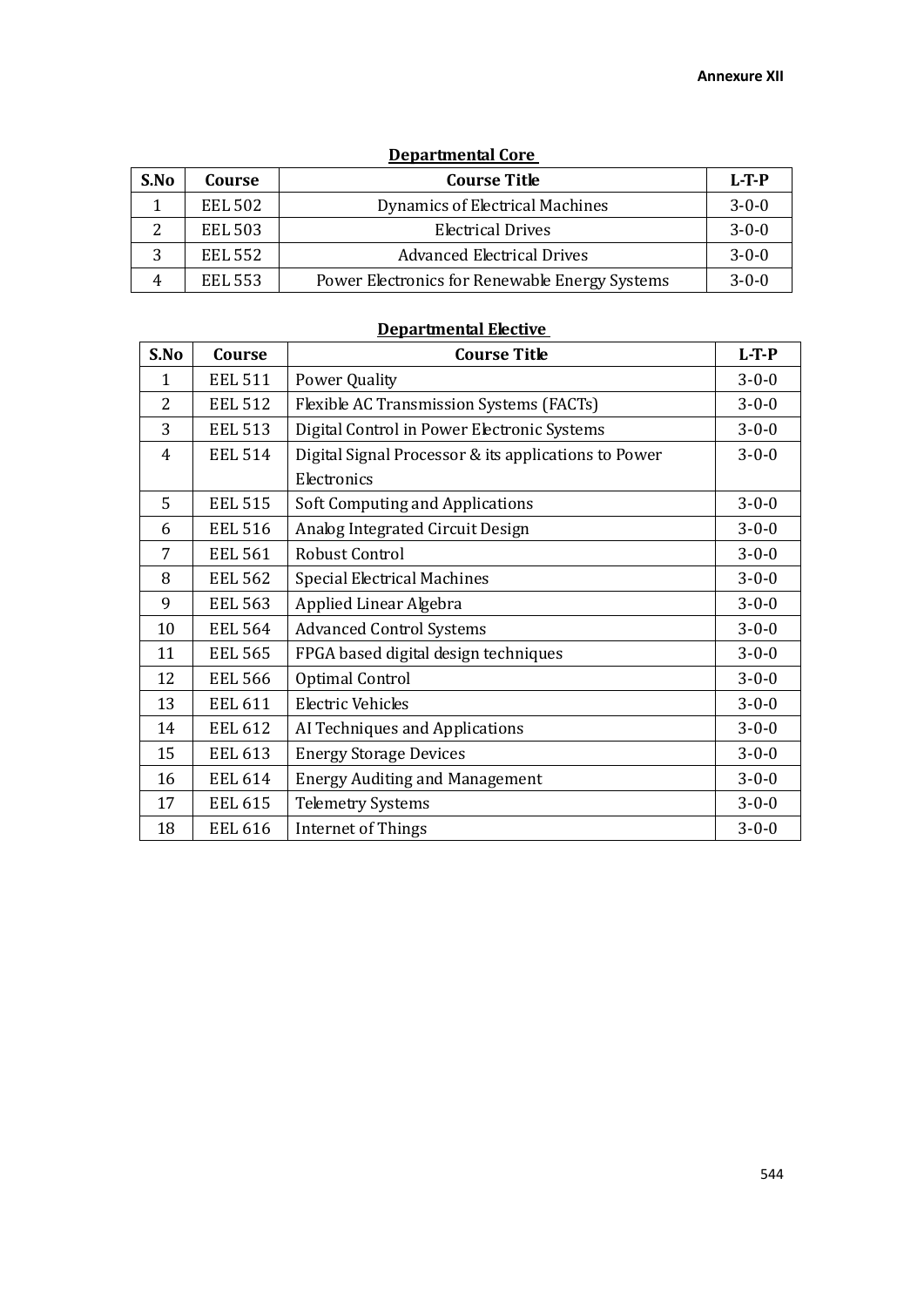| Course no: EEL         | <b>Open</b>                                 | course                    | HM<br>Course                                      | DC (Y/N)                                                          | DE(Y/N) |  |  |
|------------------------|---------------------------------------------|---------------------------|---------------------------------------------------|-------------------------------------------------------------------|---------|--|--|
| 501                    | (Y/N)                                       |                           | (Y/N)                                             |                                                                   |         |  |  |
| Type of course         | N                                           |                           | N                                                 | Y                                                                 | N       |  |  |
| Course Title           |                                             |                           | <b>Power Electronics Devices &amp; Converters</b> |                                                                   |         |  |  |
| Course                 |                                             |                           |                                                   |                                                                   |         |  |  |
| Coordinator            |                                             |                           |                                                   |                                                                   |         |  |  |
| Course                 | $\bullet$ To                                |                           |                                                   | introduce students with the basic theory of power                 |         |  |  |
| objectives:            |                                             |                           |                                                   | semiconductor, their practical application in power electronics.  |         |  |  |
|                        |                                             |                           |                                                   | • To familiarize the operation principle of AC-DC, DC-DC, DC-AC   |         |  |  |
|                        | conversion circuits and their applications. |                           |                                                   |                                                                   |         |  |  |
|                        |                                             |                           |                                                   | • To enhance the knowledge and understanding of power electronic  |         |  |  |
|                        |                                             |                           |                                                   | converters and their application in power electronic systems.     |         |  |  |
|                        |                                             |                           |                                                   | • To provide students with the skills and techniques necessary to |         |  |  |
|                        |                                             |                           |                                                   | analyze and synthesize power electronic circuits utilizing modern |         |  |  |
|                        |                                             | power electronic devices. |                                                   |                                                                   |         |  |  |
| POs                    |                                             |                           |                                                   |                                                                   |         |  |  |
| Semester               |                                             | Autumn: I Semester        |                                                   | Spring                                                            |         |  |  |
|                        |                                             | Lecture                   | Tutorial                                          | Practical                                                         | Credits |  |  |
| <b>Contact Hours</b>   | 3                                           |                           | $\boldsymbol{0}$                                  | $\boldsymbol{0}$                                                  | 3       |  |  |
| Prerequisite           | course                                      |                           |                                                   |                                                                   |         |  |  |
| code as per proposed   |                                             |                           |                                                   |                                                                   |         |  |  |
| course numbers         |                                             |                           |                                                   |                                                                   |         |  |  |
| Prerequisite credits   |                                             |                           |                                                   |                                                                   |         |  |  |
| Equivalent             | course                                      |                           |                                                   |                                                                   |         |  |  |
| codes as per proposed  |                                             |                           |                                                   |                                                                   |         |  |  |
| course and old course  |                                             |                           |                                                   |                                                                   |         |  |  |
| Overlap course codes   |                                             |                           |                                                   |                                                                   |         |  |  |
| as<br>per              | proposed                                    |                           |                                                   |                                                                   |         |  |  |
| course numbers         |                                             |                           |                                                   |                                                                   |         |  |  |
| <b>Text Books:</b>     |                                             |                           |                                                   |                                                                   |         |  |  |
| 1.                     |                                             | Title                     |                                                   | Power Electronics Converters, Applications, and                   |         |  |  |
|                        |                                             |                           | Design                                            |                                                                   |         |  |  |
|                        |                                             | Author                    |                                                   | Ned Mohan, Tore M. Undeland, William P. Robbins                   |         |  |  |
|                        |                                             | Publisher                 | Wiley India Pvt Ltd                               |                                                                   |         |  |  |
|                        |                                             | Edition                   | 3rd                                               |                                                                   |         |  |  |
| 2.                     |                                             | Title                     |                                                   | Semiconductor Device Modeling with Spice                          |         |  |  |
|                        |                                             | Author                    | G. Massobrio, P. Antognetti                       |                                                                   |         |  |  |
|                        |                                             | Publisher                 | McGraw-Hill                                       |                                                                   |         |  |  |
|                        |                                             | Edition                   | 2nd                                               |                                                                   |         |  |  |
| <b>Reference Book:</b> |                                             |                           |                                                   |                                                                   |         |  |  |
| 1.                     |                                             | Title                     | <b>Power Semiconductor Devices</b>                |                                                                   |         |  |  |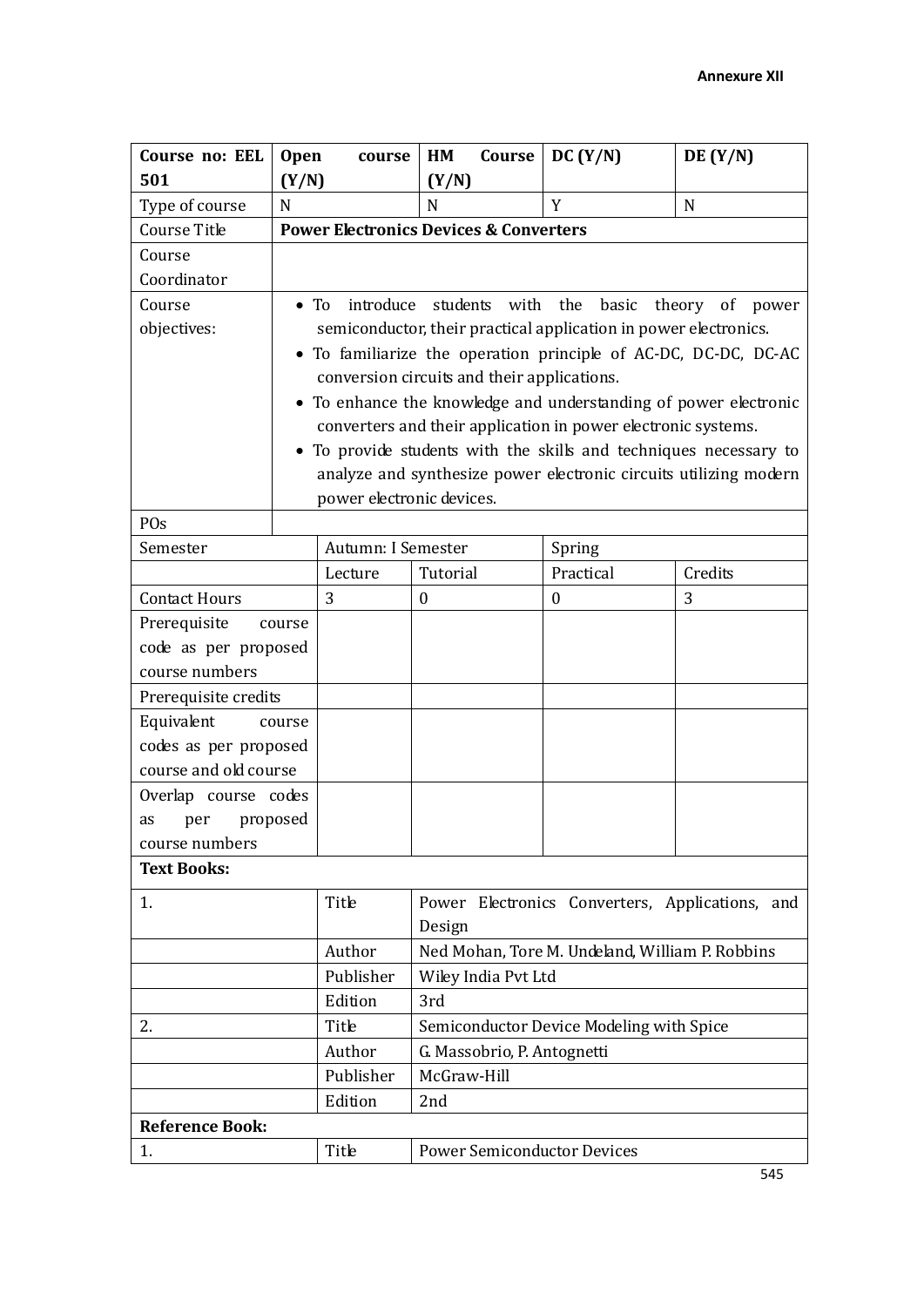|                 |                  | Author                                                                     | B. Jayant Baliga                                                                   |  |  |  |  |
|-----------------|------------------|----------------------------------------------------------------------------|------------------------------------------------------------------------------------|--|--|--|--|
|                 |                  | Publisher                                                                  | <b>International Thompson Computer Press</b>                                       |  |  |  |  |
|                 |                  | Edition                                                                    | 1st                                                                                |  |  |  |  |
| 2.              |                  | Title                                                                      | Discrete and Integrated Power<br>semiconductor                                     |  |  |  |  |
|                 |                  |                                                                            | Devices: Theory and Applications                                                   |  |  |  |  |
|                 |                  | Author                                                                     | V. Benda, J. Gowar, and D. A. Grant                                                |  |  |  |  |
|                 |                  | Publisher                                                                  | John Wiley & Sons                                                                  |  |  |  |  |
|                 |                  | Edition                                                                    | 1999                                                                               |  |  |  |  |
| Content         |                  | <b>Unit I: Power Electronic Devices:</b>                                   |                                                                                    |  |  |  |  |
|                 |                  |                                                                            | Overview of power switching devices such as: Thyristor, GTOs, BJTs,                |  |  |  |  |
|                 |                  |                                                                            | MOSFETs, and IGBTs etc. and their static and dynamic characteristics. Firing /     |  |  |  |  |
|                 |                  |                                                                            | Triggering techniques and commutation techniques.                                  |  |  |  |  |
|                 |                  |                                                                            | Unit II: Phase Controlled Multi-pulse Converters:                                  |  |  |  |  |
|                 |                  |                                                                            | Review of uncontrolled converters, Phase controlled converters: Single-Phase       |  |  |  |  |
|                 |                  |                                                                            | and Three-Phase full converters, semi-converters, Half-controlled converters,      |  |  |  |  |
|                 |                  | dual converters etc. Effect of source inductance, Harmonic Analysis,       |                                                                                    |  |  |  |  |
|                 |                  | Extinction and Symmetrical Angle control, PWM control, SPWM control. Power |                                                                                    |  |  |  |  |
|                 |                  | <b>Factor Correction rectifiers.</b>                                       |                                                                                    |  |  |  |  |
|                 |                  |                                                                            | Unit III: AC Controllers and Cycloconverters :                                     |  |  |  |  |
|                 |                  |                                                                            | Principle of phase control, Integral cycle control, Single phase voltage           |  |  |  |  |
|                 |                  |                                                                            | controllers, Sequence control of AC voltage controllers, step-up cycloconverter,   |  |  |  |  |
|                 |                  |                                                                            | step-down cycloconverter, three phase to single phase cycloconverter, three        |  |  |  |  |
|                 |                  | phase to three phase cycloconverter, carrier based control schemes & non-  |                                                                                    |  |  |  |  |
|                 |                  | carrier based control scheme.                                              |                                                                                    |  |  |  |  |
|                 |                  | Unit IV: Switching Mode Inverters:                                         |                                                                                    |  |  |  |  |
|                 |                  |                                                                            | Basic concept of 1- $\Phi$ , 3- $\Phi$ Switching Inverters: 120o and 180o modes of |  |  |  |  |
|                 |                  |                                                                            | operation, Inverter configurations Voltage-Source Inverter, Current-Source         |  |  |  |  |
|                 |                  |                                                                            | Inverter, Line Commutated Inverters, Unipolar and Bipolar Switching, PWM           |  |  |  |  |
|                 |                  |                                                                            | modulation techniques for Switching Inverters: single, multiple and sinusoidal,    |  |  |  |  |
|                 |                  |                                                                            | space vector modulation (SVM), Harmonic Reduction Techniques. Multi-Level          |  |  |  |  |
|                 |                  |                                                                            | Inverters: topologies and control strategies.                                      |  |  |  |  |
| Course          |                  | Continuous Evaluation 25%                                                  |                                                                                    |  |  |  |  |
| <b>Assessme</b> | Mid Semester 25% |                                                                            |                                                                                    |  |  |  |  |
| nt              | End Semester 50% |                                                                            |                                                                                    |  |  |  |  |
|                 |                  |                                                                            |                                                                                    |  |  |  |  |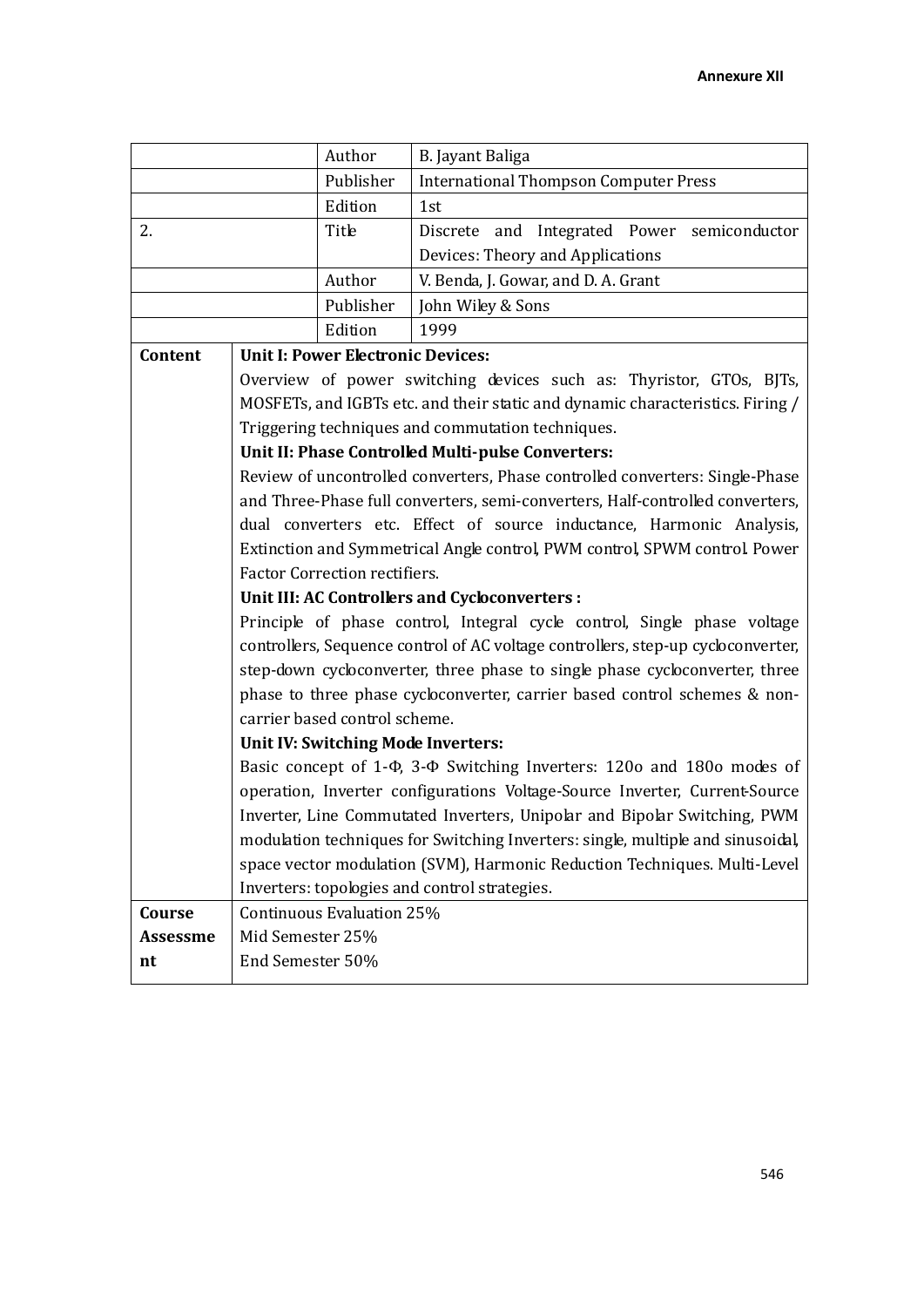| EEL<br>Course<br>no:                                                | <b>Open</b> | course                                                                                                                                                                                                                                                                                                                               | HM                        | Course | DC (Y/N)                                          | DE(Y/N) |
|---------------------------------------------------------------------|-------------|--------------------------------------------------------------------------------------------------------------------------------------------------------------------------------------------------------------------------------------------------------------------------------------------------------------------------------------|---------------------------|--------|---------------------------------------------------|---------|
| 502                                                                 | (Y/N)       |                                                                                                                                                                                                                                                                                                                                      | (Y/N)                     |        |                                                   |         |
| Type of course                                                      | N           |                                                                                                                                                                                                                                                                                                                                      | N                         |        | Y                                                 | N       |
| Course Title                                                        |             | <b>Dynamics of Electrical Machines</b>                                                                                                                                                                                                                                                                                               |                           |        |                                                   |         |
| Course                                                              |             |                                                                                                                                                                                                                                                                                                                                      |                           |        |                                                   |         |
| Coordinator                                                         |             |                                                                                                                                                                                                                                                                                                                                      |                           |        |                                                   |         |
| Course objectives:                                                  | $\bullet$   | • To improve the analysis and solving problem skills related to<br>electrical machines<br>• To apply the theory of machine dynamics to induction motor<br>starting, speed control, braking, and protection.<br>To develop the research, and design of power electronic circuits,<br>automated systems, and electrical power systems. |                           |        |                                                   |         |
| P <sub>Os</sub>                                                     |             |                                                                                                                                                                                                                                                                                                                                      |                           |        |                                                   |         |
| Semester                                                            |             | Autumn                                                                                                                                                                                                                                                                                                                               |                           |        | Spring                                            |         |
|                                                                     |             | Lecture                                                                                                                                                                                                                                                                                                                              | Tutorial                  |        | Practical                                         | Credits |
| <b>Contact Hours</b>                                                |             | 3                                                                                                                                                                                                                                                                                                                                    | $\boldsymbol{0}$          |        | $\boldsymbol{0}$                                  | 3       |
| Prerequisite course code<br>as per proposed course<br>numbers       |             |                                                                                                                                                                                                                                                                                                                                      |                           |        |                                                   |         |
| Prerequisite credits                                                |             |                                                                                                                                                                                                                                                                                                                                      |                           |        |                                                   |         |
| Equivalent course codes<br>as per proposed course<br>and old course |             |                                                                                                                                                                                                                                                                                                                                      |                           |        |                                                   |         |
| Overlap course codes as<br>proposed<br>per<br>numbers               | course      |                                                                                                                                                                                                                                                                                                                                      |                           |        |                                                   |         |
| <b>Text Books:</b>                                                  |             |                                                                                                                                                                                                                                                                                                                                      |                           |        |                                                   |         |
| 1.                                                                  |             | Title                                                                                                                                                                                                                                                                                                                                |                           |        | Analysis of Electrical Machines and Drive Systems |         |
|                                                                     |             | Author                                                                                                                                                                                                                                                                                                                               |                           |        | Krauss, Wasyncsuk and Sudholf                     |         |
|                                                                     |             | Publisher                                                                                                                                                                                                                                                                                                                            | John Wiley                |        |                                                   |         |
|                                                                     |             | Edition                                                                                                                                                                                                                                                                                                                              | 3rd                       |        |                                                   |         |
| 2.                                                                  |             | Title                                                                                                                                                                                                                                                                                                                                |                           |        | <b>Generalized Theory of Electrical Machines</b>  |         |
|                                                                     |             | Author                                                                                                                                                                                                                                                                                                                               | PS. Bhimbra               |        |                                                   |         |
|                                                                     |             | Publisher                                                                                                                                                                                                                                                                                                                            | Khanna Publishers         |        |                                                   |         |
|                                                                     |             | Edition                                                                                                                                                                                                                                                                                                                              | 2006                      |        |                                                   |         |
| <b>Reference Book:</b>                                              |             |                                                                                                                                                                                                                                                                                                                                      |                           |        |                                                   |         |
| 1.                                                                  |             | Title                                                                                                                                                                                                                                                                                                                                | <b>Electric Machinery</b> |        |                                                   |         |
|                                                                     |             | Author                                                                                                                                                                                                                                                                                                                               |                           |        | A E Fitzgerald, Kingsley, and Umans               |         |
|                                                                     | Publisher   | McGraw Hill                                                                                                                                                                                                                                                                                                                          |                           |        |                                                   |         |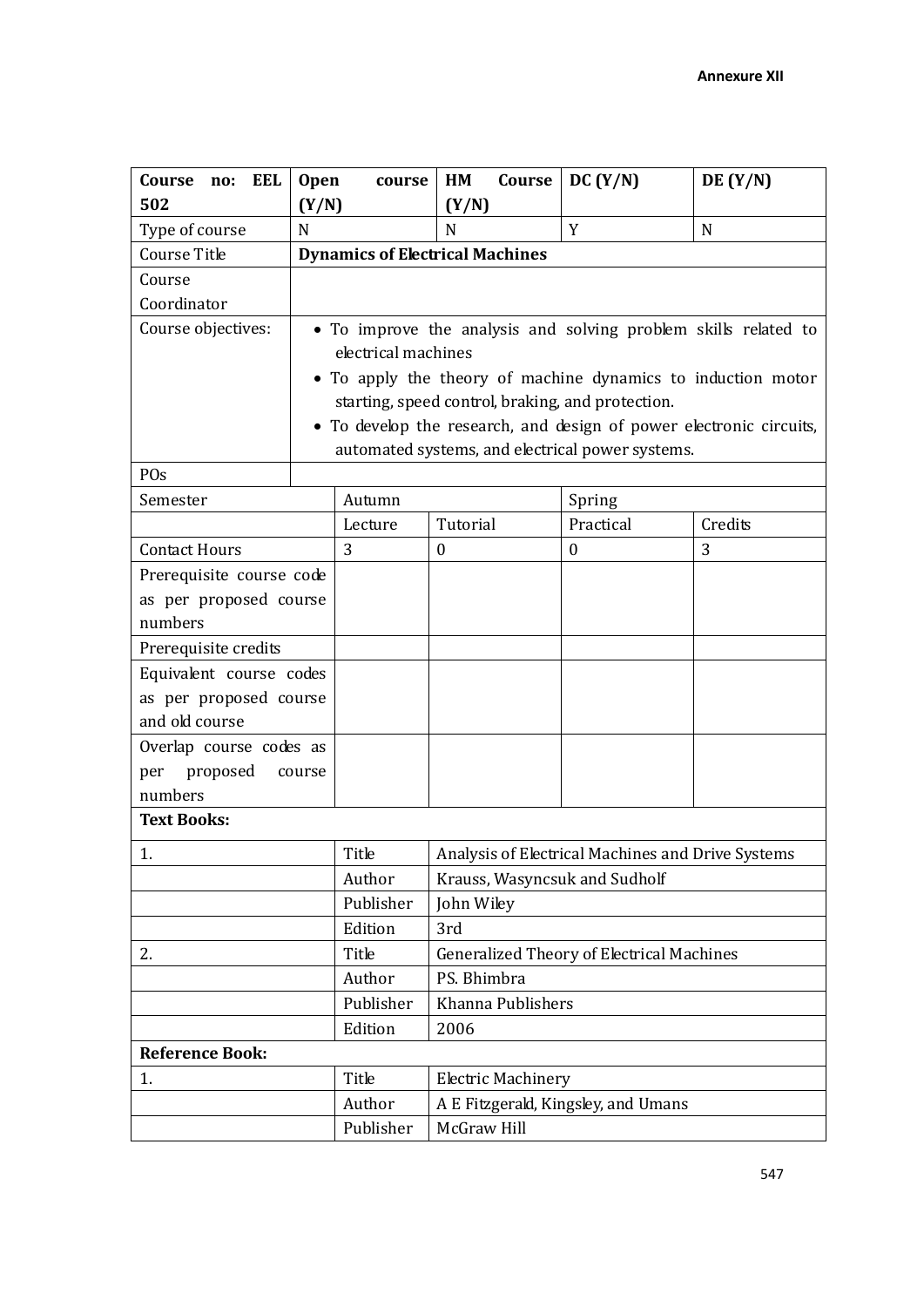|            |                  | Edition                                                                       | 6th                                                                              |  |  |
|------------|------------------|-------------------------------------------------------------------------------|----------------------------------------------------------------------------------|--|--|
| 2.         |                  | Title                                                                         | Modern Power Electronics & AC Drives                                             |  |  |
|            |                  | Author                                                                        | <b>Bimal K Bose</b>                                                              |  |  |
|            |                  | Publisher                                                                     | Pearson Education                                                                |  |  |
|            |                  | Edition                                                                       | 2002                                                                             |  |  |
| Content    |                  | <b>Unit I: Introduction:</b>                                                  |                                                                                  |  |  |
|            |                  |                                                                               | Unified approach to the analysis of electrical machine, basic two-pole           |  |  |
|            |                  |                                                                               | machine, Kron's primitive machine, voltage, power and torque equation,           |  |  |
|            |                  |                                                                               | linear transformation from 3-phase to 2-phase, transformation from rotating      |  |  |
|            |                  |                                                                               | axes to stationary axes, power invariance, park's transformation for 3-phase     |  |  |
|            |                  |                                                                               | synchronous and induction machines.                                              |  |  |
|            |                  | <b>Unit II: DC Machines:</b>                                                  |                                                                                  |  |  |
|            |                  |                                                                               | Application of generalized theory to separately excited, shunt, series and       |  |  |
|            |                  | compound machines, sudden short circuit of separately excited generator,      |                                                                                  |  |  |
|            |                  | separately excited dc motor, steady state and transient analysis, transfer    |                                                                                  |  |  |
|            |                  | functions of separately excited dc generator & motor.                         |                                                                                  |  |  |
|            |                  | Unit III: Polyphase Synchronous Machines:                                     |                                                                                  |  |  |
|            |                  | Generalized machine equations, steady state analysis of salient pole and non  |                                                                                  |  |  |
|            |                  | salient pole machines, phasor diagrams, power angle characteristics, reactive |                                                                                  |  |  |
|            |                  |                                                                               | power, short circuit ratio, transient analysis, sudden 3-phase short circuit at  |  |  |
|            |                  |                                                                               | generator terminals, reactance, time constants, transient power angle            |  |  |
|            | characteristics. |                                                                               |                                                                                  |  |  |
|            |                  | <b>Unit IV: Induction Machines:</b>                                           |                                                                                  |  |  |
|            |                  |                                                                               | 3-phase induction machine, generalized model, voltage equation, steady state     |  |  |
|            |                  |                                                                               | analysis, equivalent circuit, torque-slip characteristics, effect of voltage and |  |  |
|            |                  |                                                                               | frequency variations, electric transients in induction machines, speed control   |  |  |
|            |                  |                                                                               | of induction motor, introduction to vector control, applications in speed        |  |  |
|            |                  | control of induction machine.                                                 |                                                                                  |  |  |
| Course     | Mid Semester 25% |                                                                               | Continuous Evaluation 25%                                                        |  |  |
| Assessment | End Semester 50% |                                                                               |                                                                                  |  |  |
|            |                  |                                                                               |                                                                                  |  |  |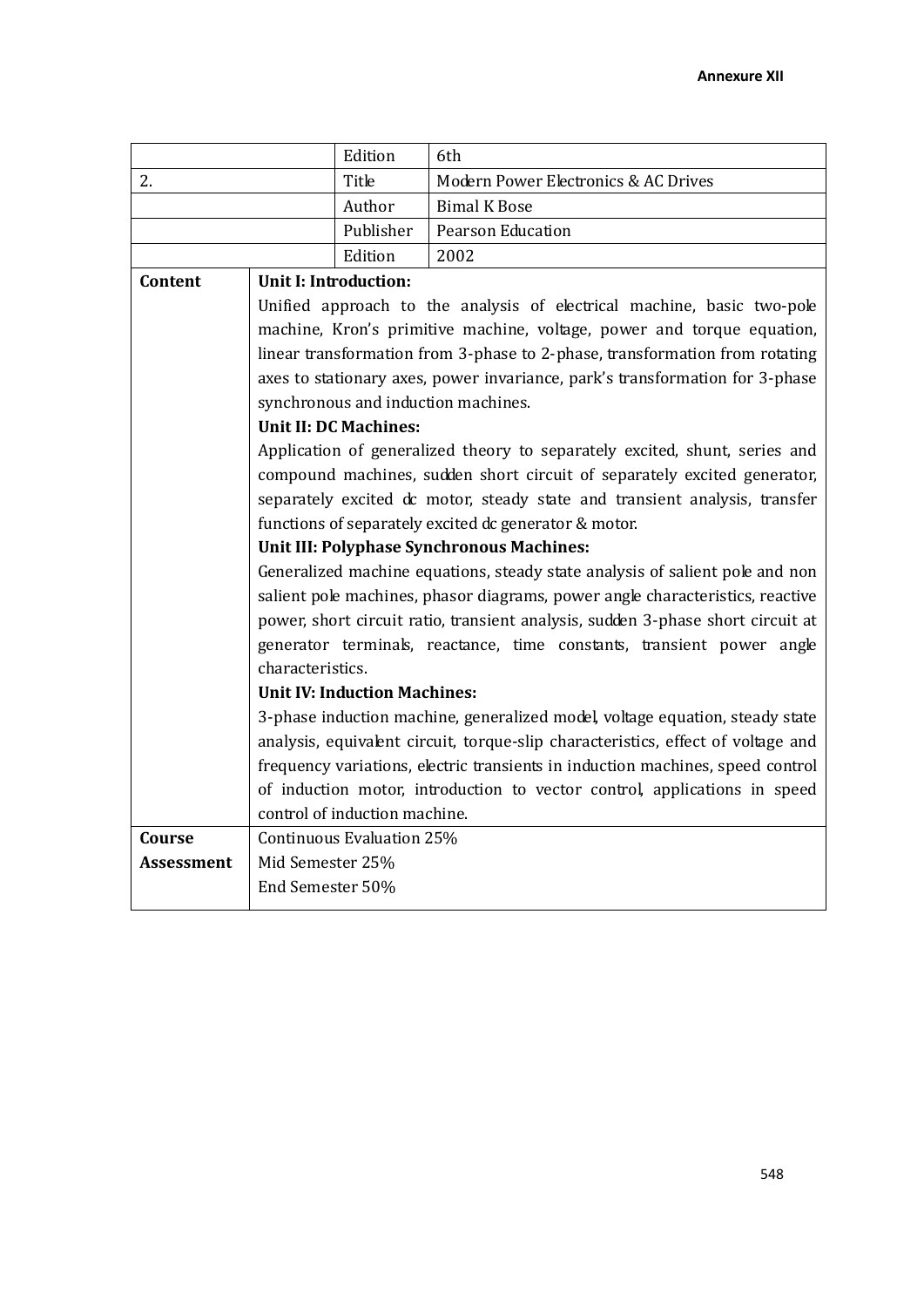| Course<br>EEL<br>no:           | <b>Open</b> | course                      | HM<br>Course                                       | DC (Y/N)                                                                     | DE(Y/N) |  |
|--------------------------------|-------------|-----------------------------|----------------------------------------------------|------------------------------------------------------------------------------|---------|--|
| 503                            | (Y/N)       |                             | (Y/N)                                              |                                                                              |         |  |
| Type of course                 | N           |                             | N                                                  | Y                                                                            | N       |  |
| Course Title                   |             | <b>Electrical Drives</b>    |                                                    |                                                                              |         |  |
| Course                         |             |                             |                                                    |                                                                              |         |  |
| Coordinator                    |             |                             |                                                    |                                                                              |         |  |
| Course objectives:             |             |                             |                                                    | • To understand the basic principles of power electronics in drives to       |         |  |
|                                |             |                             | synthesize the voltages in dc and ac motor drives. |                                                                              |         |  |
|                                |             |                             |                                                    | To understand the basic concepts of magnetic circuits as applied to electric |         |  |
|                                |             | machines.                   |                                                    |                                                                              |         |  |
|                                | $\bullet$   |                             |                                                    | To learn to use space vectors presented on a physical basis to describe the  |         |  |
|                                |             | operation of an ac machine. |                                                    |                                                                              |         |  |
|                                | $\bullet$   |                             |                                                    | To earn about the energy efficiency of electric drives and inverter-motor    |         |  |
| POs                            |             | interactions.               |                                                    |                                                                              |         |  |
| Semester                       |             | Autumn                      |                                                    |                                                                              |         |  |
|                                |             | Lecture                     | Tutorial                                           | Spring<br>Practical                                                          | Credits |  |
| <b>Contact Hours</b>           |             | 3                           | $\mathbf{0}$                                       | $\boldsymbol{0}$                                                             | 3       |  |
| Prerequisite course code as    |             |                             |                                                    |                                                                              |         |  |
| per proposed course numbers    |             |                             |                                                    |                                                                              |         |  |
| Prerequisite credits           |             |                             |                                                    |                                                                              |         |  |
| Equivalent course codes as per |             |                             |                                                    |                                                                              |         |  |
| proposed<br>course             | and<br>old  |                             |                                                    |                                                                              |         |  |
| course                         |             |                             |                                                    |                                                                              |         |  |
| Overlap course codes as per    |             |                             |                                                    |                                                                              |         |  |
| proposed course numbers        |             |                             |                                                    |                                                                              |         |  |
| <b>Text Books:</b>             |             |                             |                                                    |                                                                              |         |  |
| 1.                             |             | Title                       | <b>Fundamentals of Electric Drives</b>             |                                                                              |         |  |
|                                |             | Author                      | Dubey G. K.                                        |                                                                              |         |  |
|                                |             | Publisher                   | Narosa Publishing House                            |                                                                              |         |  |
|                                |             | Edition                     | 2nd                                                |                                                                              |         |  |
| 2.                             |             | Title                       | A First Course in Electric Drives                  |                                                                              |         |  |
|                                |             | Author                      | Pillai S. K.                                       |                                                                              |         |  |
| Publisher                      |             |                             |                                                    | New Age International Private Limited                                        |         |  |
|                                |             | Edition                     | 2nd                                                |                                                                              |         |  |
| <b>Reference Book:</b>         |             |                             |                                                    |                                                                              |         |  |
| 1.                             |             | Title                       | Power Semiconductor Controlled Drives              |                                                                              |         |  |
|                                |             | Author                      | Dubey G. K.                                        |                                                                              |         |  |
|                                |             | Publisher                   | Prentice-Hall International Editions               |                                                                              |         |  |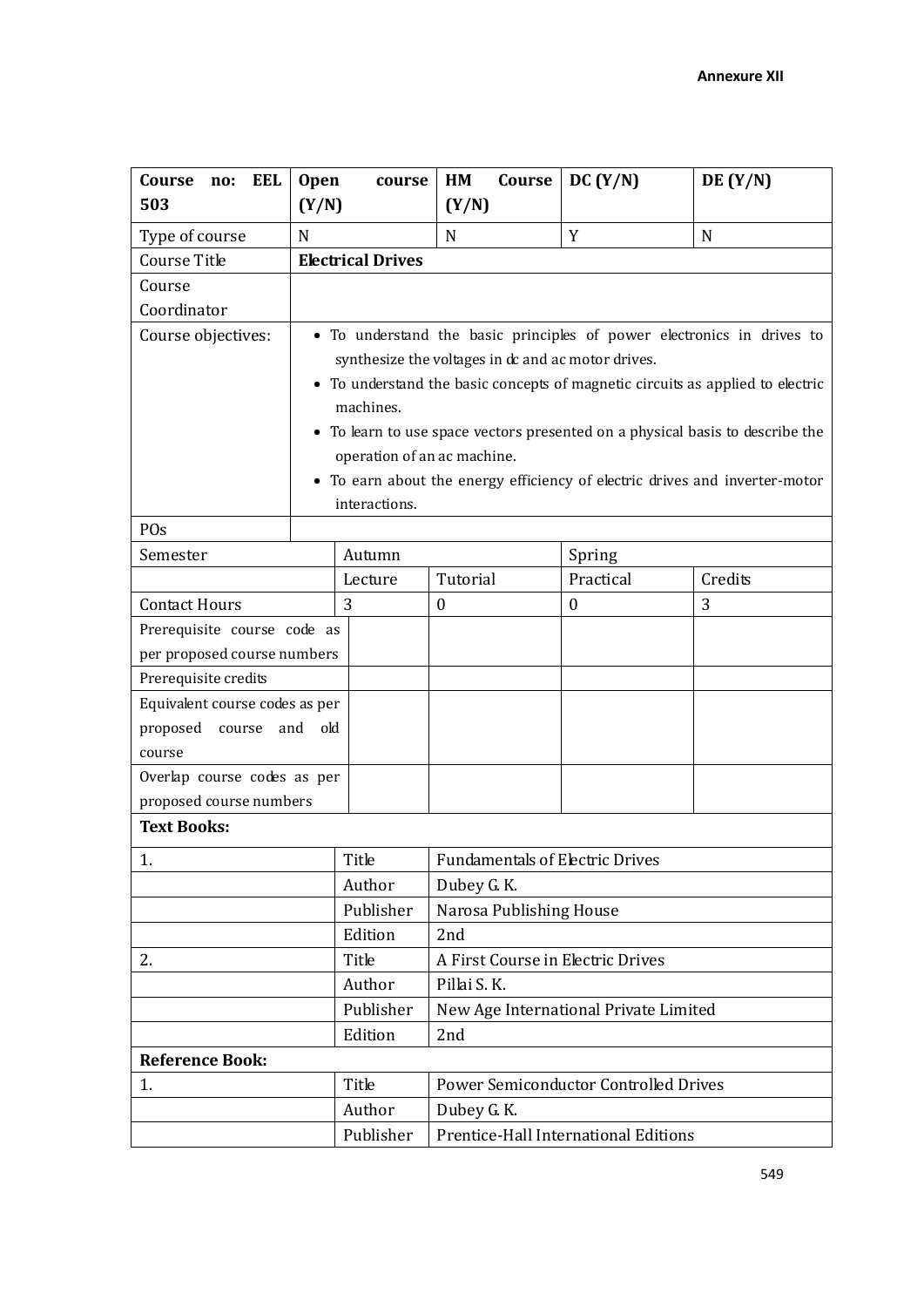|            |                                           | Edition   | 2001                                                                                     |  |  |
|------------|-------------------------------------------|-----------|------------------------------------------------------------------------------------------|--|--|
| 2.         |                                           | Title     | Electric Motor Drives - Modelling, Analysis and                                          |  |  |
|            |                                           |           | Control                                                                                  |  |  |
|            |                                           | Author    | Krishnan R.                                                                              |  |  |
|            |                                           | Publisher | Prentice Hall of India Private Limited                                                   |  |  |
|            |                                           | Edition   | 2007                                                                                     |  |  |
| 3.         |                                           | Title     | Power Electronics and Variable Frequency Drives                                          |  |  |
|            |                                           | Author    | Bose B.K.                                                                                |  |  |
|            |                                           | Publisher | IEEE Press, Standard Publisher Distributors,                                             |  |  |
|            |                                           | Edition   | 2001                                                                                     |  |  |
| Content    | Unit I: Introduction:                     |           |                                                                                          |  |  |
|            |                                           |           | Definition of electric drive, types of load; Speed torque characteristic of driven       |  |  |
|            |                                           |           | unit/loads, motors, steady state and transient stability of drives; Classification and   |  |  |
|            |                                           |           | components of load torque; Selection of motor power capacity for different duty cycles.  |  |  |
|            | <b>Unit II: Speed Control of Motors:</b>  |           |                                                                                          |  |  |
|            |                                           |           | Review of braking and speed control of dc motor and induction motor, multi-quadrant      |  |  |
|            |                                           |           | operation, loss minimization in adjustable speed drives.                                 |  |  |
|            | Unit III: Converter fed DC Drives:        |           |                                                                                          |  |  |
|            |                                           |           | Principle of operation of converter fed separately excited dc motor drives, operation of |  |  |
|            |                                           |           | dc drive under continuous and discontinuous armature current, armature voltage and       |  |  |
|            |                                           |           | current waveforms, effect of freewheeling diode, analysis and performance evaluation,    |  |  |
|            |                                           |           | expression for speed-torque characteristic; Dual converter fed dc drives, MATLAB         |  |  |
|            | simulation.                               |           |                                                                                          |  |  |
|            | Unit IV: Chopper fed DC Drives:           |           |                                                                                          |  |  |
|            |                                           |           | Principle of operation, control techniques, steady state analysis of time ratio control  |  |  |
|            |                                           |           | and current limit control, closed loop control of dc drives; current control techniques, |  |  |
|            | Unit V: Inverter fed AC Drives:           |           | mathematical model of chopper fed dc drive, stability analysis.                          |  |  |
|            |                                           |           | Constant V/f controlled induction motors, controlled current and controlled slip         |  |  |
|            |                                           |           | operations; variable frequency controlled induction motor drives; PWM inverter           |  |  |
|            |                                           |           | drives, operation of closed loop slip-speed controlled VSI and CSI fed ac drives,        |  |  |
|            |                                           |           | multiquadrant operation, MATLAB simulation.                                              |  |  |
|            | <b>Unit VI: Synchronous Motor Drives:</b> |           |                                                                                          |  |  |
|            |                                           |           | Adjustable frequency operations, voltage fed and current fed self controlled drives.     |  |  |
| Course     | Continuous Evaluation 25%                 |           |                                                                                          |  |  |
| Assessment | Mid Semester 25%                          |           |                                                                                          |  |  |
|            | End Semester 50%                          |           |                                                                                          |  |  |
|            |                                           |           |                                                                                          |  |  |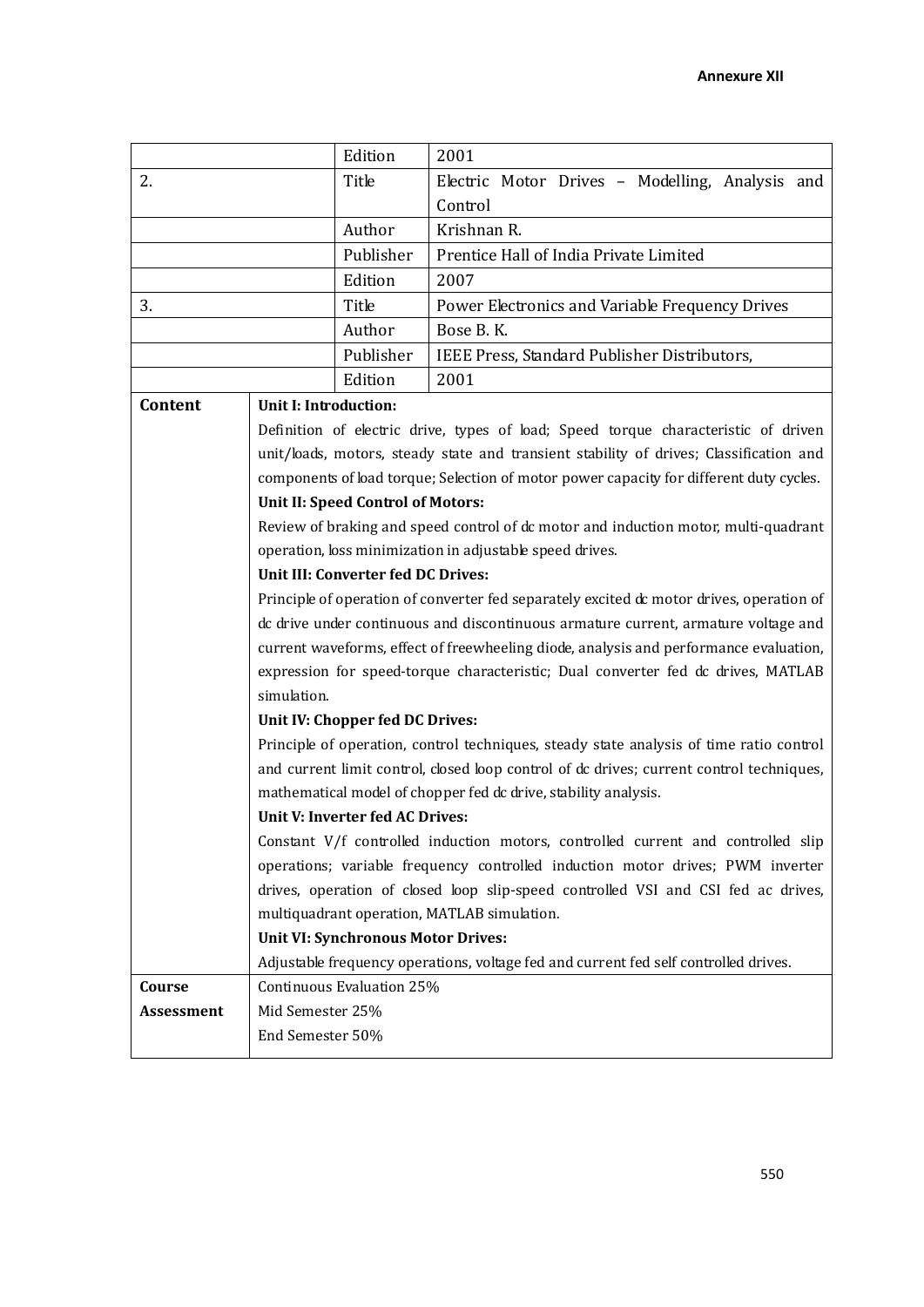| Course<br>no:            | <b>Open</b> | course                                                           | HM                                               | Course | DC(Y/N)                                                                | DE(Y/N)        |  |
|--------------------------|-------------|------------------------------------------------------------------|--------------------------------------------------|--------|------------------------------------------------------------------------|----------------|--|
| <b>EEP504</b>            | (Y/N)       |                                                                  | (Y/N)                                            |        |                                                                        |                |  |
| Type of course           | N           |                                                                  | N                                                |        | Y                                                                      | N              |  |
| Course Title             |             | <b>Power Electronics Lab</b>                                     |                                                  |        |                                                                        |                |  |
| Course                   |             |                                                                  |                                                  |        |                                                                        |                |  |
| Coordinator              |             |                                                                  |                                                  |        |                                                                        |                |  |
| Course objectives:       |             |                                                                  |                                                  |        | A student who successfully fulfills the course requirements will have: |                |  |
|                          |             |                                                                  |                                                  |        | • The knowledge of analysis, design, simulation, and experimentation   |                |  |
|                          |             | of various power electronics circuits including AC-DC, and DC-AC |                                                  |        |                                                                        |                |  |
|                          |             |                                                                  |                                                  |        | • The skills and knowledge of techniques necessary to analyze and      |                |  |
|                          |             |                                                                  |                                                  |        | synthesize power electronic circuits utilizing modern power            |                |  |
|                          |             | electronic devices.                                              |                                                  |        |                                                                        |                |  |
| POs                      |             |                                                                  |                                                  |        |                                                                        |                |  |
| Semester                 |             | Autumn: I Semester                                               |                                                  |        | Spring                                                                 |                |  |
|                          |             | Lecture                                                          | Tutorial                                         |        | Practical                                                              | Credits        |  |
| <b>Contact Hours</b>     |             | $\theta$                                                         | $\boldsymbol{0}$                                 |        | 3                                                                      | $\overline{2}$ |  |
| Prerequisite course code |             |                                                                  |                                                  |        |                                                                        |                |  |
| as per proposed course   |             |                                                                  |                                                  |        |                                                                        |                |  |
| numbers                  |             |                                                                  |                                                  |        |                                                                        |                |  |
| Prerequisite credits     |             |                                                                  |                                                  |        |                                                                        |                |  |
| Equivalent course codes  |             |                                                                  |                                                  |        |                                                                        |                |  |
| as per proposed course   |             |                                                                  |                                                  |        |                                                                        |                |  |
| and old course           |             |                                                                  |                                                  |        |                                                                        |                |  |
| Overlap course codes as  |             |                                                                  |                                                  |        |                                                                        |                |  |
| proposed<br>per          | course      |                                                                  |                                                  |        |                                                                        |                |  |
| numbers                  |             |                                                                  |                                                  |        |                                                                        |                |  |
| <b>Text Books:</b>       |             |                                                                  |                                                  |        |                                                                        |                |  |
| 1.                       |             | Title                                                            | Power Electronics Laboratory: Theory, Practice & |        |                                                                        |                |  |
|                          |             |                                                                  | Organization                                     |        |                                                                        |                |  |
|                          |             | Author                                                           | O. P. Arora                                      |        |                                                                        |                |  |
|                          |             | Publisher                                                        |                                                  |        | Alpha Science International Limited                                    |                |  |
|                          |             | Edition                                                          | 2007                                             |        |                                                                        |                |  |
| 2.                       |             | Title                                                            |                                                  |        | Power Electronics Converters, Applications, and                        |                |  |
|                          |             |                                                                  | Design                                           |        |                                                                        |                |  |
|                          |             | Author                                                           |                                                  |        | Ned Mohan, Tore M. Undeland, William P. Robbins                        |                |  |
|                          |             | Publisher                                                        | Wiley India Pvt Ltd                              |        |                                                                        |                |  |
|                          |             | Edition                                                          | 3rd                                              |        |                                                                        |                |  |
| 3.                       |             | Title                                                            |                                                  |        | Semiconductor Device Modeling with Spice                               |                |  |
|                          | Author      | G. Massobrio, P. Antognetti                                      |                                                  |        |                                                                        |                |  |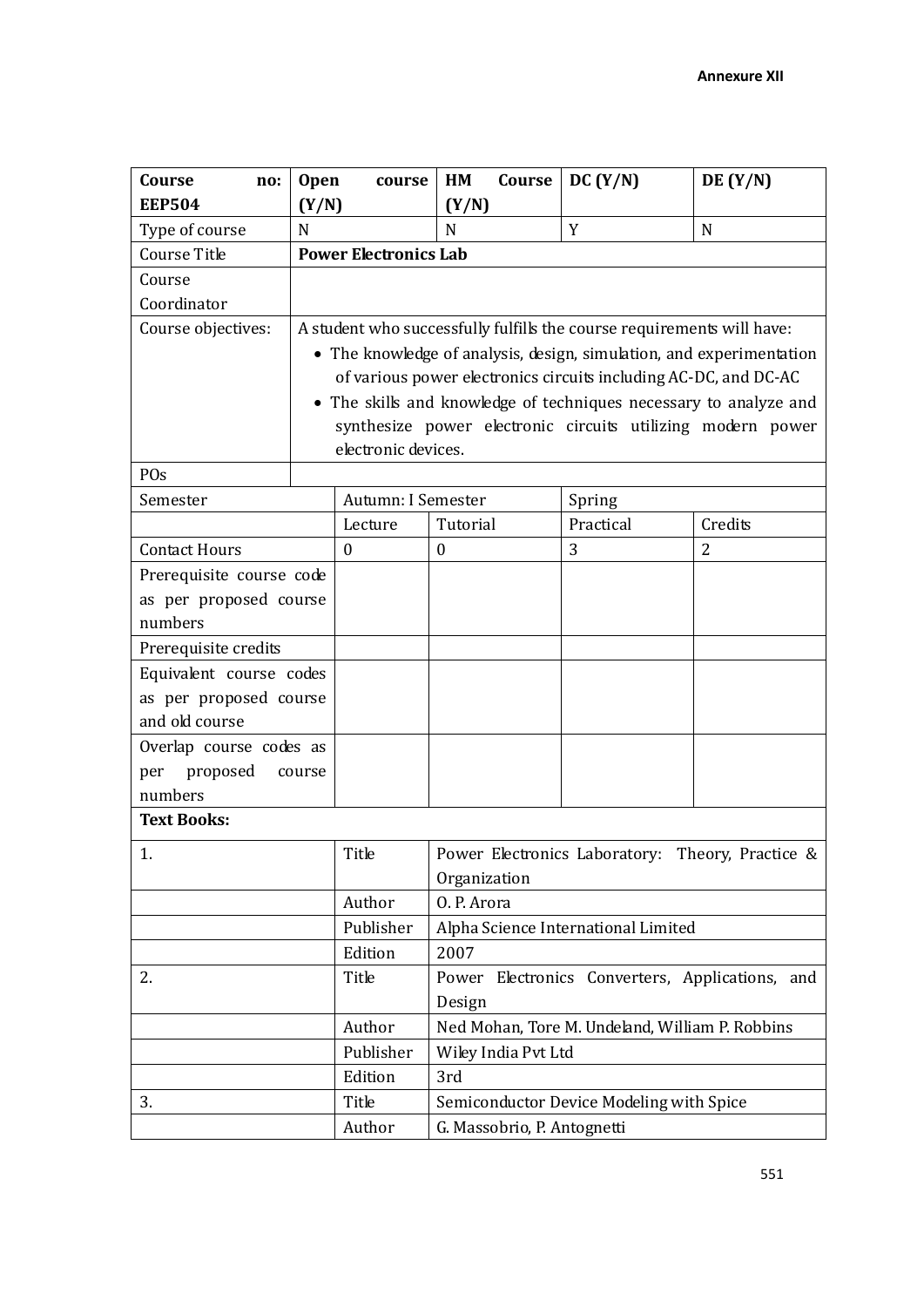|                        |                  | Publisher                 | McGraw-Hill                                                             |  |  |
|------------------------|------------------|---------------------------|-------------------------------------------------------------------------|--|--|
|                        |                  | Edition                   | 2nd                                                                     |  |  |
| <b>Reference Book:</b> |                  |                           |                                                                         |  |  |
| 1.                     |                  | Title                     | <b>Power Semiconductor Devices</b>                                      |  |  |
|                        |                  | Author                    | B. Jayant Baliga                                                        |  |  |
|                        |                  | Publisher                 | <b>International Thompson Computer Press</b>                            |  |  |
|                        |                  | Edition                   | 1st                                                                     |  |  |
| 2.                     |                  | Title                     | Integrated Power<br>Discrete and<br>semiconductor                       |  |  |
|                        |                  |                           | Devices: Theory and Applications                                        |  |  |
|                        |                  | Author                    | V. Benda, J. Gowar, and D. A. Grant                                     |  |  |
|                        |                  | Publisher                 | John Wiley & Sons                                                       |  |  |
|                        |                  | Edition                   | 1999                                                                    |  |  |
| Content                | 1.               |                           | To study & operate MOSFET/IGBT with gate-base triggering circuit.       |  |  |
|                        | 2.               |                           | To study & operate single phase Semi converter with:                    |  |  |
|                        |                  |                           | a) R Load b) RL load c) RLE (Motor) Load                                |  |  |
|                        | 3.               |                           | To study & operate single phase Fully controlled converter with:        |  |  |
|                        |                  |                           | a) R Load b) RL load c) RLE (Motor) Load                                |  |  |
|                        | 4.               |                           | To study & operate three phase semi converter                           |  |  |
|                        | 5.               |                           | To study & operate three phase fully controlled converter               |  |  |
|                        | 6.               |                           | To study & operate single phase Dual converter                          |  |  |
|                        | 7.               |                           | Simulation of single phase AC Voltage Controller. a) Lamp load b) Motor |  |  |
|                        | load             |                           |                                                                         |  |  |
|                        | 8.<br>load       |                           | Simulation of three phase AC Voltage Controller. a) Lamp load b) Motor  |  |  |
|                        | 9.               |                           | To study the operation of three phase full bridge inverter for:         |  |  |
|                        |                  |                           | a) 180 degree mode b) 120 degree mode.                                  |  |  |
|                        |                  |                           | 10. Simulation of PWM inverters with:                                   |  |  |
|                        |                  |                           | a) Sinusoidal PWM b) Square PWM                                         |  |  |
|                        |                  |                           | 11. To study & operate step-up cycloconverter for continuous and        |  |  |
|                        |                  | discontinuous mode.       |                                                                         |  |  |
|                        |                  |                           | 12. To study & operate step-down cycloconverter for continuous and      |  |  |
|                        |                  | discontinuous mode.       |                                                                         |  |  |
| Course                 |                  | Continuous Evaluation 50% |                                                                         |  |  |
| <b>Assessment</b>      | End Semester 50% |                           |                                                                         |  |  |
|                        |                  |                           |                                                                         |  |  |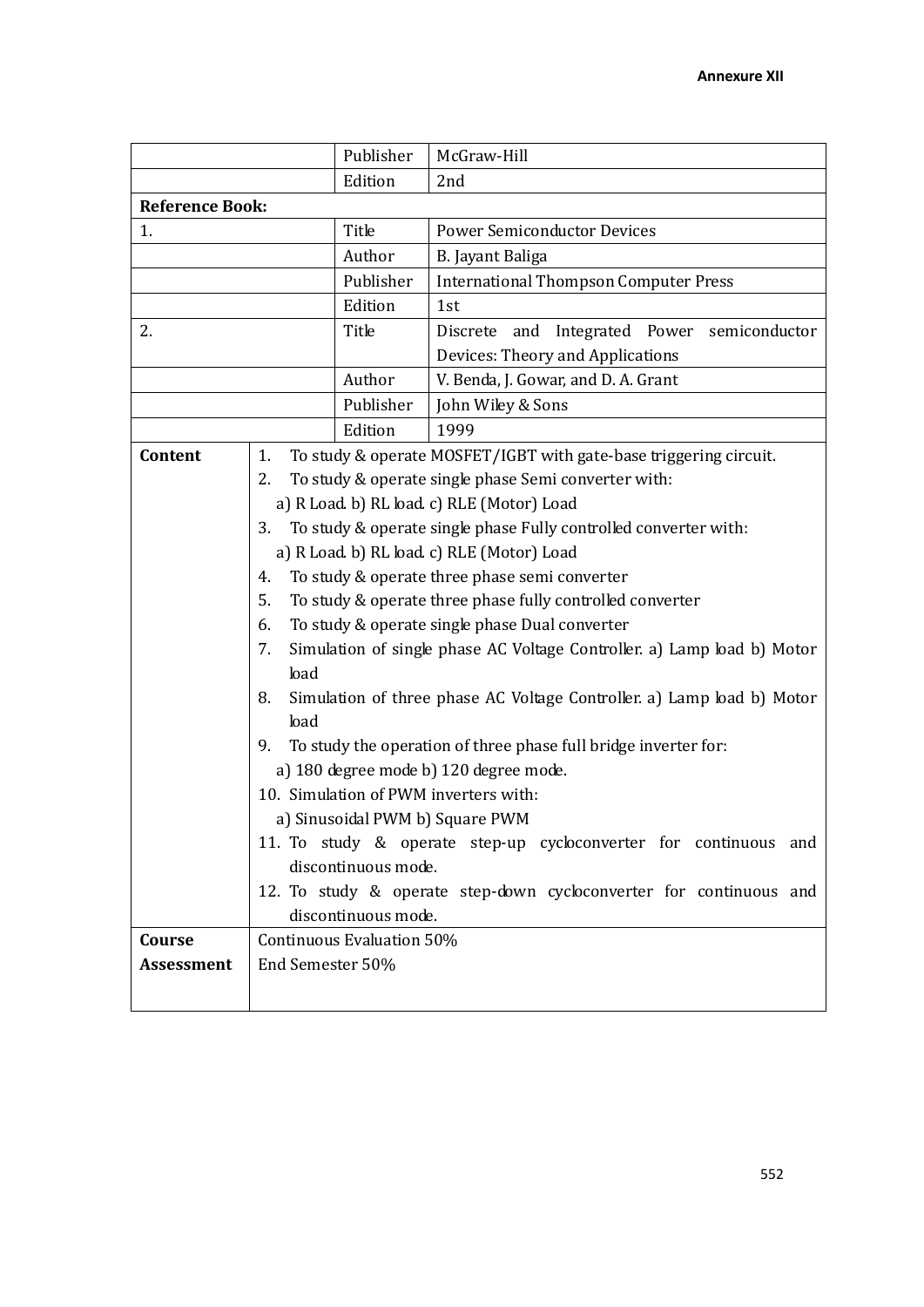| Course no: EEL 551                                                                                                                                                                                                                                                                                                                                                                                                                                                                                                                                                                                            | <b>Open</b>                                                                                                                                                                                                                                                                                        | course                                | HM               | Course                                   | DC (Y/N)                                                | DE(Y/N)     |  |
|---------------------------------------------------------------------------------------------------------------------------------------------------------------------------------------------------------------------------------------------------------------------------------------------------------------------------------------------------------------------------------------------------------------------------------------------------------------------------------------------------------------------------------------------------------------------------------------------------------------|----------------------------------------------------------------------------------------------------------------------------------------------------------------------------------------------------------------------------------------------------------------------------------------------------|---------------------------------------|------------------|------------------------------------------|---------------------------------------------------------|-------------|--|
|                                                                                                                                                                                                                                                                                                                                                                                                                                                                                                                                                                                                               | (Y/N)                                                                                                                                                                                                                                                                                              |                                       | (Y/N)            |                                          |                                                         |             |  |
| Type of course                                                                                                                                                                                                                                                                                                                                                                                                                                                                                                                                                                                                | N                                                                                                                                                                                                                                                                                                  |                                       | N                |                                          | Y                                                       | $\mathbf N$ |  |
| Course Title                                                                                                                                                                                                                                                                                                                                                                                                                                                                                                                                                                                                  |                                                                                                                                                                                                                                                                                                    | <b>Switched Mode Power converters</b> |                  |                                          |                                                         |             |  |
| <b>Course Coordinator</b>                                                                                                                                                                                                                                                                                                                                                                                                                                                                                                                                                                                     |                                                                                                                                                                                                                                                                                                    |                                       |                  |                                          |                                                         |             |  |
| Course objectives:<br>• To understand the concepts and basic operation of efficient<br>switched-mode<br>power conversion,<br>including<br>operation and magnetics design.<br>To understand how to analyze and model steady-state converter<br>operation, switch realization, and continuous/discontinuous<br>operation modes for converters with and without transformer<br>isolation.<br>• To understand how to analyze and model design techniques related<br>to magnetic components in switched-mode power converters.<br>To make practically acquainted with digital technology applications<br>$\bullet$ |                                                                                                                                                                                                                                                                                                    |                                       |                  |                                          | basic<br>circuit                                        |             |  |
|                                                                                                                                                                                                                                                                                                                                                                                                                                                                                                                                                                                                               |                                                                                                                                                                                                                                                                                                    |                                       |                  |                                          | in control of switched mode power electronic converters |             |  |
|                                                                                                                                                                                                                                                                                                                                                                                                                                                                                                                                                                                                               | POs<br>After successful completion of this course students will be able to:<br>• Understand various approaches for the analysis and to model<br>steady-state converter operation.<br>• Understand dynamic of modeling of DC-DC converters, Resonant<br>Converters etc.<br>• Design and Model SMPS. |                                       |                  |                                          |                                                         |             |  |
| Semester                                                                                                                                                                                                                                                                                                                                                                                                                                                                                                                                                                                                      |                                                                                                                                                                                                                                                                                                    | Autumn                                |                  |                                          | Spring: II Semester                                     |             |  |
|                                                                                                                                                                                                                                                                                                                                                                                                                                                                                                                                                                                                               |                                                                                                                                                                                                                                                                                                    | Lecture                               | Tutorial         |                                          | Practical                                               | Credits     |  |
| <b>Contact Hours</b>                                                                                                                                                                                                                                                                                                                                                                                                                                                                                                                                                                                          |                                                                                                                                                                                                                                                                                                    | 3                                     | $\boldsymbol{0}$ |                                          | $\boldsymbol{0}$                                        | 3           |  |
| Prerequisite course code as<br>proposed<br>per<br>course<br>numbers                                                                                                                                                                                                                                                                                                                                                                                                                                                                                                                                           |                                                                                                                                                                                                                                                                                                    |                                       |                  |                                          |                                                         |             |  |
| Prerequisite credits                                                                                                                                                                                                                                                                                                                                                                                                                                                                                                                                                                                          |                                                                                                                                                                                                                                                                                                    |                                       |                  |                                          |                                                         |             |  |
| Equivalent course codes as<br>per proposed course and<br>old course                                                                                                                                                                                                                                                                                                                                                                                                                                                                                                                                           |                                                                                                                                                                                                                                                                                                    |                                       |                  |                                          |                                                         |             |  |
| Overlap course codes as                                                                                                                                                                                                                                                                                                                                                                                                                                                                                                                                                                                       |                                                                                                                                                                                                                                                                                                    |                                       |                  |                                          |                                                         |             |  |
| proposed<br>per<br>course                                                                                                                                                                                                                                                                                                                                                                                                                                                                                                                                                                                     |                                                                                                                                                                                                                                                                                                    |                                       |                  |                                          |                                                         |             |  |
| numbers                                                                                                                                                                                                                                                                                                                                                                                                                                                                                                                                                                                                       |                                                                                                                                                                                                                                                                                                    |                                       |                  |                                          |                                                         |             |  |
| <b>Text Books:</b>                                                                                                                                                                                                                                                                                                                                                                                                                                                                                                                                                                                            |                                                                                                                                                                                                                                                                                                    |                                       |                  |                                          |                                                         |             |  |
| 1.                                                                                                                                                                                                                                                                                                                                                                                                                                                                                                                                                                                                            | Title                                                                                                                                                                                                                                                                                              |                                       |                  | <b>Fundamentals of Power Electronics</b> |                                                         |             |  |
|                                                                                                                                                                                                                                                                                                                                                                                                                                                                                                                                                                                                               |                                                                                                                                                                                                                                                                                                    | Author                                |                  |                                          | Robert W. Erickson, and Dragan Maksimovic               |             |  |
|                                                                                                                                                                                                                                                                                                                                                                                                                                                                                                                                                                                                               |                                                                                                                                                                                                                                                                                                    | Publisher                             | Springer         |                                          |                                                         |             |  |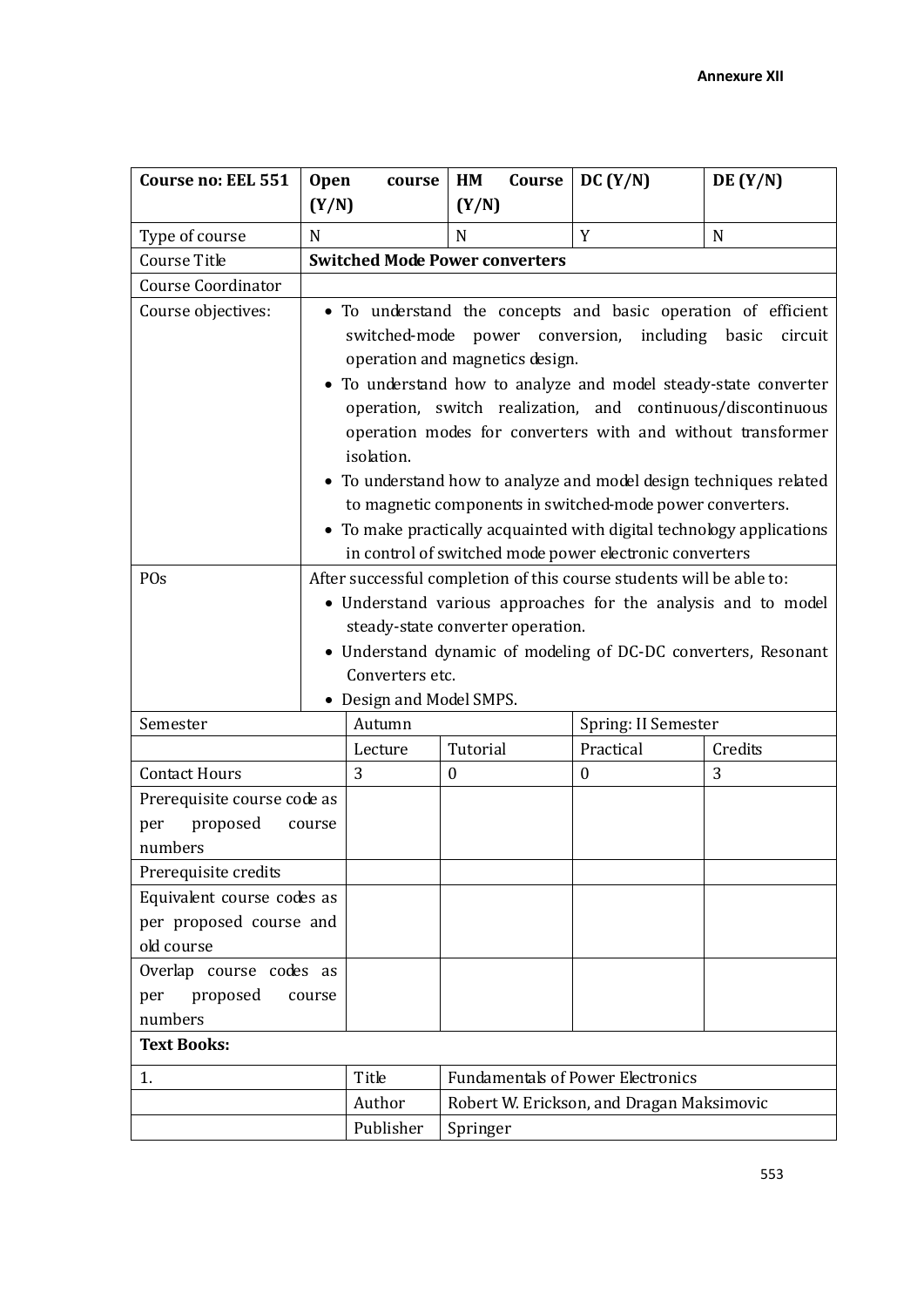|                        |           | Edition                                                                                                             | $2nd$ (2002)                                                                    |  |
|------------------------|-----------|---------------------------------------------------------------------------------------------------------------------|---------------------------------------------------------------------------------|--|
| 2.                     |           | Title                                                                                                               | Power Electronics: A first course                                               |  |
|                        |           | Author                                                                                                              | Ned Mohan                                                                       |  |
|                        | Publisher |                                                                                                                     | John Wiley & Sons, Inc.                                                         |  |
|                        |           | Edition                                                                                                             | 2012                                                                            |  |
| <b>Reference Book:</b> |           |                                                                                                                     |                                                                                 |  |
| 1.                     | Title     |                                                                                                                     | Power Electronic Circuits                                                       |  |
|                        |           | Author                                                                                                              | Issa Batarseh                                                                   |  |
|                        |           | Publisher                                                                                                           | John Wiley & Sons, Inc.                                                         |  |
|                        |           | Edition                                                                                                             | 2003                                                                            |  |
| 2.                     |           | Title                                                                                                               | <b>Power Electronics Handbook</b>                                               |  |
|                        |           | Author                                                                                                              | M.H. Rashid                                                                     |  |
|                        |           | Publisher                                                                                                           | Butterworth-Heinemann                                                           |  |
|                        |           | Edition                                                                                                             | 3rd (2010)                                                                      |  |
| 3.                     |           | Title                                                                                                               | Switching Power Supply design                                                   |  |
|                        |           | Author                                                                                                              | Abraham I Pressman, Keith Billings, and Taylor                                  |  |
|                        |           |                                                                                                                     | Morey                                                                           |  |
|                        |           | Publisher                                                                                                           | McGraw-Hill Professional                                                        |  |
|                        |           | Edition                                                                                                             | 3rd                                                                             |  |
| Content                |           |                                                                                                                     | <b>Unit I: Application of Power Converters:</b>                                 |  |
|                        |           |                                                                                                                     | Power Supplies: Introduction to Linear Power Supplies, Overview of Switch-      |  |
|                        |           |                                                                                                                     | Mode DC Power Supply (SMPS). Power Conditioners and UPS. Electric Utility       |  |
|                        |           | Applications of power electronic converters.                                                                        |                                                                                 |  |
|                        |           | <b>Unit II: DC-DC Converters:</b>                                                                                   |                                                                                 |  |
|                        |           |                                                                                                                     | Study of class A,B,C,D choppers, Non-Isolated Converters:- BUCK, BOOST,         |  |
|                        |           |                                                                                                                     | BUCK-BOOST, Cuk, SEPIC etc. steady-state and time-domain analysis in CCM &      |  |
|                        |           |                                                                                                                     | DCM mode of operation. Isolated Converter: - Classification, need of isolation, |  |
|                        |           |                                                                                                                     | Basic concepts and analysis of Buck and Boost derived isolated converters       |  |
|                        |           | <b>Unit III: Resonant Converters:</b>                                                                               | such as Forward, Fly-Back, Push-Pull, Half-Bridge, Full-Bridge etc.             |  |
|                        |           |                                                                                                                     | Classification of Resonant converters, Concepts of soft-switching, Zero-Voltage |  |
|                        |           |                                                                                                                     | (ZVS) and Zero-Current Switching (ZCS), Classification of soft switching        |  |
|                        |           |                                                                                                                     |                                                                                 |  |
|                        |           | resonant converters. Introduction to Zero-voltage transition (ZVT) and zero<br>current transition (ZCT) converters. |                                                                                 |  |
|                        |           | Unit IV: Design and Modeling of DC-DC Converters:                                                                   |                                                                                 |  |
|                        |           |                                                                                                                     | Design of power stage of converters: magnetic components, filter capacitor,     |  |
|                        |           |                                                                                                                     | selection of rating of devices, Thermal Design, Filter Design. Basic AC         |  |
|                        |           |                                                                                                                     | modeling, State-Space Average model, Circuit Averaging, Averaged Switched       |  |
|                        |           |                                                                                                                     | Model, Canonical Circuit Model. Derivation of converter transfer functions.     |  |
|                        |           |                                                                                                                     | Unit V: Control of DC-DC Converters:                                            |  |
|                        |           |                                                                                                                     | Mechanism of loop stabilization, Compensator design, Feedback control           |  |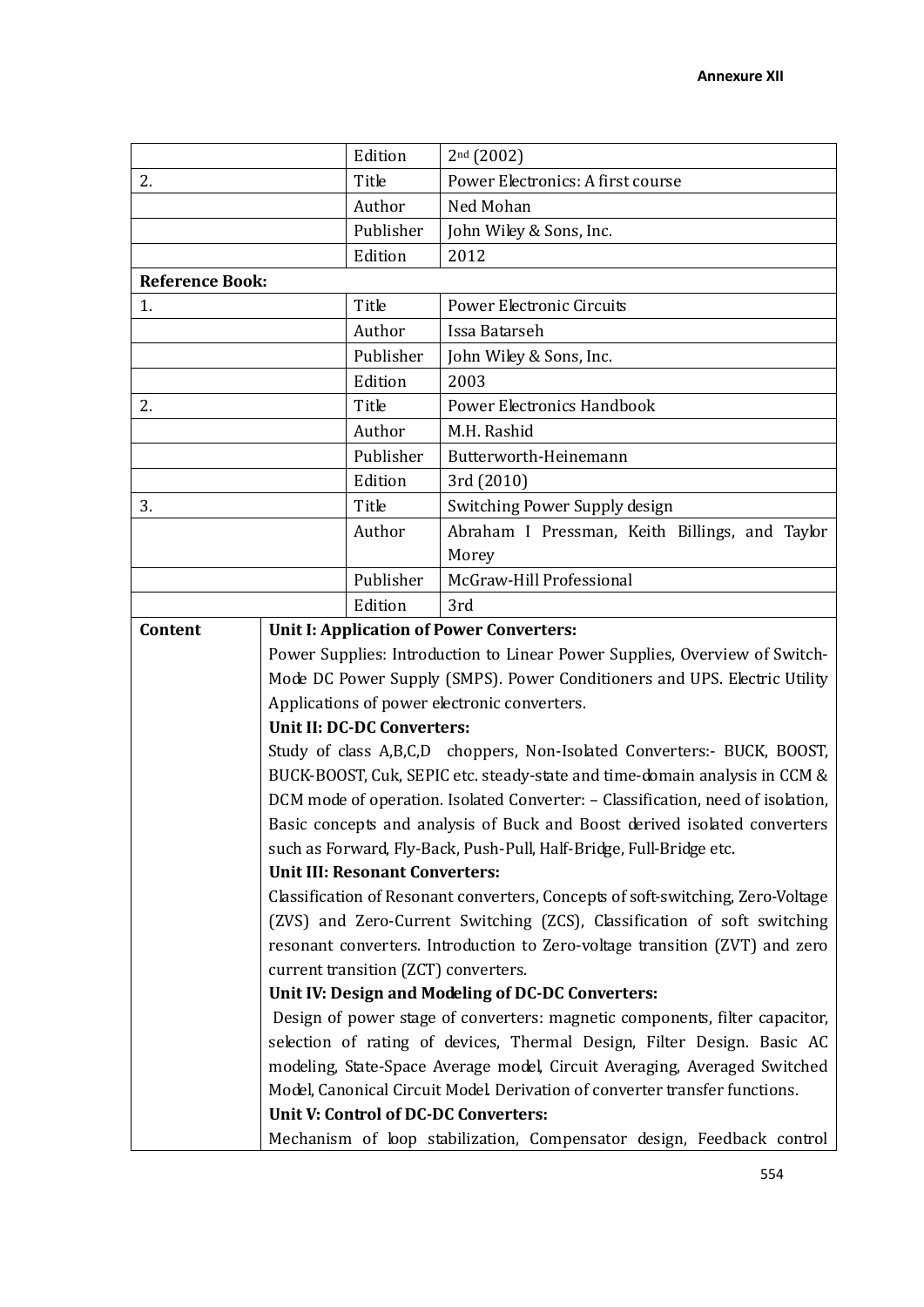|            | schemes for dc-dc converters such as voltage-mode control and current mode |
|------------|----------------------------------------------------------------------------|
|            | control etc. PWM techniques for converters.                                |
|            |                                                                            |
|            |                                                                            |
| Course     | Continuous Evaluation 25%                                                  |
| Assessment | Mid Semester 25%                                                           |
|            | End Semester 50%                                                           |
|            |                                                                            |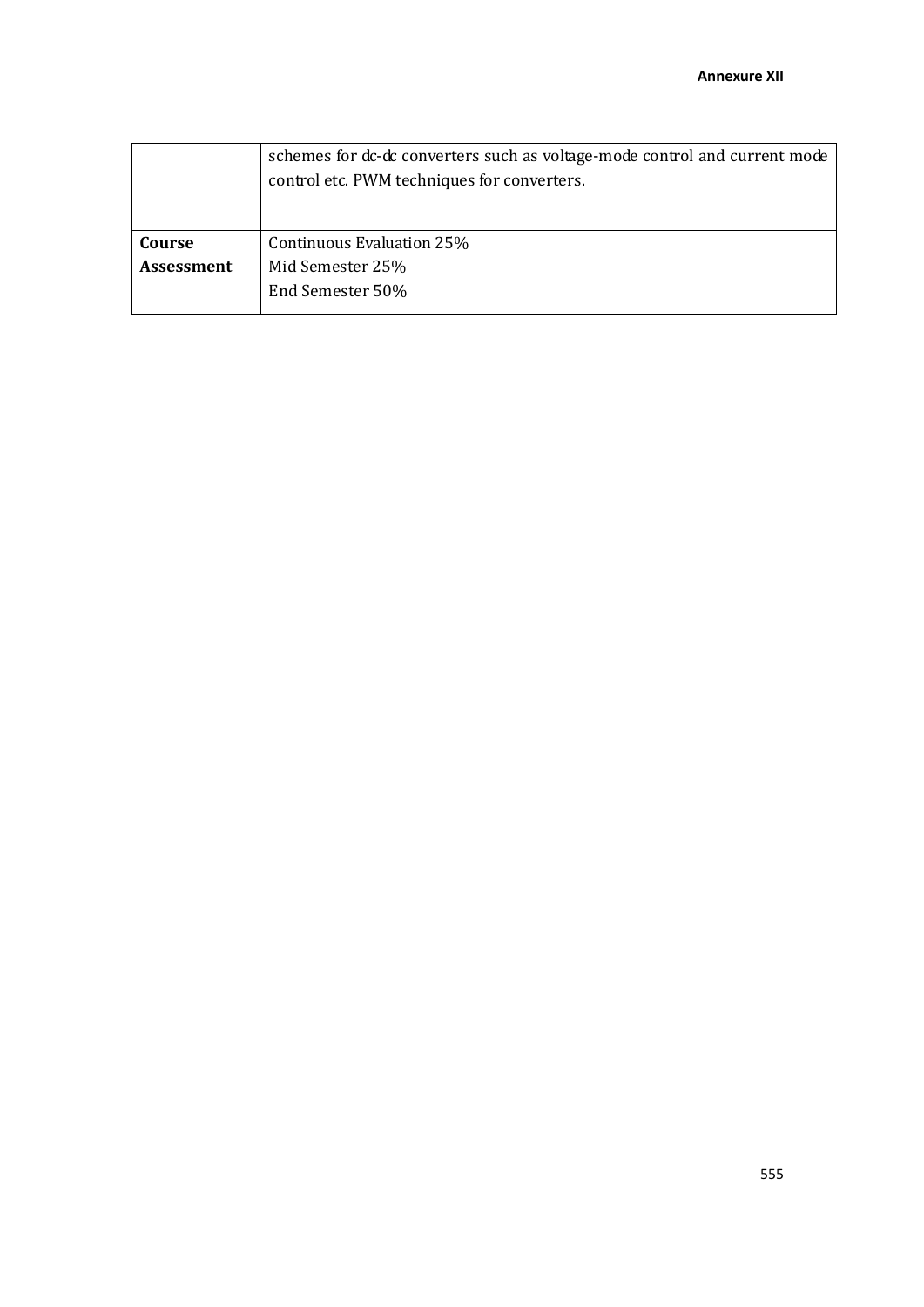| Course no: EEL 552          | <b>Open</b> | course                            | HM<br>Course     | DC (Y/N)                                                            | DE(Y/N) |
|-----------------------------|-------------|-----------------------------------|------------------|---------------------------------------------------------------------|---------|
|                             | (Y/N)       |                                   | (Y/N)            |                                                                     |         |
| Type of course              | N           |                                   | N                | Y                                                                   | N       |
| Course Title                |             | <b>Advanced Electrical Drives</b> |                  |                                                                     |         |
| <b>Course Coordinator</b>   |             |                                   |                  |                                                                     |         |
| Course objectives:          |             |                                   |                  | • To understand that how to operate and maintain different types of |         |
|                             |             |                                   |                  | DC/AC and special electrical machine drives in the industry         |         |
|                             |             |                                   |                  | • To understand the principle of soft switching in inverters and    |         |
|                             |             |                                   |                  | converters utilizing resonant circuits, modulation strategies and   |         |
|                             |             | application in IM drives          |                  |                                                                     |         |
|                             |             |                                   |                  | • To understand the application of modern and evolutionary          |         |
|                             |             |                                   |                  | techniques such as fuzzy and ANN control in Advanced electrical     |         |
|                             |             | drives                            |                  |                                                                     |         |
| POs                         |             |                                   |                  |                                                                     |         |
| Semester                    |             | Autumn                            |                  | Spring                                                              |         |
|                             |             | Lecture                           | Tutorial         | Practical                                                           | Credits |
| <b>Contact Hours</b>        |             | 3                                 | $\boldsymbol{0}$ | $\boldsymbol{0}$                                                    | 3       |
| Prerequisite course code as |             |                                   |                  |                                                                     |         |
| per proposed course numbers |             |                                   |                  |                                                                     |         |
| Prerequisite credits        |             |                                   |                  |                                                                     |         |
| Equivalent course codes as  |             |                                   |                  |                                                                     |         |
| per proposed course and old |             |                                   |                  |                                                                     |         |
| course                      |             |                                   |                  |                                                                     |         |
| Overlap course codes as per |             |                                   |                  |                                                                     |         |
| proposed course numbers     |             |                                   |                  |                                                                     |         |
| <b>Text Books:</b>          |             |                                   |                  |                                                                     |         |
| 1.                          |             | Title                             |                  | Power Semiconductor Controlled Drives                               |         |
|                             |             | Author                            | Dubey G. K.      |                                                                     |         |
|                             |             | Publisher                         |                  | Prentice-Hall International Editions                                |         |
|                             |             | Edition                           | 2001             |                                                                     |         |
| 2.                          |             | Title                             |                  | Power Electronics Control of AC Motors                              |         |
|                             |             | Author                            |                  | Murphy J. M. D. and Turnbull F. G.                                  |         |
|                             |             | Publisher                         | Peragmon Press.  |                                                                     |         |
|                             |             | Edition                           | 1990             |                                                                     |         |
| <b>Reference Book:</b>      |             |                                   |                  |                                                                     |         |
| 1.                          |             | Title                             |                  | Power Electronics and Variable Frequency Drives                     |         |
|                             |             | Author                            | Bose B.K.,       |                                                                     |         |
|                             |             | Publisher                         |                  | IEEE Press, Standard Publisher Distributors.                        |         |
|                             |             | Edition                           | 2001             |                                                                     |         |
| 2.                          |             | Title                             |                  | Electric Motor Drives - Modeling, Analysis and                      |         |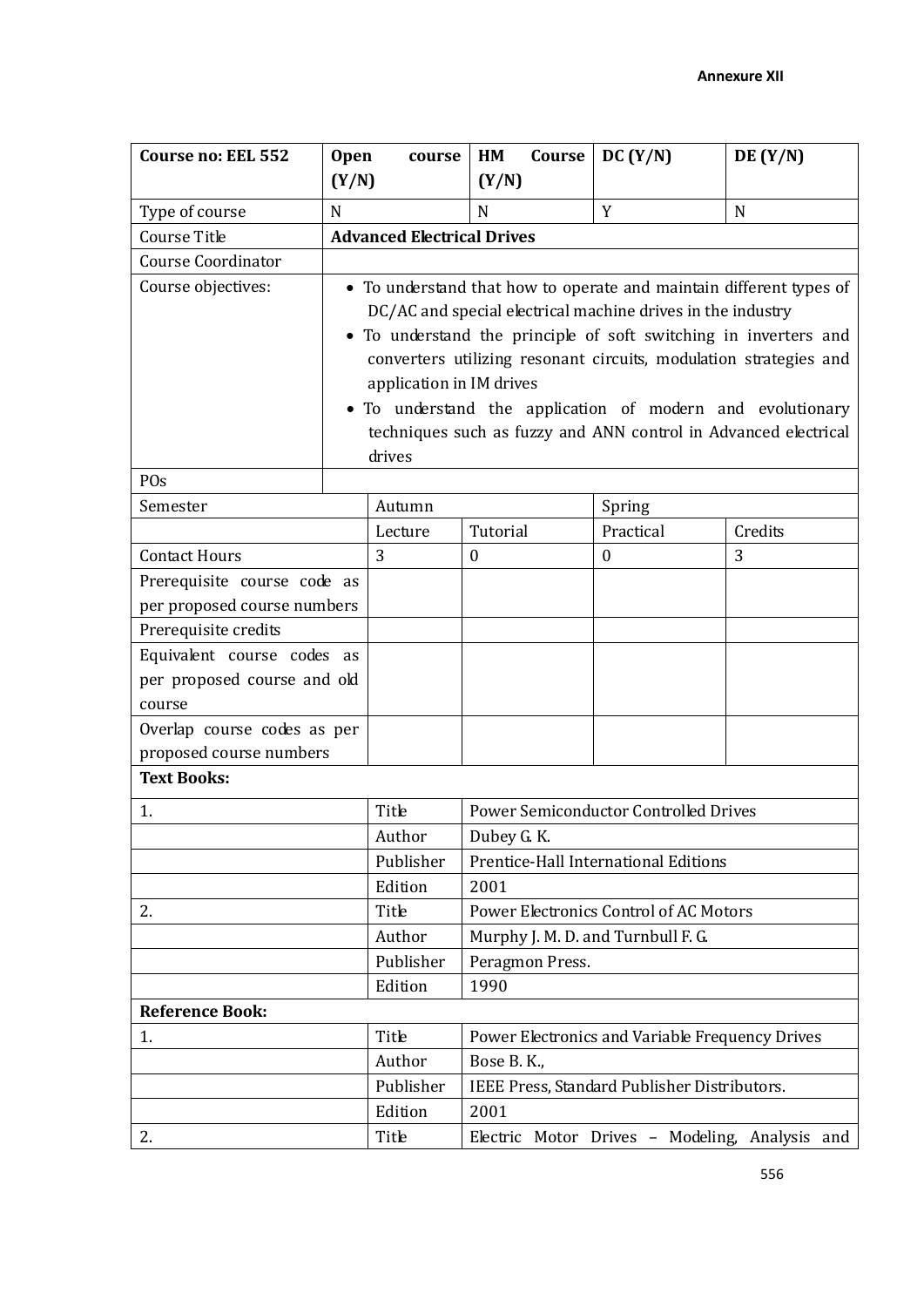|                                   |                                                                                | Control                                                                              |  |
|-----------------------------------|--------------------------------------------------------------------------------|--------------------------------------------------------------------------------------|--|
|                                   | Author                                                                         | Krishnan R.                                                                          |  |
|                                   | Publisher                                                                      | Prentice Hall of India Private Limited                                               |  |
|                                   | Edition                                                                        | 2007                                                                                 |  |
| 3.                                | Title                                                                          | <b>Control of Electric Drives</b>                                                    |  |
| Author<br>Leonard W.              |                                                                                |                                                                                      |  |
|                                   | Publisher                                                                      | <b>Springer Press</b>                                                                |  |
| Edition<br>2007                   |                                                                                |                                                                                      |  |
| <b>Unit I: Review:</b><br>Content |                                                                                |                                                                                      |  |
|                                   |                                                                                | Power electronic converters for ac drive control, voltage source and current         |  |
|                                   |                                                                                | source inverters. LCI-IM Drive: Drive configuration, commutation at different        |  |
|                                   |                                                                                | speeds, mathematical modeling, control structure, resonance problem and              |  |
|                                   | performance.                                                                   |                                                                                      |  |
|                                   | Unit II: FOC-IM Drive:                                                         |                                                                                      |  |
|                                   | Drive configuration, mathematical modeling, direct and indirect FOC, influence |                                                                                      |  |
|                                   |                                                                                | of parameters, VSI and CSI fed schemes, adaptive drive control. Brushless DC         |  |
|                                   |                                                                                | Drive: Self control, CSI with load commutation, low speed commutation, inverter      |  |
|                                   | control strategies and performance.                                            |                                                                                      |  |
|                                   | Unit III: Permanent Magnet SM Drive:                                           |                                                                                      |  |
|                                   |                                                                                | Principle of operation, converter configuration, synchronization, trapezoidal and    |  |
|                                   |                                                                                | sinusoidal drive control structures and performance.                                 |  |
|                                   | <b>Unit IV: Switched Reluctance Motor Drive:</b>                               |                                                                                      |  |
|                                   |                                                                                | Principle of operation, converter circuits, sensors, speed control and               |  |
|                                   | performance.                                                                   |                                                                                      |  |
|                                   | Unit V: Resonant-Link Converter fed Drive:                                     |                                                                                      |  |
|                                   |                                                                                | Principle of soft switching in inverters and converters utilizing resonant circuits, |  |
|                                   | modulation strategies and application in IM drives.                            |                                                                                      |  |
|                                   | <b>Unit VI: Advanced Control Techniques:</b>                                   |                                                                                      |  |
|                                   |                                                                                | Application of modern and evolutionary techniques in drives such as fuzzy and        |  |
|                                   | ANN control.                                                                   |                                                                                      |  |
| Course                            | Continuous Evaluation 25%                                                      |                                                                                      |  |
| <b>Assessment</b>                 | Mid Semester 25%                                                               |                                                                                      |  |
|                                   | End Semester 50%                                                               |                                                                                      |  |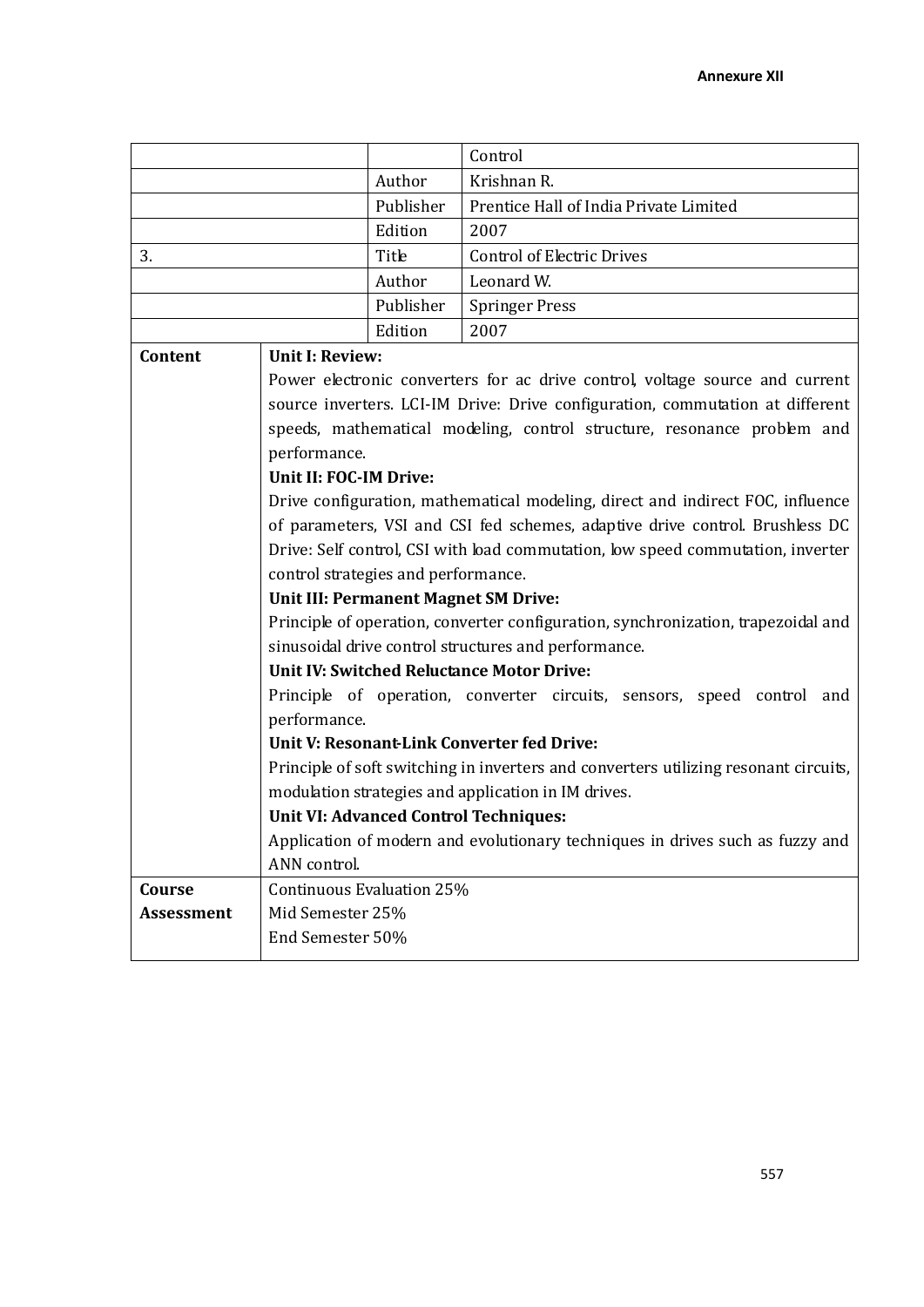| Course<br>EEL<br>no:     | <b>Open</b><br>course | Course<br>HM                                          | DC (Y/N)                                                            | DE(Y/N) |
|--------------------------|-----------------------|-------------------------------------------------------|---------------------------------------------------------------------|---------|
| 553                      | (Y/N)                 | (Y/N)                                                 |                                                                     |         |
| Type of course           | $\mathbf N$           | N                                                     | Y                                                                   | N       |
| Course Title             |                       | <b>Power Electronics For Renewable Energy Systems</b> |                                                                     |         |
| Course                   |                       |                                                       |                                                                     |         |
| Coordinator              |                       |                                                       |                                                                     |         |
| Course objectives:       |                       |                                                       | • To understand Environmental aspects of electric energy conversion |         |
|                          |                       |                                                       | • To understand electric energy conversion systems for Solar and PV |         |
|                          | Systems               |                                                       |                                                                     |         |
|                          |                       |                                                       | • To understand electric energy systems for Wind Energy Conversion  |         |
|                          | Systems (WECS)        |                                                       |                                                                     |         |
| POs                      |                       |                                                       |                                                                     |         |
| Semester                 | Autumn                |                                                       | Spring                                                              |         |
|                          | Lecture               | Tutorial                                              | Practical                                                           | Credits |
| <b>Contact Hours</b>     | 3                     | $\boldsymbol{0}$                                      | $\boldsymbol{0}$                                                    | 3       |
| Prerequisite course code |                       |                                                       |                                                                     |         |
| as per proposed course   |                       |                                                       |                                                                     |         |
| numbers                  |                       |                                                       |                                                                     |         |
| Prerequisite credits     |                       |                                                       |                                                                     |         |
| Equivalent course codes  |                       |                                                       |                                                                     |         |
| as per proposed course   |                       |                                                       |                                                                     |         |
| and old course           |                       |                                                       |                                                                     |         |
| Overlap course codes as  |                       |                                                       |                                                                     |         |
| proposed<br>per          | course                |                                                       |                                                                     |         |
| numbers                  |                       |                                                       |                                                                     |         |
| <b>Text Books:</b>       |                       |                                                       |                                                                     |         |
| 1.                       | Title                 | <b>Power Electronics Handbook</b>                     |                                                                     |         |
|                          | Author                | M.H. Rashid                                           |                                                                     |         |
|                          | Publisher             | Butterworth-Heinemann                                 |                                                                     |         |
|                          | Edition               | 3rd (2010)                                            |                                                                     |         |
| 2.                       | Title                 |                                                       | Non-conventional Energy sources                                     |         |
|                          | Author                | B.H. Khan                                             |                                                                     |         |
|                          | Publisher             |                                                       | Tata McGraw-hill Publishing Company                                 |         |
|                          | Edition               | 2009                                                  |                                                                     |         |
| <b>Reference Book:</b>   |                       |                                                       |                                                                     |         |
| 1.                       | Title                 | Wind energy system                                    |                                                                     |         |
|                          | Author                | Gray, L. Johnson                                      |                                                                     |         |
|                          | Publisher             | Prentice Hall Inc.                                    |                                                                     |         |
|                          | Edition               | 1995                                                  |                                                                     |         |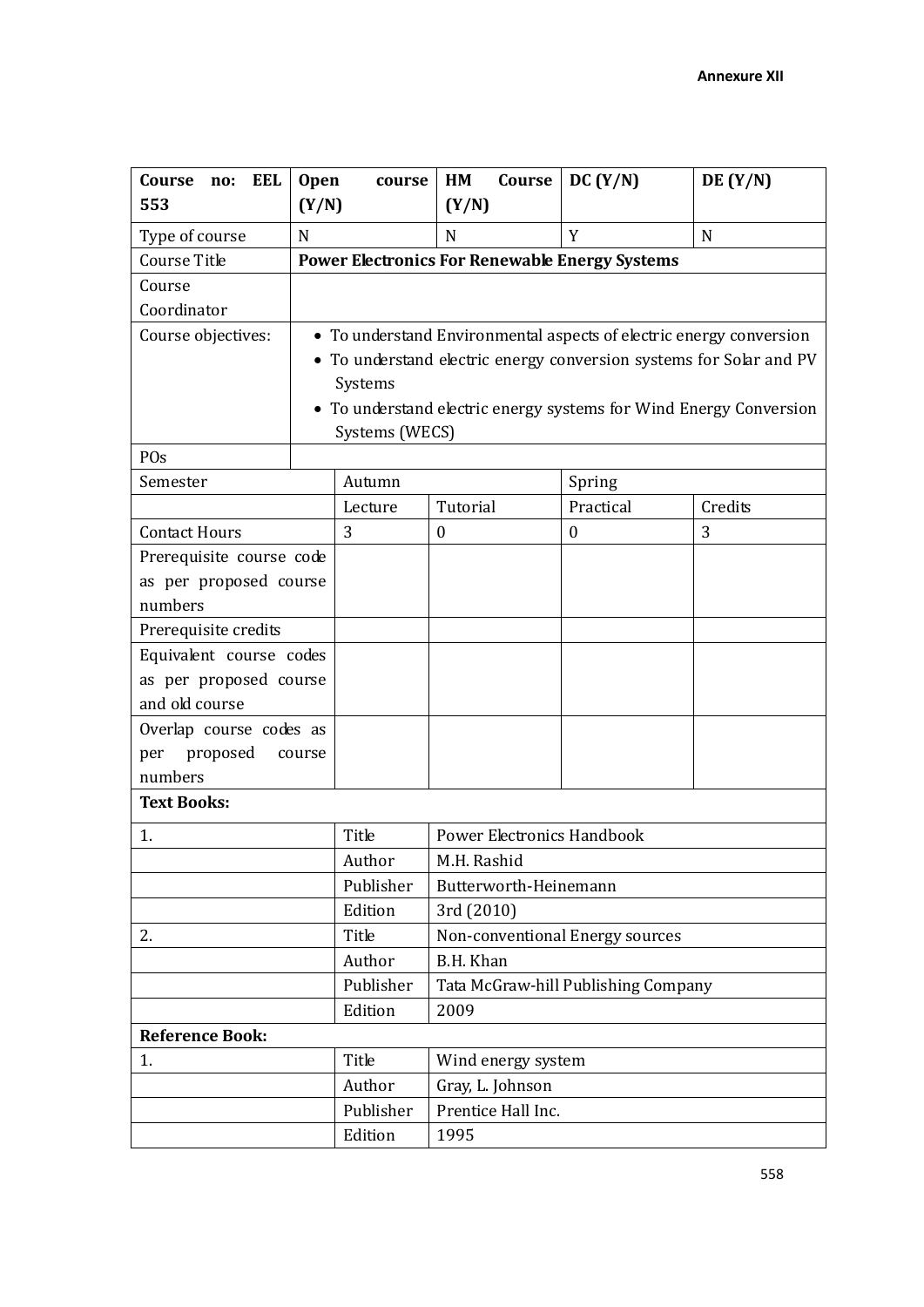| 2.                |                                                                                  | Title                                                                      | Non conventional energy sources                                               |  |
|-------------------|----------------------------------------------------------------------------------|----------------------------------------------------------------------------|-------------------------------------------------------------------------------|--|
|                   |                                                                                  | Author                                                                     | Rai. G.D.                                                                     |  |
|                   |                                                                                  | Publisher                                                                  | Khanna publishes                                                              |  |
|                   |                                                                                  | Edition                                                                    | 1993                                                                          |  |
| Title<br>3.       |                                                                                  |                                                                            | Solar energy utilization                                                      |  |
|                   |                                                                                  | Author                                                                     | Rai. G.D.                                                                     |  |
|                   |                                                                                  | Publisher                                                                  | Khanna publishes                                                              |  |
|                   |                                                                                  | Edition                                                                    | 1993                                                                          |  |
| Content           | <b>Unit I: Introduction:</b>                                                     |                                                                            |                                                                               |  |
|                   |                                                                                  |                                                                            | Environmental aspects of electric energy conversion: impacts of renewable     |  |
|                   |                                                                                  |                                                                            | energy generation on environment (cost-GHG Emission) - Qualitative study of   |  |
|                   |                                                                                  |                                                                            | different renewable energy resources: Solar, wind, ocean, Biomass, Fuel cell, |  |
|                   |                                                                                  |                                                                            | Hydrogen energy systems and hybrid renewable energy systems.                  |  |
|                   |                                                                                  |                                                                            | Unit II: Electrical Machines for Renewable Energy Conversion:                 |  |
|                   |                                                                                  |                                                                            | Review of reference theory fundamentals-principle of operation and analysis:  |  |
|                   | IG, PMSG, SCIG and DFIG.                                                         |                                                                            |                                                                               |  |
|                   | <b>Unit III: Power Converters:</b>                                               |                                                                            |                                                                               |  |
|                   | Solar: Block diagram of solar photo voltaic system -Principle of operation: line |                                                                            |                                                                               |  |
|                   |                                                                                  |                                                                            | commutated converters (inversion-mode) - Boost and buck-boost converters-     |  |
|                   |                                                                                  |                                                                            | selection Of inverter, battery sizing, array sizing.                          |  |
|                   |                                                                                  |                                                                            | Wind: three phase AC voltage controllers- AC-DC-AC converters: uncontrolled   |  |
|                   |                                                                                  |                                                                            | rectifiers, PWM Inverters, Grid Interactive Inverters-matrix converters.      |  |
|                   |                                                                                  |                                                                            | Unit IV: Analysis of Wind and PV Systems:                                     |  |
|                   |                                                                                  |                                                                            | Stand alone operation of fixed and variable speed wind energy conversion      |  |
|                   |                                                                                  |                                                                            | systems and solar system-Grid connection Issues -Grid integrated PMSG and     |  |
|                   |                                                                                  |                                                                            | SCIG Based WECS Grid Integrated solar system                                  |  |
|                   |                                                                                  |                                                                            | Unit V: Hybrid Renewable Energy Systems:                                      |  |
|                   |                                                                                  | Need for Hybrid Systems- Range and type of Hybrid systems- Case studies of |                                                                               |  |
|                   |                                                                                  | Wind-Maximum Power Point Tracking (MPPT).<br>Continuous Evaluation 25%     |                                                                               |  |
| Course            | Mid Semester 25%                                                                 |                                                                            |                                                                               |  |
| <b>Assessment</b> | End Semester 50%                                                                 |                                                                            |                                                                               |  |
|                   |                                                                                  |                                                                            |                                                                               |  |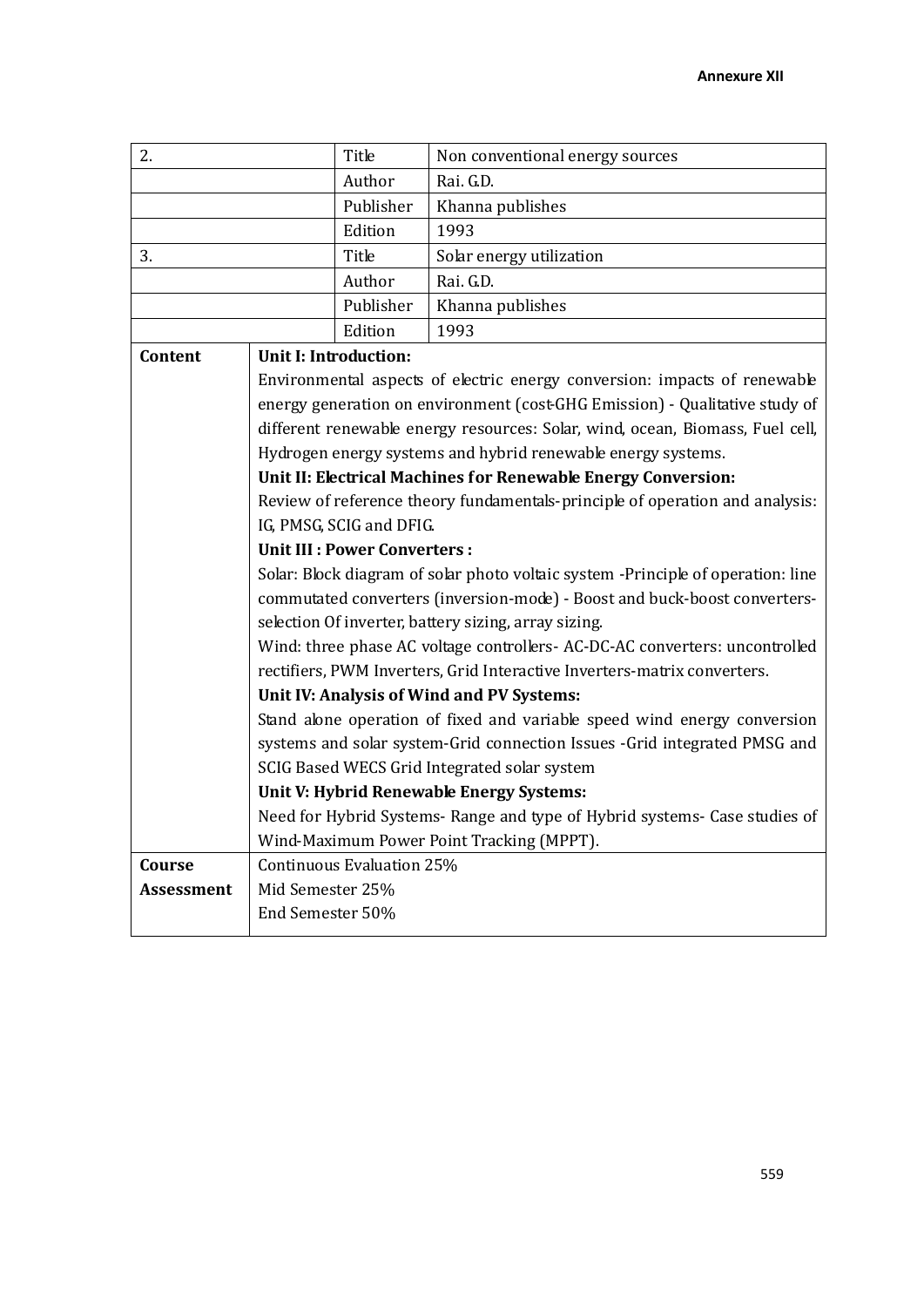| <b>Course No.</b>          | <b>Open Course</b>                                                     | <b>HM Course</b>                                     | DC (Y/N)                                                       | DE(Y/N)          |
|----------------------------|------------------------------------------------------------------------|------------------------------------------------------|----------------------------------------------------------------|------------------|
| <b>EEL 554</b>             | (Yes/No)                                                               | (Y/N)                                                |                                                                |                  |
| <b>Type of the Course</b>  | N                                                                      | N                                                    | Y                                                              | N                |
| <b>Course Title</b>        | <b>Electrical Drives Lab</b>                                           |                                                      |                                                                |                  |
| <b>Course Co-ordinator</b> |                                                                        |                                                      |                                                                |                  |
| <b>Course Objectives</b>   | The objective of this course is simulation of various AC and DC drives |                                                      |                                                                |                  |
|                            | and experimental validation of some of them.                           |                                                      |                                                                |                  |
| POs                        |                                                                        |                                                      |                                                                |                  |
| Semester                   | Autumn                                                                 |                                                      | Spring                                                         |                  |
|                            | Lecture                                                                | Tutorial                                             | Practical                                                      | Credits          |
| <b>Contact Hours</b>       | $\boldsymbol{0}$                                                       | $\boldsymbol{0}$                                     | 4                                                              | 2                |
| Pre-requisite course       | Nil                                                                    | Nil                                                  | Nil                                                            | $\boldsymbol{0}$ |
| code as per proposed       |                                                                        |                                                      |                                                                |                  |
| course members             |                                                                        |                                                      |                                                                |                  |
| Prerequisite credits       | Nil                                                                    | Nil                                                  | Nil                                                            | Nil              |
| Equivalent course          | Nil                                                                    | Nil                                                  | Nil                                                            | Nil              |
| codes as per               |                                                                        |                                                      |                                                                |                  |
| proposed course and        |                                                                        |                                                      |                                                                |                  |
| old course                 |                                                                        |                                                      |                                                                |                  |
| Overlap course codes       | Nil                                                                    | Nil                                                  | Nil                                                            | Nil              |
| as per proposed            |                                                                        |                                                      |                                                                |                  |
| course numbers             |                                                                        |                                                      |                                                                |                  |
| <b>Text Book(s)</b>        |                                                                        |                                                      |                                                                |                  |
| 1.                         | <b>Title</b>                                                           |                                                      | Modern Power Electronics and AC Drives                         |                  |
|                            | <b>Author</b>                                                          | <b>Bimal K. Bose</b>                                 |                                                                |                  |
|                            | <b>Publisher</b>                                                       | Prentice Hall PTR                                    |                                                                |                  |
|                            | <b>Edition</b>                                                         | 2 <sup>nd</sup> Edition                              |                                                                |                  |
| <b>Reference Book(s)</b>   |                                                                        |                                                      |                                                                |                  |
| 1.                         | <b>Title</b>                                                           | Electric Motor Drives - Modeling, Analysis & Control |                                                                |                  |
|                            | <b>Author</b>                                                          | R. Krishnan                                          |                                                                |                  |
|                            | <b>Publisher</b>                                                       | Prentice Hall                                        |                                                                |                  |
|                            | <b>Edition</b>                                                         | 2 <sup>nd</sup> Edition                              |                                                                |                  |
| Content                    |                                                                        |                                                      | Student ought to perform any three out of the following:       |                  |
|                            | 1.                                                                     |                                                      | To perform dynamic simulation of speed controlled DC motor     |                  |
|                            | drive                                                                  |                                                      |                                                                |                  |
|                            | 2.                                                                     | To simulate speed control of Kramer Drive            |                                                                |                  |
|                            | 3.                                                                     |                                                      | To simulate Field Oriented Control (FOC) of a three-phase      |                  |
|                            |                                                                        |                                                      | induction motor without using speed sensors.                   |                  |
|                            | 4.                                                                     |                                                      | To simulate Direct Stator Flux and Torque control (DSFTC) of a |                  |
|                            | three-phase induction motor.                                           |                                                      |                                                                |                  |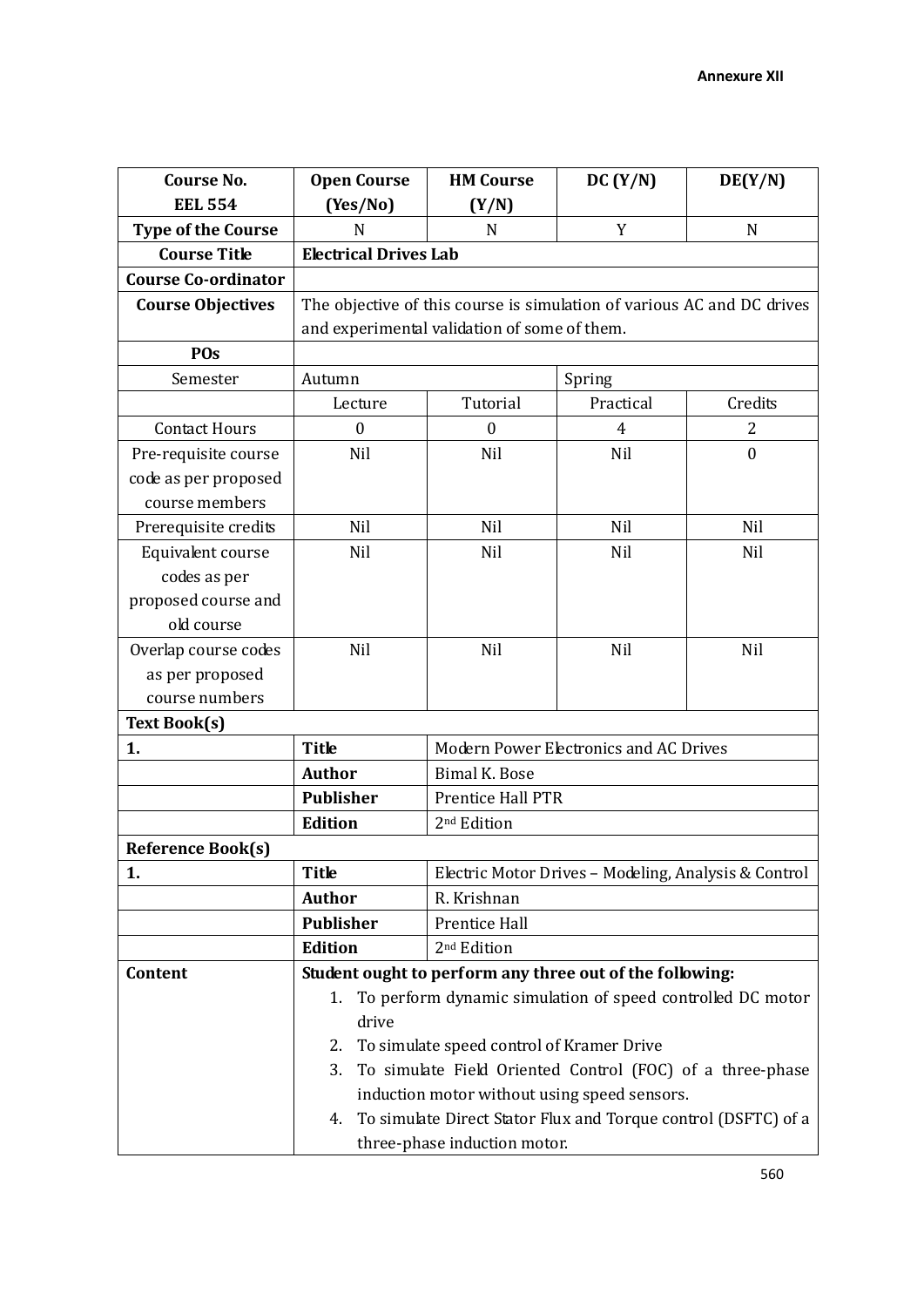|                          | 5. To simulate open-loop volts/hertz control of synchronous        |  |  |
|--------------------------|--------------------------------------------------------------------|--|--|
|                          | motor drive.                                                       |  |  |
|                          | 6. To simulate and experimentally validate V/F control of a three- |  |  |
|                          | phase induction motor using micro-controller.                      |  |  |
|                          | 7. To simulate speed control of a BLDC motor drive employing       |  |  |
|                          | Hall-sensors.                                                      |  |  |
| <b>Course Assessment</b> | Continuous Evaluation - 50%                                        |  |  |
|                          | <b>End Semester</b><br>$-50%$                                      |  |  |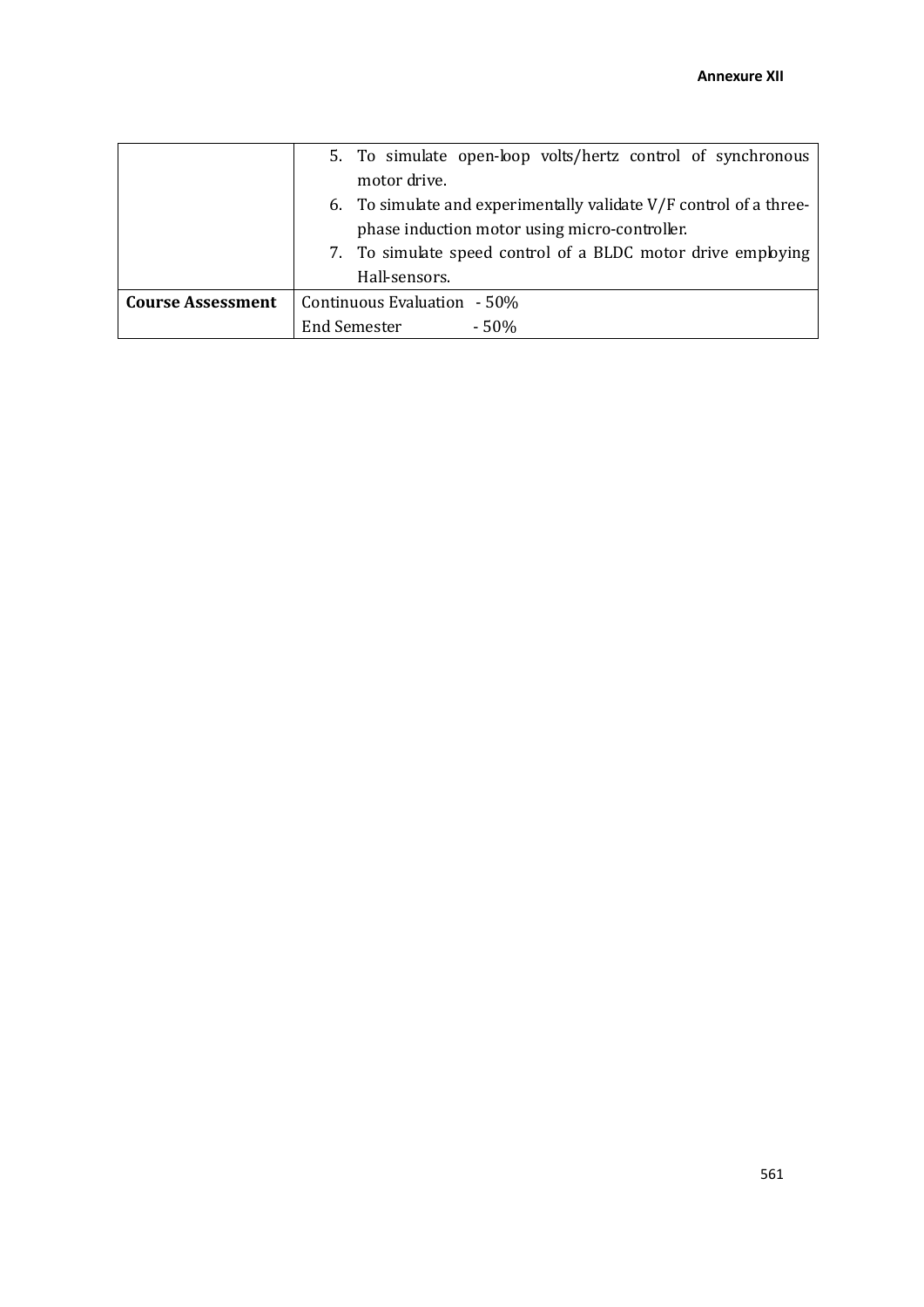| <b>Course No.</b>         | <b>Open Course</b>                                                             | <b>HM Course</b>                        | DC (Y/N)                                              | DE(Y/N)          |
|---------------------------|--------------------------------------------------------------------------------|-----------------------------------------|-------------------------------------------------------|------------------|
| <b>EEL 511</b>            | (Yes/No)                                                                       | (Y/N)                                   |                                                       |                  |
| <b>Type of the Course</b> | N                                                                              | N                                       | $\mathbf N$                                           | Y                |
| <b>Course Title</b>       | <b>Power Quality</b>                                                           |                                         |                                                       |                  |
| <b>Course Co-</b>         |                                                                                |                                         |                                                       |                  |
| ordinator                 |                                                                                |                                         |                                                       |                  |
| <b>Course Objectives</b>  | The objectives of the course include introduction of the power quality         |                                         |                                                       |                  |
|                           | definitions, voltage sags, interruptions, harmonic problems and<br>mitigation. |                                         |                                                       |                  |
|                           |                                                                                |                                         |                                                       |                  |
| POs                       |                                                                                |                                         |                                                       |                  |
| Semester                  | Autumn                                                                         |                                         | Spring                                                |                  |
|                           | Lecture                                                                        | Tutorial                                | Practical                                             | Credits          |
| <b>Contact Hours</b>      | 36                                                                             | $\boldsymbol{0}$                        | $\boldsymbol{0}$                                      | 3                |
| Pre-requisite course      | Nil                                                                            | Nil                                     | Nil                                                   | $\boldsymbol{0}$ |
| code as per proposed      |                                                                                |                                         |                                                       |                  |
| course members            |                                                                                |                                         |                                                       |                  |
| Prerequisite credits      |                                                                                |                                         |                                                       |                  |
| Equivalent course         |                                                                                |                                         |                                                       |                  |
| codes as per              |                                                                                |                                         |                                                       |                  |
| proposed course and       |                                                                                |                                         |                                                       |                  |
| old course                |                                                                                |                                         |                                                       |                  |
| Overlap course codes      |                                                                                |                                         |                                                       |                  |
| as per proposed           |                                                                                |                                         |                                                       |                  |
| course numbers            |                                                                                |                                         |                                                       |                  |
| <b>Text Book(s)</b>       |                                                                                |                                         |                                                       |                  |
| 1.                        | <b>Title</b>                                                                   | <b>Electrical Power Systems Quality</b> |                                                       |                  |
|                           | <b>Author</b>                                                                  |                                         | Roger C. Dugan, Mark F. McGranaghan, Surya            |                  |
|                           |                                                                                | Santoso, H.Wayne Beaty                  |                                                       |                  |
|                           | <b>Publisher</b>                                                               | McGraw Hill Education                   |                                                       |                  |
|                           | <b>Edition</b>                                                                 | <b>Third Edition</b>                    |                                                       |                  |
| <b>Reference Book(s)</b>  |                                                                                |                                         |                                                       |                  |
| 1.                        | <b>Title</b>                                                                   |                                         | Power System Harmonic Analysis                        |                  |
|                           | <b>Author</b>                                                                  |                                         | Arrillaga J., Smith B. C., Watson N. R. and Wood A. R |                  |
|                           | <b>Publisher</b>                                                               | Wiley India                             |                                                       |                  |
|                           | <b>Edition</b>                                                                 | 2 <sup>nd</sup> Edition                 |                                                       |                  |
| 2.                        | <b>Title</b>                                                                   | <b>Power System Analysis</b>            |                                                       |                  |
|                           | <b>Author</b>                                                                  | Arthur R.B.                             |                                                       |                  |
|                           | Publisher                                                                      | <b>Pearson Education</b>                |                                                       |                  |
|                           | <b>Edition</b>                                                                 | 2 <sup>nd</sup> Edition                 |                                                       |                  |
| 3.                        | <b>Title</b>                                                                   | Power Quality                           |                                                       |                  |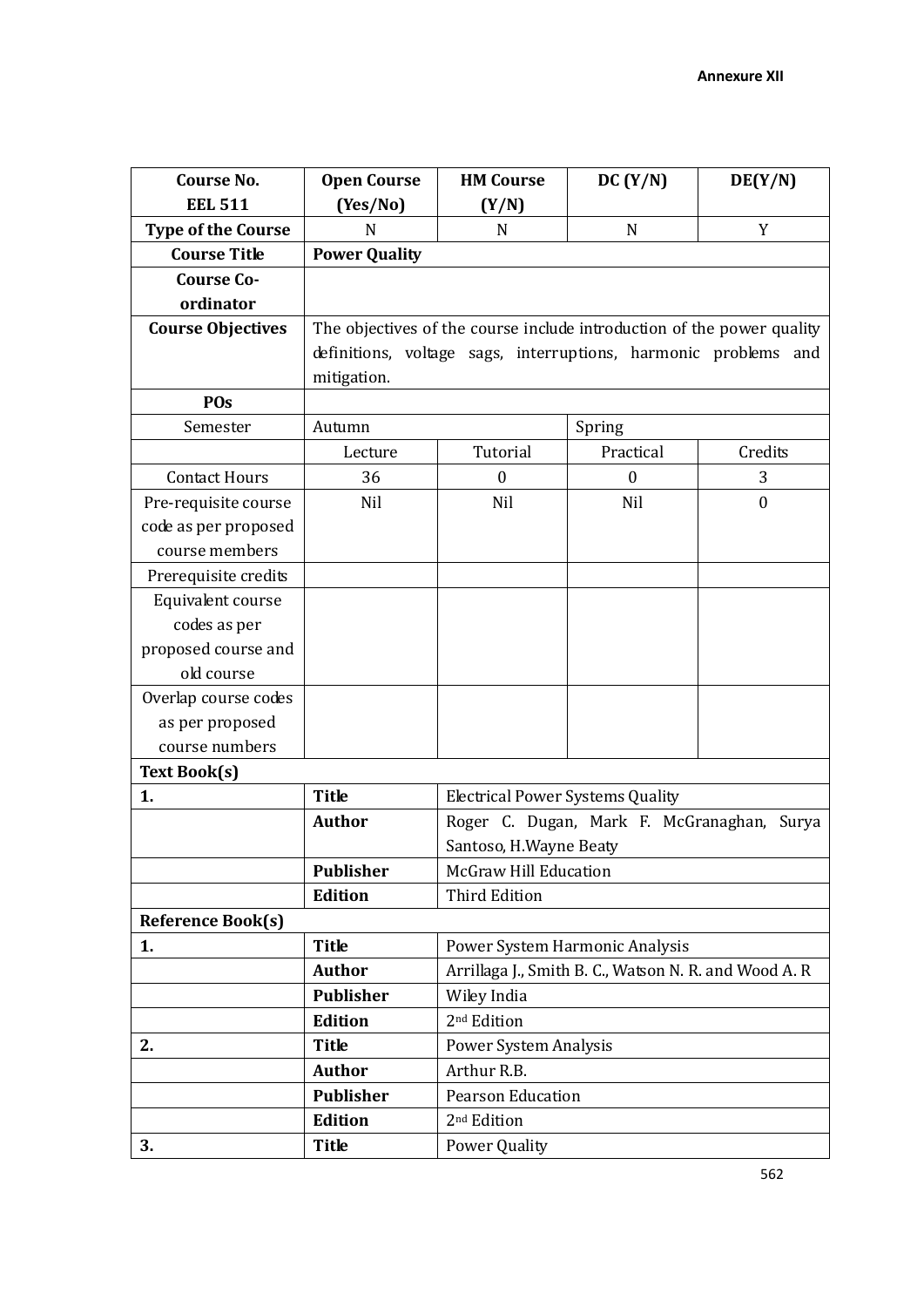|                          | Author                                                                 | Sanskaran                                                                 |  |  |
|--------------------------|------------------------------------------------------------------------|---------------------------------------------------------------------------|--|--|
|                          | Publisher                                                              | C.R.C. Press                                                              |  |  |
|                          | <b>Edition</b>                                                         | 2 <sup>nd</sup> Edition                                                   |  |  |
| Content                  | Unit I: Concept of Power Quality:                                      |                                                                           |  |  |
|                          |                                                                        | Frequency variations, voltage variations- sag and swell, waveform         |  |  |
|                          |                                                                        | distortion - c offset, harmonics, inter-harmonics, notching and noise.    |  |  |
|                          |                                                                        | <b>Unit II: Fundamentals of Harmonics:</b>                                |  |  |
|                          | Representation of harmonics, waveform, harmonic power, measures        |                                                                           |  |  |
|                          |                                                                        | of harmonic distortion; Current and voltage limits of harmonic            |  |  |
|                          |                                                                        | distortions: IEEE, IEC, EN, NORSOK                                        |  |  |
|                          | <b>Unit III: Causes of Harmonics:</b>                                  |                                                                           |  |  |
|                          |                                                                        | 2-pulse, 6-pulse and 12-pulse converter configurations, input current     |  |  |
|                          |                                                                        | waveforms and their harmonic spectrum; Input supply harmonics of          |  |  |
|                          |                                                                        | AC regulator, integral cycle control, cycloconverter, transformer,        |  |  |
|                          |                                                                        | rotating machines, ARC furnace, TV and battery charger.                   |  |  |
|                          | <b>Unit IV: Effect of Harmonics:</b>                                   |                                                                           |  |  |
|                          |                                                                        | Parallel and series resonance, effect of harmonics on static power        |  |  |
|                          |                                                                        | plant - transmission lines, transformers, capacitor banks, rotating       |  |  |
|                          |                                                                        | machines, harmonic interference with ripple control systems, power        |  |  |
|                          |                                                                        | system protection, consumer equipments and communication                  |  |  |
|                          | systems, power measurement.                                            |                                                                           |  |  |
|                          |                                                                        | Unit V: Elimination/Suppression of Harmonics:                             |  |  |
|                          | High power factor converter, multi-pulse converters<br>using           |                                                                           |  |  |
|                          |                                                                        | transformer connections (delta, polygon)                                  |  |  |
|                          | <b>Unit VI: Filters:</b>                                               |                                                                           |  |  |
|                          |                                                                        | Passive Filters: Types of passive filters, single tuned and high pass     |  |  |
|                          |                                                                        | filters, filter design criteria, double tuned filters, damped filters and |  |  |
|                          | their design.                                                          |                                                                           |  |  |
|                          |                                                                        | Active Power Filters: Compensation principle, classification of active    |  |  |
|                          |                                                                        | filters by objective, system configuration, power circuit and control     |  |  |
|                          | strategy.                                                              |                                                                           |  |  |
|                          |                                                                        | Shunt Active Filter: Single-phase active filter, principle of operation,  |  |  |
|                          |                                                                        | expression for compensating current, concept of constant capacitor        |  |  |
|                          |                                                                        | voltage control; Three-phase active filter: Operation, analysis and       |  |  |
|                          |                                                                        | modelling; Instantaneous reactive power theory.                           |  |  |
|                          | Three-phase Series Active Filter: Principle of operation, analysis and |                                                                           |  |  |
|                          | modelling.                                                             |                                                                           |  |  |
| <b>Course Assessment</b> | Continuous Evaluation - 25%                                            |                                                                           |  |  |
|                          | Mid Semester                                                           | $-25%$                                                                    |  |  |
|                          | <b>End Semester</b>                                                    | $-50%$                                                                    |  |  |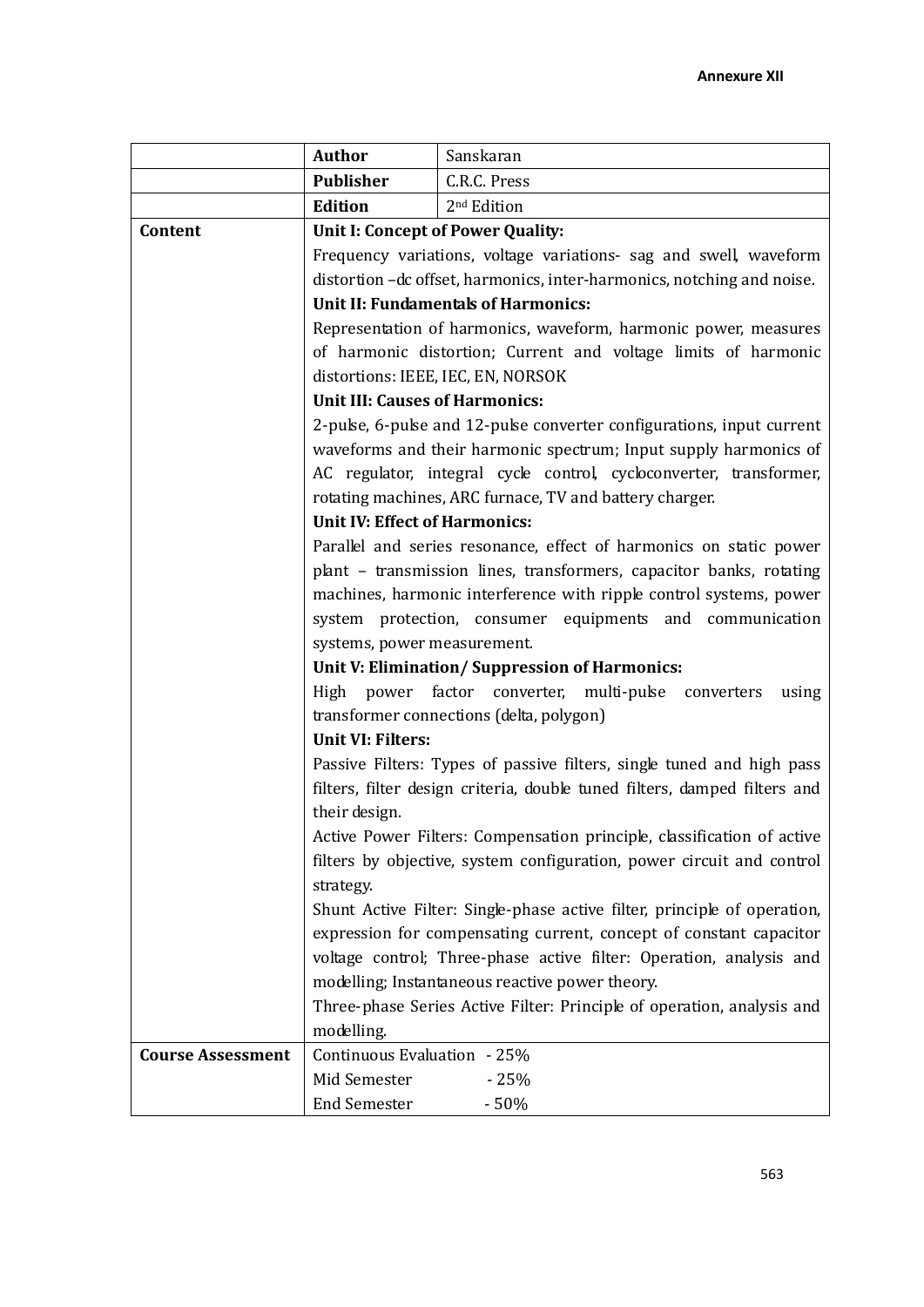| <b>Course No.</b>         | <b>Open Course</b>                                                     | <b>HM Course</b>                                   | DC (Y/N)                                    | DE(Y/N)          |  |
|---------------------------|------------------------------------------------------------------------|----------------------------------------------------|---------------------------------------------|------------------|--|
| <b>EEL 512</b>            | (Yes/No)                                                               | (Y/N)                                              |                                             |                  |  |
| <b>Type of the Course</b> | N                                                                      | N                                                  | N                                           | Y                |  |
| <b>Course Title</b>       |                                                                        | <b>Flexible AC Transmission Systems (FACTs)</b>    |                                             |                  |  |
| <b>Course Co-</b>         |                                                                        |                                                    |                                             |                  |  |
| ordinator                 |                                                                        |                                                    |                                             |                  |  |
| <b>Course Objectives</b>  | The objective of this course is introduction of various FACTs devices, |                                                    |                                             |                  |  |
|                           |                                                                        | their applications and their co-ordination         |                                             |                  |  |
| POs                       |                                                                        |                                                    |                                             |                  |  |
| Semester                  | Autumn                                                                 |                                                    | Spring                                      |                  |  |
|                           | Lecture                                                                | Tutorial                                           | Practical                                   | Credits          |  |
| <b>Contact Hours</b>      | 3                                                                      | $\boldsymbol{0}$                                   | $\boldsymbol{0}$                            | 3                |  |
| Pre-requisite             | Nil                                                                    | Nil                                                | Nil                                         | $\boldsymbol{0}$ |  |
| course code as per        |                                                                        |                                                    |                                             |                  |  |
| proposed course           |                                                                        |                                                    |                                             |                  |  |
| members                   |                                                                        |                                                    |                                             |                  |  |
| Prerequisite credits      | Nil                                                                    | Nil                                                | Nil                                         | Nil              |  |
| Equivalent course         | Nil                                                                    | Nil                                                | Nil                                         | Nil              |  |
| codes as per              |                                                                        |                                                    |                                             |                  |  |
| proposed course           |                                                                        |                                                    |                                             |                  |  |
| and old course            |                                                                        |                                                    |                                             |                  |  |
| Overlap course            | Nil                                                                    | Nil                                                | Nil                                         | Nil              |  |
| codes as per              |                                                                        |                                                    |                                             |                  |  |
| proposed course           |                                                                        |                                                    |                                             |                  |  |
| numbers                   |                                                                        |                                                    |                                             |                  |  |
| <b>Text Book(s)</b>       |                                                                        |                                                    |                                             |                  |  |
| 1.                        | <b>Title</b>                                                           | Thyristor - Based Facts Controllers for Electrical |                                             |                  |  |
|                           |                                                                        | <b>Transmission Systems</b>                        |                                             |                  |  |
|                           | <b>Author</b>                                                          |                                                    | Mohan Mathur, R., Rajiv. K. Varma           |                  |  |
|                           | <b>Publisher</b>                                                       |                                                    | IEEE press and John Wiley & Sons, Inc.      |                  |  |
|                           | <b>Edition</b>                                                         | 2 <sup>nd</sup> Edition                            |                                             |                  |  |
| <b>Reference Book(s)</b>  |                                                                        |                                                    |                                             |                  |  |
| 1.                        | <b>Title</b>                                                           |                                                    | Reactive power control in Electrical system |                  |  |
|                           | <b>Author</b>                                                          | T. J. E. Miller                                    |                                             |                  |  |
|                           | <b>Publisher</b>                                                       | John Wiley & Sons                                  |                                             |                  |  |
|                           | <b>Edition</b>                                                         | 3rd Edition                                        |                                             |                  |  |
| 2.                        | <b>Title</b>                                                           |                                                    | FACTS CONTROLLERS in Power Transmission &   |                  |  |
|                           |                                                                        | Distribution                                       |                                             |                  |  |
|                           | <b>Author</b>                                                          | K. R. Padiyar                                      |                                             |                  |  |
|                           | <b>Publisher</b>                                                       |                                                    | New Age International (P) Ltd., 2007        |                  |  |
|                           | <b>Edition</b>                                                         | 2 <sup>nd</sup> Edition                            |                                             |                  |  |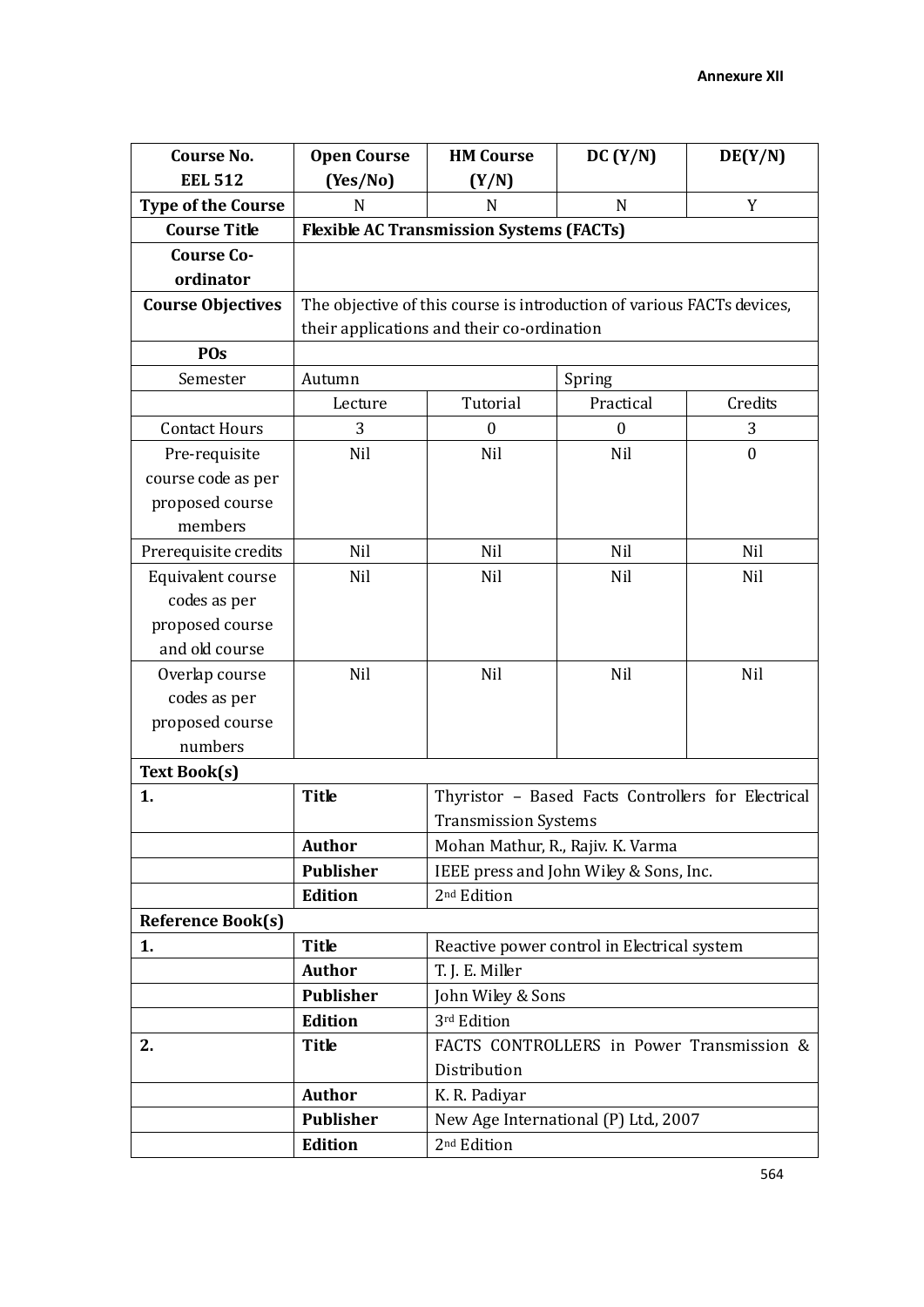| 3.                | <b>Title</b>                                                                                                                                            | Understanding FACTS Concepts & Technology of                          |  |
|-------------------|---------------------------------------------------------------------------------------------------------------------------------------------------------|-----------------------------------------------------------------------|--|
|                   |                                                                                                                                                         | FACTS Systems,                                                        |  |
|                   |                                                                                                                                                         |                                                                       |  |
|                   | <b>Author</b>                                                                                                                                           | Hingorani N. G                                                        |  |
|                   | <b>Publisher</b>                                                                                                                                        | IEEE PRESS, 2000                                                      |  |
|                   | <b>Edition</b>                                                                                                                                          | 1st Edition                                                           |  |
|                   |                                                                                                                                                         |                                                                       |  |
| Content           | <b>Unit I: Introduction:</b>                                                                                                                            |                                                                       |  |
|                   |                                                                                                                                                         | The concept of flexible AC transmission, reactive power control in    |  |
|                   |                                                                                                                                                         | electrical power transmission lines, uncompensated transmission line, |  |
|                   |                                                                                                                                                         | series and shunt compensation, Overview of FACTS devices: Static Var  |  |
|                   |                                                                                                                                                         | Compensator (SVC), Thyristor Switched Series capacitor (TCSC),        |  |
|                   | Unified Power Flow controller (UPFC), Integrated Power Flow                                                                                             |                                                                       |  |
|                   | Controller (IPFC).                                                                                                                                      |                                                                       |  |
|                   | Unit II: Static VAR Compensator (SVC) and Applications:                                                                                                 |                                                                       |  |
|                   | Voltage control by SVC, advantages of slope in dynamic characteristics,                                                                                 |                                                                       |  |
|                   | influence of SVC on system voltage, Applications: enhancement of                                                                                        |                                                                       |  |
|                   | transient stability, steady state power transfer, enhancement of power                                                                                  |                                                                       |  |
|                   | system damping, prevention of voltage instability.                                                                                                      |                                                                       |  |
|                   | Unit III: Thyristor Controlled Series Capacitor (TCSC) and<br><b>Applications:</b><br>Operation of the TCSC, different modes of operation, modelling of |                                                                       |  |
|                   |                                                                                                                                                         |                                                                       |  |
|                   |                                                                                                                                                         |                                                                       |  |
|                   | TCSC, variable reactance model, modelling for stability studies,                                                                                        |                                                                       |  |
|                   | applications: improvement of the system stability limit, enhancement                                                                                    |                                                                       |  |
|                   | of system damping, voltage collapse prevention.                                                                                                         |                                                                       |  |
|                   | Unit IV: Emerging FACTS Controllers:                                                                                                                    |                                                                       |  |
|                   | Static Synchronous Compensator (STATCOM): operating principle, V-I                                                                                      |                                                                       |  |
|                   | characteristics, Unified Power Flow Controller (UPFC): Principle of                                                                                     |                                                                       |  |
|                   | operation, modes of operation, applications, modeling of UPFC for                                                                                       |                                                                       |  |
|                   | power flow studies.                                                                                                                                     |                                                                       |  |
|                   |                                                                                                                                                         | <b>Unit V: Co-ordination of FACTS Controllers:</b>                    |  |
|                   |                                                                                                                                                         | FACTs Controller interactions, SVC-SVC interaction, co-ordination of  |  |
|                   |                                                                                                                                                         | multiple controllers using linear control techniques, Quantitative    |  |
|                   | treatment of control coordination.                                                                                                                      |                                                                       |  |
|                   |                                                                                                                                                         |                                                                       |  |
| Course            | Continuous Evaluation - 25%                                                                                                                             |                                                                       |  |
| <b>Assessment</b> |                                                                                                                                                         |                                                                       |  |
|                   | Mid Semester                                                                                                                                            | $-25%$                                                                |  |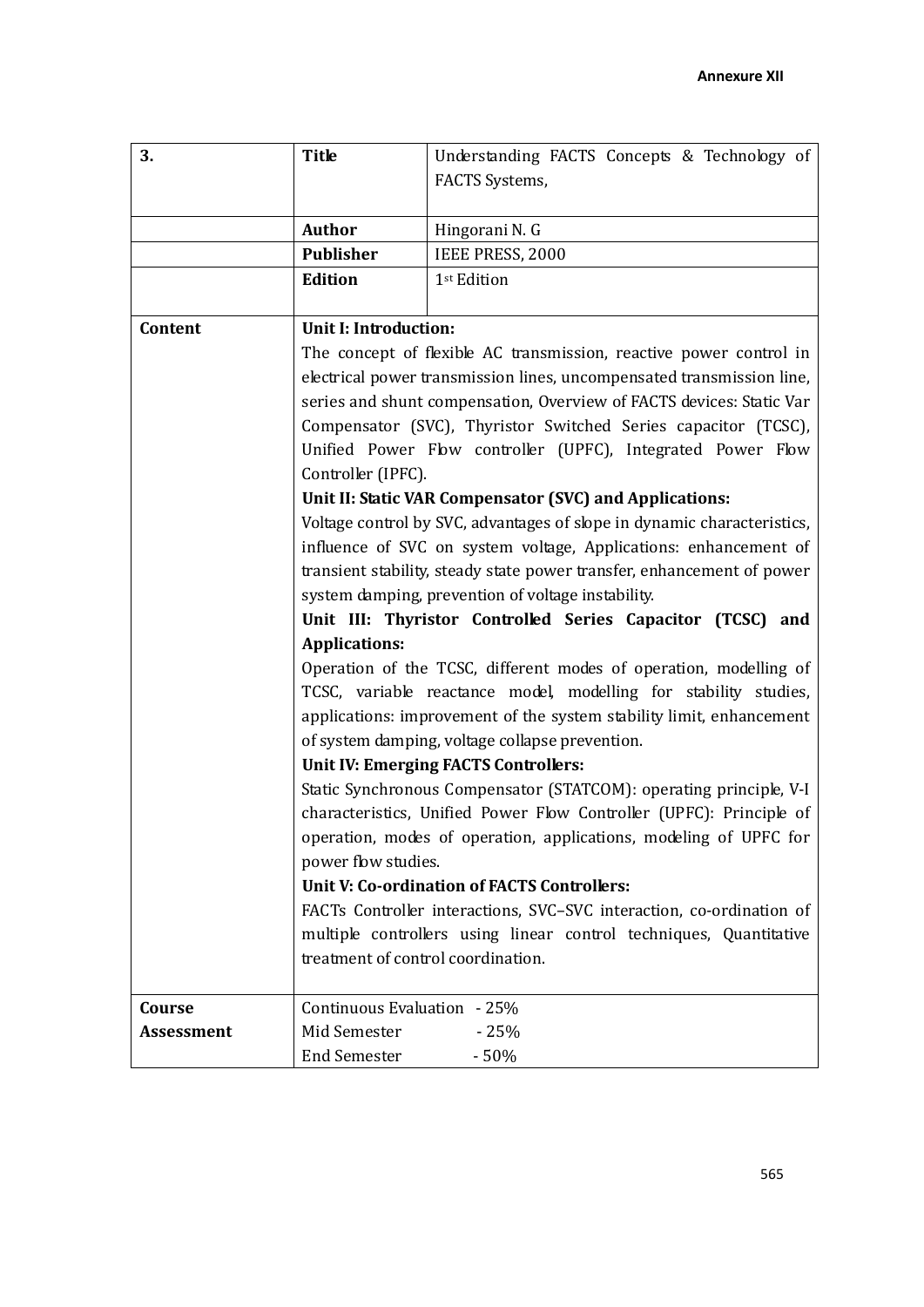| <b>Course no: EEL 513</b>                                 | <b>Open</b><br>course |                     | HM                                                 | Course          | DC (Y/N)                                                                  | DE $(Y/N)$ |
|-----------------------------------------------------------|-----------------------|---------------------|----------------------------------------------------|-----------------|---------------------------------------------------------------------------|------------|
|                                                           |                       | (YES/NO)            | (Y/N)                                              |                 |                                                                           |            |
|                                                           |                       |                     |                                                    |                 |                                                                           |            |
| Type of course                                            |                       |                     |                                                    |                 |                                                                           | <b>YES</b> |
| Course Title                                              |                       |                     | <b>Digital Control in Power Electronic Systems</b> |                 |                                                                           |            |
| <b>Course Coordinator</b>                                 |                       |                     |                                                    |                 | To introduce different digital control methods available to control power |            |
|                                                           |                       | electronic systems. |                                                    |                 |                                                                           |            |
| Course objectives:                                        |                       |                     |                                                    |                 |                                                                           |            |
|                                                           |                       |                     |                                                    |                 |                                                                           |            |
|                                                           |                       |                     |                                                    |                 |                                                                           |            |
| POs                                                       |                       |                     |                                                    |                 |                                                                           |            |
| Semester                                                  |                       | Autumn:             |                                                    |                 | Spring:                                                                   |            |
|                                                           |                       | Lecture             | Tutorial                                           |                 | Practical                                                                 | Credits    |
| <b>Contact Hours</b>                                      |                       | 3                   | 0                                                  |                 | $\Omega$                                                                  | 3          |
| Prerequisite course code as                               |                       |                     |                                                    |                 |                                                                           |            |
| proposed<br>per<br>numbers                                | course                |                     |                                                    |                 |                                                                           |            |
|                                                           |                       |                     |                                                    |                 |                                                                           |            |
| Prerequisite credits                                      |                       |                     |                                                    |                 |                                                                           |            |
| Equivalent course codes as<br>per proposed course and old |                       |                     |                                                    |                 |                                                                           |            |
| course                                                    |                       |                     |                                                    |                 |                                                                           |            |
| Overlap course codes as per                               |                       |                     |                                                    |                 |                                                                           |            |
| proposed course numbers                                   |                       |                     |                                                    |                 |                                                                           |            |
| <b>Text Books:</b>                                        |                       |                     |                                                    |                 |                                                                           |            |
|                                                           |                       |                     |                                                    |                 |                                                                           |            |
| 1.                                                        |                       | Title               | Digital control in power electronics               |                 |                                                                           |            |
|                                                           |                       | Author              | Simone Buso, paolo Mattavelli                      |                 |                                                                           |            |
|                                                           |                       | Publisher           | Morgan & Claypool Publishers                       |                 |                                                                           |            |
|                                                           |                       | Edition             | 1 <sup>st</sup>                                    |                 |                                                                           |            |
| 2.                                                        |                       | Title               | Digital control engineering analysis and design    |                 |                                                                           |            |
|                                                           |                       | Author              |                                                    | 1. M.Sam Fadali |                                                                           |            |
|                                                           |                       | Publisher           | <b>Academic Press</b>                              |                 |                                                                           |            |
|                                                           |                       | Edition             | 2 <sub>nd</sub>                                    |                 |                                                                           |            |
| 3.                                                        |                       | Title               |                                                    |                 | Modern Control Engineering                                                |            |
|                                                           |                       | Author              | K. Ogata                                           |                 |                                                                           |            |
|                                                           |                       | Publisher           | Prentice Hall                                      |                 |                                                                           |            |
|                                                           |                       | Edition             | 3rd                                                |                 |                                                                           |            |
| 4.                                                        |                       | Title               |                                                    |                 | Modern Power Electronics and AC Drives                                    |            |
|                                                           |                       | Author              | B. K. Bose                                         |                 |                                                                           |            |
|                                                           |                       | Publisher           | <b>Pearson Publications</b>                        |                 |                                                                           |            |
|                                                           |                       | Edition             | 1 <sup>st</sup>                                    |                 |                                                                           |            |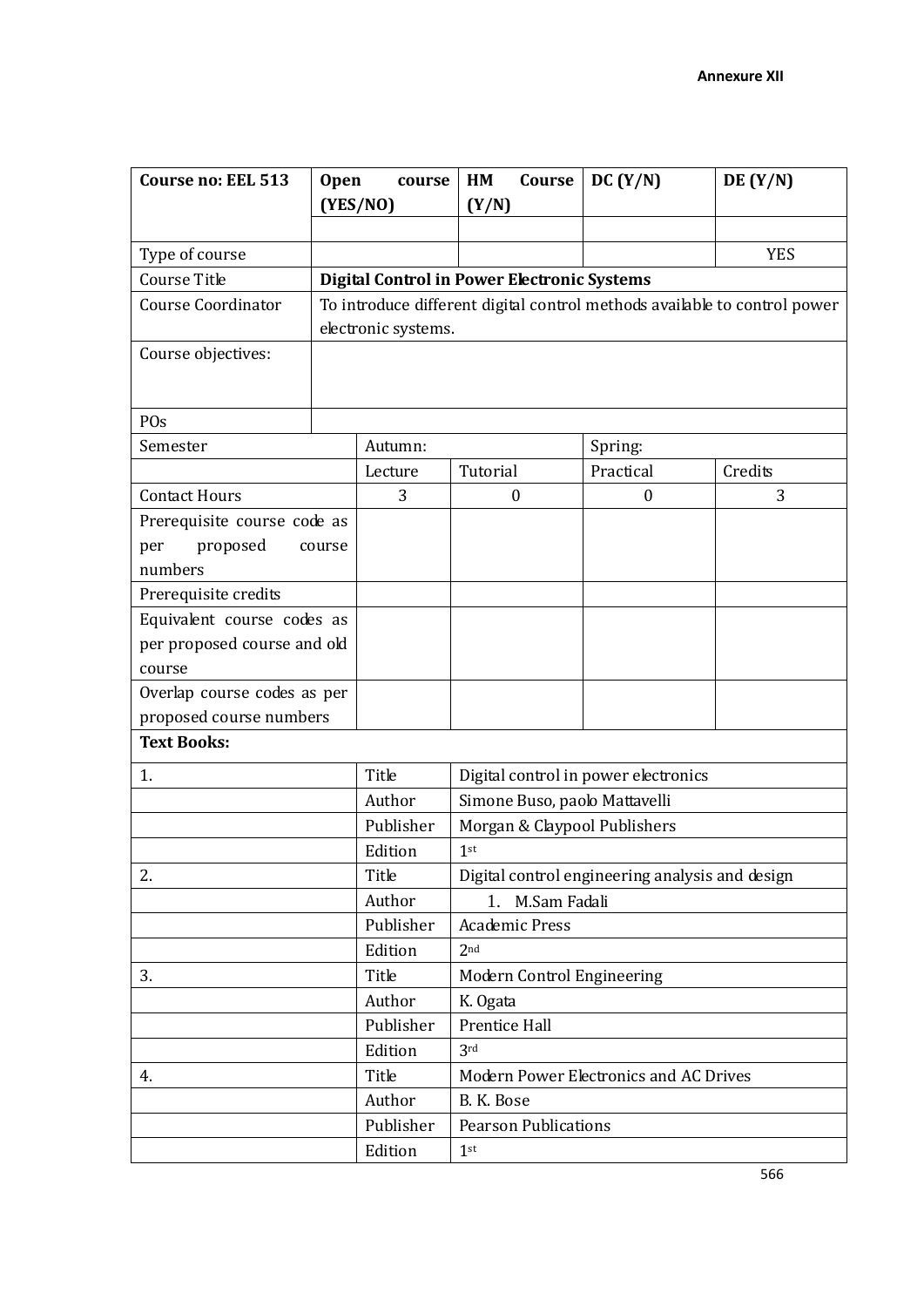| Content           | <b>Unit I: Introduction</b>                                                                                                                            |  |  |  |  |  |  |
|-------------------|--------------------------------------------------------------------------------------------------------------------------------------------------------|--|--|--|--|--|--|
|                   | Digital Control Application to Power Electronic Circuits. Modern Power                                                                                 |  |  |  |  |  |  |
|                   | Electronics, Need for Digital Control, Trends and Perspectives                                                                                         |  |  |  |  |  |  |
|                   | Unit II: The Test Case: a Single-Phase Voltage Source Inverter:                                                                                        |  |  |  |  |  |  |
|                   | The voltage source inverter: Fundamental components, Required Additional                                                                               |  |  |  |  |  |  |
|                   | Electronics: Driving and Sensing, Principle of operation, Dead Times                                                                                   |  |  |  |  |  |  |
|                   | Low Level Control of the Voltage Source Inverter: PWM Modulation, Analog PWM                                                                           |  |  |  |  |  |  |
|                   | : The Naturally Sampled Implementation, Digital PWM: the Uniformly Sampled                                                                             |  |  |  |  |  |  |
|                   | Implementation, Single Update and Double Update PWM Mode, Minimization of                                                                              |  |  |  |  |  |  |
|                   | Modulator Delay: a Motivation for Multisampling.                                                                                                       |  |  |  |  |  |  |
|                   | Analog Control Approaches: Linear Current Control: PI Solution, Non-linear                                                                             |  |  |  |  |  |  |
|                   | Current Control: Hysteresis Control                                                                                                                    |  |  |  |  |  |  |
|                   | Unit III: Digital Current Mode Control:                                                                                                                |  |  |  |  |  |  |
|                   | Requirements of the Digital Controller: Signal Conditioning and Sampling,<br>Synchronizing between Sampling and PWM, Quantization Noise and Arithmetic |  |  |  |  |  |  |
|                   |                                                                                                                                                        |  |  |  |  |  |  |
|                   | <b>Noise</b>                                                                                                                                           |  |  |  |  |  |  |
|                   | Basic Digital Current Control Implementations: The Proportional Integral                                                                               |  |  |  |  |  |  |
|                   | Controller: Overview, Simplified Dynamic Model of Delays, The Proportional                                                                             |  |  |  |  |  |  |
|                   | Integral Controller: Discretization Strategies, Effects of the Computation Delay,                                                                      |  |  |  |  |  |  |
|                   | Derivation of a Discrete Time Domain Converter Dynamic Model, Minimization                                                                             |  |  |  |  |  |  |
|                   | of the Computation Delay, The Predictive Controller                                                                                                    |  |  |  |  |  |  |
|                   | Unit IV: Extension to Three Phase Systems:                                                                                                             |  |  |  |  |  |  |
|                   | The $\alpha\beta$ transformation, Space Vector Modulation: Space Vector Modulation                                                                     |  |  |  |  |  |  |
|                   | based controllers, The Rotating Reference frame Current Controller: Park's                                                                             |  |  |  |  |  |  |
|                   | transformation, Design of rotating reference frame PI Current Controller, A                                                                            |  |  |  |  |  |  |
|                   | Different Implementation of the Rotating Reference Frame PI Current Controller                                                                         |  |  |  |  |  |  |
| Course            | Continuous Evaluation 25%<br>Mid Semester 25%                                                                                                          |  |  |  |  |  |  |
| <b>Assessment</b> | End Semester 50%                                                                                                                                       |  |  |  |  |  |  |
|                   |                                                                                                                                                        |  |  |  |  |  |  |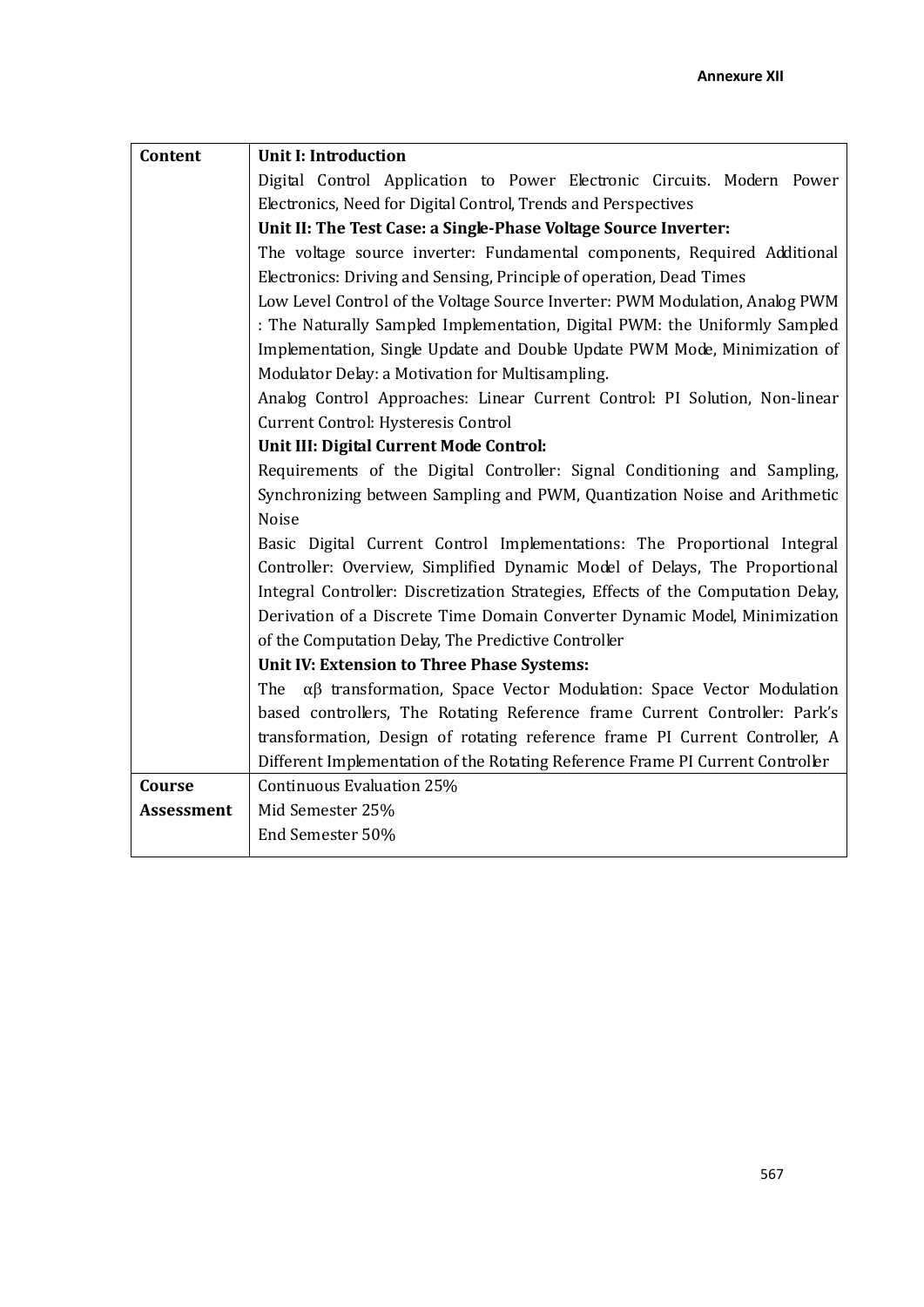| EEL<br>Course<br>no:     | <b>Open</b><br>course   | HM<br>Course                                                      | DC (Y/N)                               | DE(Y/N)                                                                    |  |  |
|--------------------------|-------------------------|-------------------------------------------------------------------|----------------------------------------|----------------------------------------------------------------------------|--|--|
| 514                      | (YES/NO)                | (Y/N)                                                             |                                        |                                                                            |  |  |
|                          |                         |                                                                   |                                        |                                                                            |  |  |
| Type of course           |                         |                                                                   |                                        | <b>YES</b>                                                                 |  |  |
| Course Title             |                         | Digital Signal Processor and its application to Power Electronics |                                        |                                                                            |  |  |
| Course                   |                         |                                                                   |                                        |                                                                            |  |  |
| Coordinator              |                         |                                                                   |                                        |                                                                            |  |  |
| Course objectives:       |                         |                                                                   |                                        | To introduce different digital signal processors and their applications in |  |  |
|                          | electrical engineering. |                                                                   |                                        |                                                                            |  |  |
| POs                      |                         |                                                                   |                                        |                                                                            |  |  |
| Semester                 | Autumn:                 |                                                                   | Spring:                                |                                                                            |  |  |
|                          | Lecture                 | Tutorial                                                          | Practical                              | Credits                                                                    |  |  |
| <b>Contact Hours</b>     | 3                       | $\boldsymbol{0}$                                                  | $\boldsymbol{0}$                       | 3                                                                          |  |  |
| Prerequisite course code |                         |                                                                   |                                        |                                                                            |  |  |
| as per proposed course   |                         |                                                                   |                                        |                                                                            |  |  |
| numbers                  |                         |                                                                   |                                        |                                                                            |  |  |
| Prerequisite credits     |                         |                                                                   |                                        |                                                                            |  |  |
| Equivalent course codes  |                         |                                                                   |                                        |                                                                            |  |  |
| as per proposed course   |                         |                                                                   |                                        |                                                                            |  |  |
| and old course           |                         |                                                                   |                                        |                                                                            |  |  |
| Overlap course codes as  |                         |                                                                   |                                        |                                                                            |  |  |
| proposed<br>per          | course                  |                                                                   |                                        |                                                                            |  |  |
| numbers                  |                         |                                                                   |                                        |                                                                            |  |  |
| <b>Text Books:</b>       |                         |                                                                   |                                        |                                                                            |  |  |
| 1.                       | Title                   | Multirate Systems and Filter Banks                                |                                        |                                                                            |  |  |
|                          | Author                  | P. P. Vaidyanathan                                                |                                        |                                                                            |  |  |
|                          | Publisher               | Prentice-Hall o                                                   |                                        |                                                                            |  |  |
|                          | Edition                 | 1 <sup>st</sup>                                                   |                                        |                                                                            |  |  |
| 2.                       | Title                   |                                                                   | <b>Optimum Signal Processing</b>       |                                                                            |  |  |
|                          | Author                  | S. J. Orfanidis                                                   |                                        |                                                                            |  |  |
|                          | Publisher               | McGraw-Hill                                                       |                                        |                                                                            |  |  |
|                          | Edition                 | 2 <sub>nd</sub>                                                   |                                        |                                                                            |  |  |
| 3.                       | Title                   | Introduction to DSP                                               |                                        |                                                                            |  |  |
|                          | Author                  | Proakis, Manolakis                                                |                                        |                                                                            |  |  |
|                          | Publisher               | Prentice-Hall of India Private Limited, Pearson                   |                                        |                                                                            |  |  |
|                          | Edition                 |                                                                   |                                        |                                                                            |  |  |
| 4.                       | Title                   |                                                                   | <b>Discrete Time Signal Processing</b> |                                                                            |  |  |
|                          | Author                  | A.V. Oppenheim and R.W. Schafer                                   |                                        |                                                                            |  |  |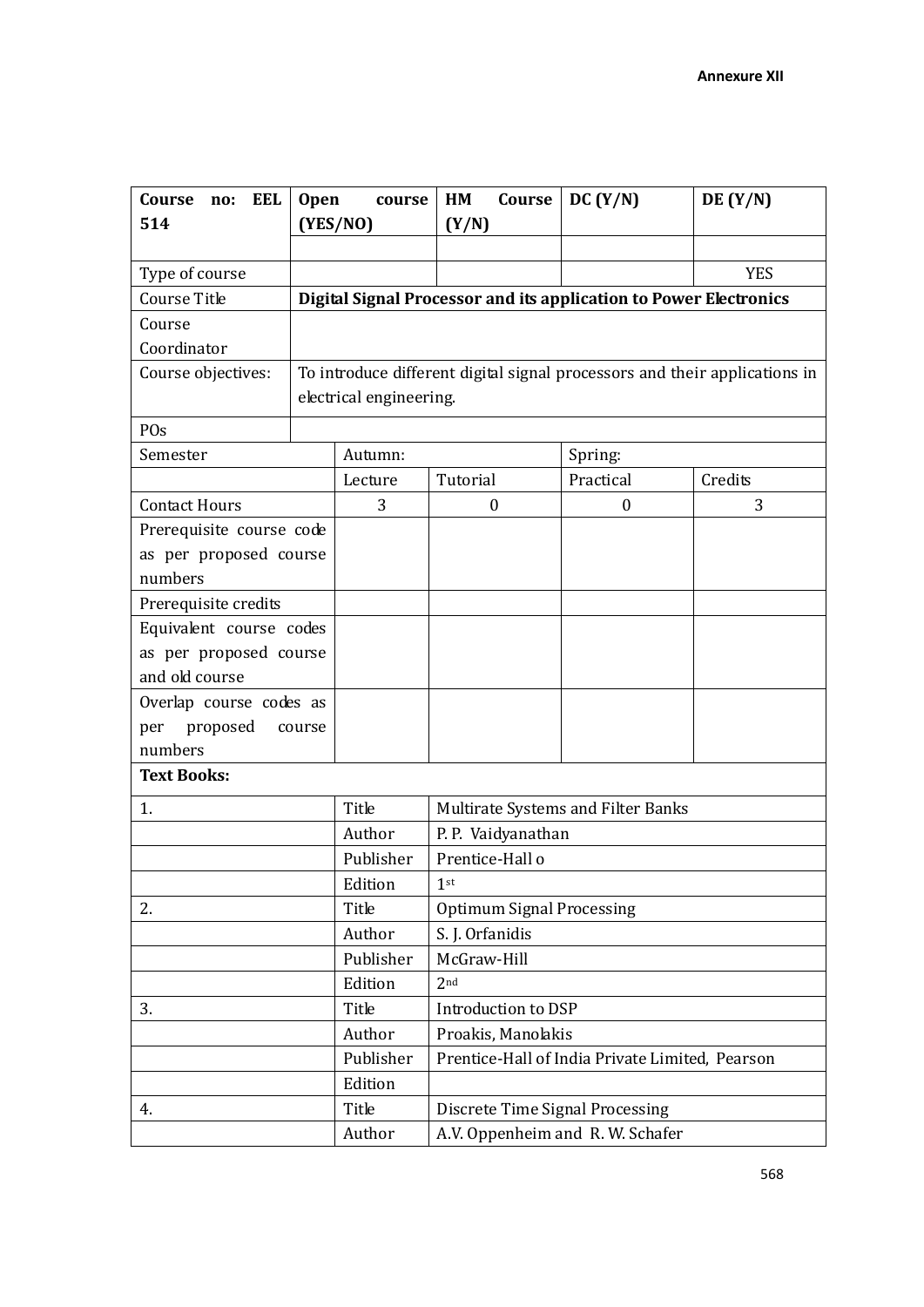|               |                                                                             | Publisher                        | Prentice-Hall of India Private Limited                                         |  |  |
|---------------|-----------------------------------------------------------------------------|----------------------------------|--------------------------------------------------------------------------------|--|--|
|               |                                                                             | Edition                          | 3rd                                                                            |  |  |
| Content       | <b>Unit I: Introduction</b>                                                 |                                  |                                                                                |  |  |
|               |                                                                             |                                  | Fixed and floating-point processors Number formats and operations: Fixed       |  |  |
|               |                                                                             |                                  | point 16 bit numbers representations of signed integers and fraction,          |  |  |
|               |                                                                             |                                  | Floating Point Numbers. Review of commonly used DSP processors in power        |  |  |
|               |                                                                             |                                  | electronics applications, Introductions to TMS320C2000.                        |  |  |
|               |                                                                             |                                  | Unit II: DSP Architecture, peripherals and programming                         |  |  |
|               |                                                                             |                                  | Introduction to Digital control using DSP, Overview of TMS320XXXXX Digital     |  |  |
|               |                                                                             |                                  | signal controller family - Features, Architecture, Interrupt and Reset, Memory |  |  |
|               |                                                                             |                                  | map - On-chip memories: Flash, RAM, and Boot ROM - External memory             |  |  |
|               |                                                                             |                                  | Interface. Clock system- Digital I/O -CPU Timers - Analog to Digital Converter |  |  |
|               |                                                                             |                                  | (ADC), Pulse Width Modulator (PWM), High Resolution PWM, Capture               |  |  |
|               |                                                                             |                                  | Module, Quadrature Encoder Pulse Module. Controller Area Network, Serial       |  |  |
|               |                                                                             |                                  | Communication Interface, Serial Peripheral Interface, I2C and Multi-channel    |  |  |
|               |                                                                             |                                  | Buffered Serial port. Programming: assembler, linker processes, code           |  |  |
|               |                                                                             | structure, Code composer studio. |                                                                                |  |  |
|               |                                                                             |                                  | Unit III: Mathematical Tools for Real time DSP implementation                  |  |  |
|               |                                                                             |                                  | Review of numerical integration: Euler's implicit and explicit method, Heun's  |  |  |
|               |                                                                             |                                  | Method, Trapezoidal Method. Implementation of low pass filter. Review of       |  |  |
|               |                                                                             |                                  | reference frame transformation theory. Design of controllers for closed loop   |  |  |
|               |                                                                             |                                  | applications in power electronics: PI, Type II and Type III controllers.       |  |  |
|               |                                                                             |                                  | Unit IV: DSP Applications in Power Electronics and Power systems               |  |  |
|               |                                                                             |                                  | Speed control of Induction motor, BLDC motor, Digital control of DC/DC         |  |  |
|               |                                                                             |                                  | converter, LED Lighting. Issues of harmonics and unbalanced currents in        |  |  |
|               |                                                                             |                                  | power systems, Implementation of Active filters in DSP under balanced and      |  |  |
|               |                                                                             |                                  | unbalanced condition, harmonic oscillator and 3 phase lock loop, Static VAR    |  |  |
|               | Compensator, Hardware in Loop simulations. Design of a DSP controlled Solar |                                  |                                                                                |  |  |
|               |                                                                             |                                  | PV based Converter/Inverter system                                             |  |  |
| <b>Course</b> |                                                                             | Continuous Evaluation 25%        |                                                                                |  |  |
| Assessment    | Mid Semester 25%                                                            |                                  |                                                                                |  |  |
|               | End Semester 50%                                                            |                                  |                                                                                |  |  |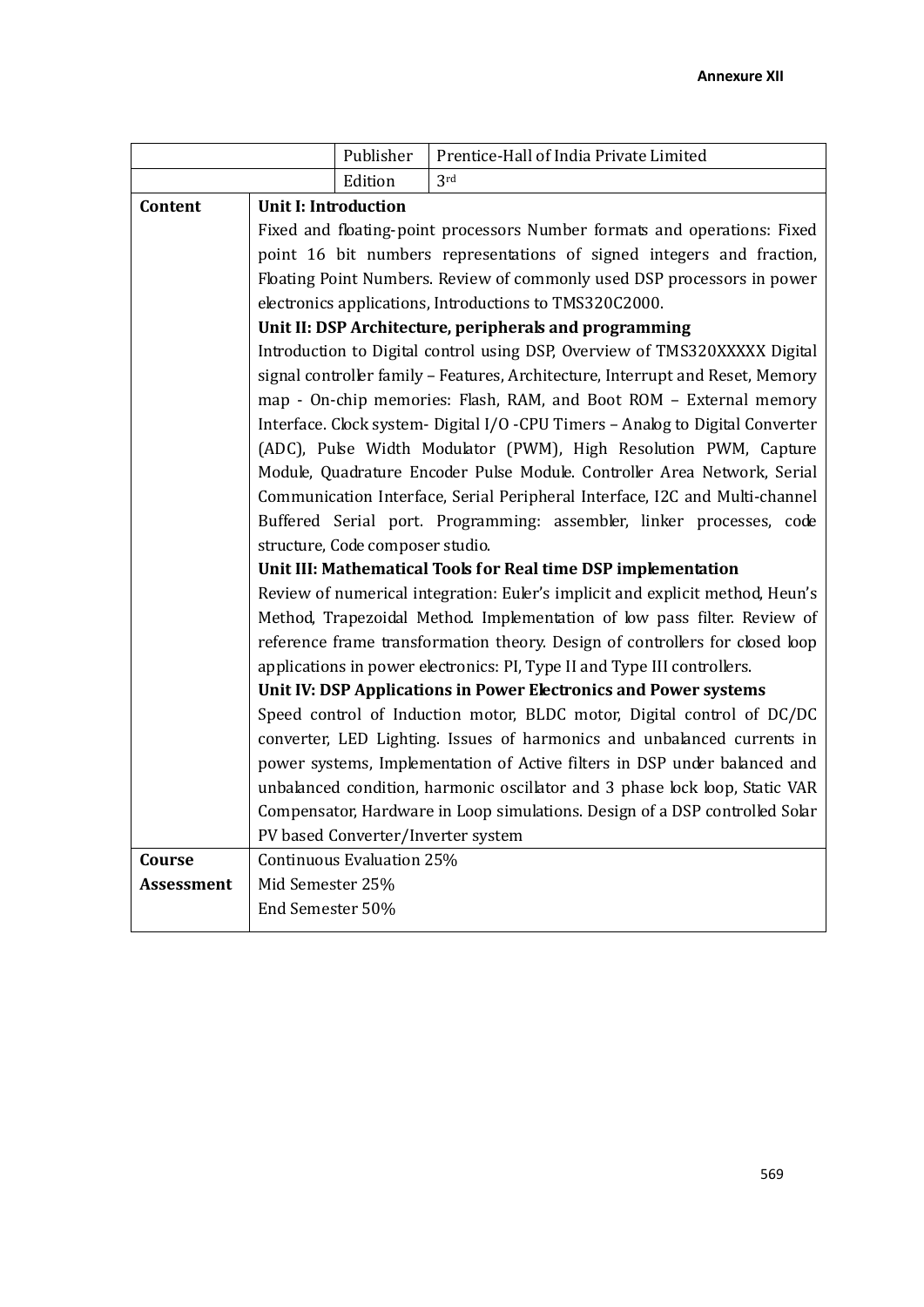| Course no:<br><b>EEL 515</b> | <b>Open</b> | course<br>(YES/NO)                                           | HM<br>Course<br>(Y/N)                        | DC (Y/N)                                                  | DE(Y/N)                                                      |  |
|------------------------------|-------------|--------------------------------------------------------------|----------------------------------------------|-----------------------------------------------------------|--------------------------------------------------------------|--|
|                              |             |                                                              |                                              |                                                           |                                                              |  |
| Type of course               | N           |                                                              | N                                            | N                                                         | Y                                                            |  |
| Course Title                 |             |                                                              | <b>Soft Computing and Applications</b>       |                                                           |                                                              |  |
| <b>Course Coordinator</b>    |             |                                                              |                                              |                                                           |                                                              |  |
| Course objectives:           |             | 1.                                                           |                                              |                                                           | Introduce students to soft computing concepts and techniques |  |
|                              |             | and raise their abilities in designing and implementing soft |                                              |                                                           |                                                              |  |
|                              |             |                                                              |                                              | computing based solutions for real-world and engineering  |                                                              |  |
|                              |             | problems.                                                    |                                              |                                                           |                                                              |  |
|                              |             | 2.                                                           | The student should be able to get an idea on |                                                           |                                                              |  |
|                              |             |                                                              |                                              | • Neural Networks, architecture, functions and various    |                                                              |  |
|                              |             |                                                              | algorithms involved                          |                                                           |                                                              |  |
|                              |             |                                                              |                                              | • Fuzzy Logic, Various fuzzy systems and their functions. |                                                              |  |
|                              |             |                                                              |                                              | • Genetic algorithms, its applications and advances       |                                                              |  |
| POs                          |             |                                                              |                                              |                                                           |                                                              |  |
| Semester                     |             | Autumn:                                                      |                                              | Spring                                                    |                                                              |  |
|                              |             | Lecture                                                      | Tutorial                                     | Practical                                                 | Credits                                                      |  |
| <b>Contact Hours</b>         |             | 3                                                            | $\boldsymbol{0}$                             |                                                           |                                                              |  |
| Prerequisite course code as  |             |                                                              |                                              |                                                           |                                                              |  |
| proposed<br>per<br>numbers   | course      |                                                              |                                              |                                                           |                                                              |  |
| Prerequisite credits         |             |                                                              |                                              |                                                           |                                                              |  |
| Equivalent course codes as   |             |                                                              |                                              |                                                           |                                                              |  |
| per proposed course and      |             |                                                              |                                              |                                                           |                                                              |  |
| old course                   |             |                                                              |                                              |                                                           |                                                              |  |
| Overlap course codes as      |             |                                                              |                                              |                                                           |                                                              |  |
| proposed<br>per              | course      |                                                              |                                              |                                                           |                                                              |  |
| numbers                      |             |                                                              |                                              |                                                           |                                                              |  |
| <b>Text Books:</b>           |             |                                                              |                                              |                                                           |                                                              |  |
| 1.                           |             | Title                                                        |                                              | Neuro-Fuzzy and Soft Computing                            |                                                              |  |
|                              |             | Author                                                       |                                              | J.S.R. Jang, C.T. Sun and E. Mizutani                     |                                                              |  |
|                              |             | Publisher                                                    | Prentice Hall                                |                                                           |                                                              |  |
|                              |             | Edition                                                      |                                              |                                                           |                                                              |  |
| 2.                           |             | Title                                                        |                                              | Neural Networks & Learning Machines,                      |                                                              |  |
|                              |             | Author                                                       | Simon O. Haykin                              |                                                           |                                                              |  |
|                              |             | Publisher                                                    | Prentice Hall                                |                                                           |                                                              |  |
|                              |             | Edition                                                      |                                              |                                                           |                                                              |  |
|                              |             |                                                              |                                              |                                                           |                                                              |  |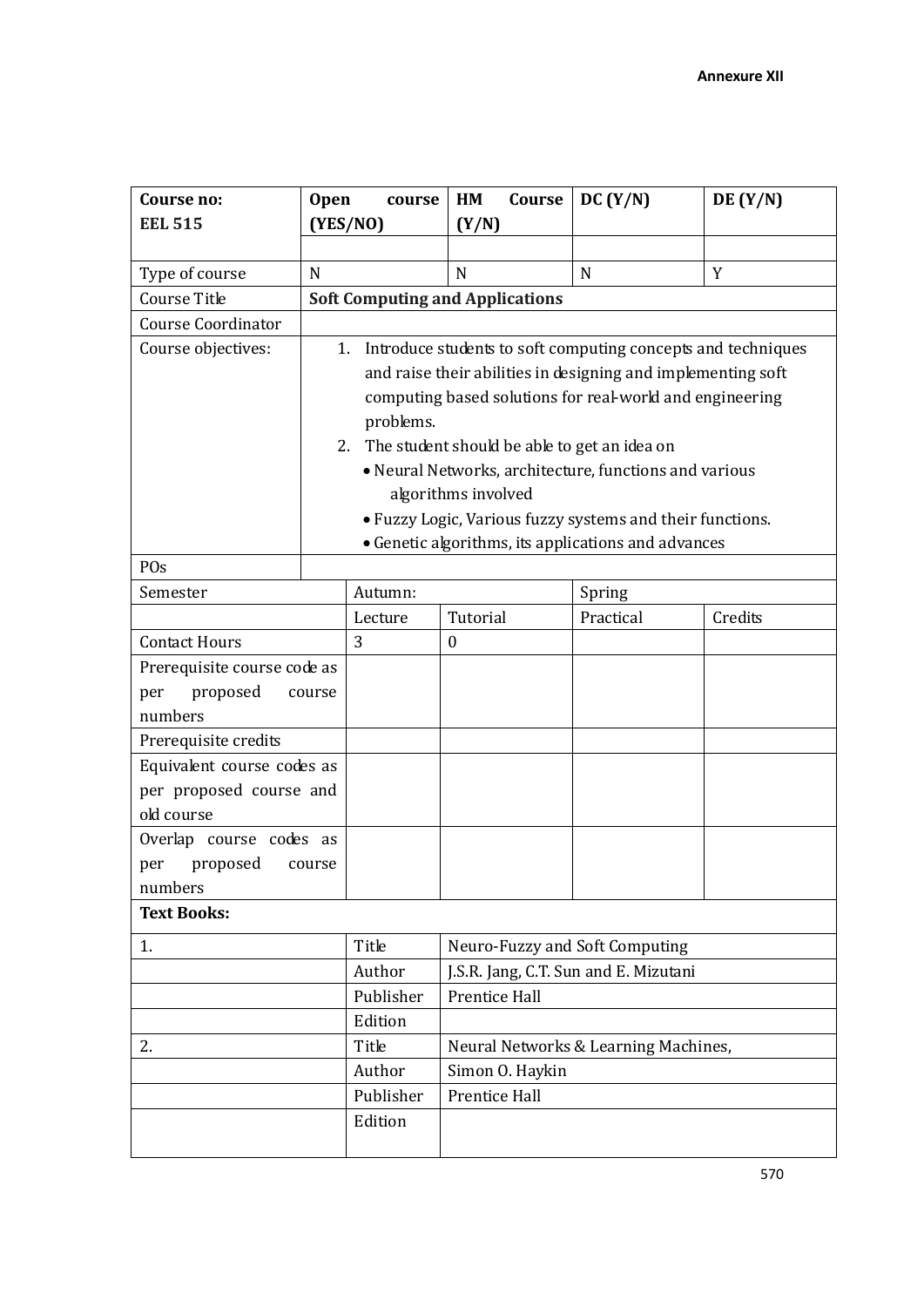| <b>Reference Book:</b> |                                          |                                   |                                                                              |
|------------------------|------------------------------------------|-----------------------------------|------------------------------------------------------------------------------|
| 1.                     |                                          | Title                             | An Introduction to Genetic Algorithms                                        |
|                        |                                          | Author                            | M. Mitchell                                                                  |
|                        |                                          | Publisher                         | <b>MIT Press</b>                                                             |
|                        |                                          | Edition                           |                                                                              |
| 2.                     |                                          | Title                             | Fundamentals of Computational Swarm Intelligence                             |
|                        |                                          | Author                            | Andries P. Engelbrecht                                                       |
|                        |                                          | Publisher                         | Wiley-Blackwell                                                              |
|                        |                                          | Edition                           |                                                                              |
| Content                |                                          | <b>Unit I: Introduction:</b>      |                                                                              |
|                        |                                          |                                   | Basic mathematics of soft computing; Learning and statistical approaches to  |
|                        |                                          | regression and classification.    |                                                                              |
|                        | <b>Unit II: Support Vector Machines:</b> |                                   |                                                                              |
|                        |                                          |                                   | Risk minimization principles; VC Dimension; Structural risk minimization;    |
|                        | SVM Algorithms.                          |                                   |                                                                              |
|                        |                                          | <b>Unit III: Neural Networks:</b> |                                                                              |
|                        |                                          |                                   | Single layer perceptron; ADALINE; LMS algorithm; Multi layer perceptron;     |
|                        |                                          |                                   | Hopfiled networks; Associative memory networks; Radial Basis function        |
|                        |                                          |                                   | networks; Principal component analysis; Self Organizing Maps.                |
|                        |                                          | Unit IV: Fuzzy Logic Systems:     |                                                                              |
|                        |                                          |                                   | Basics of fuzzy set theory; Approximate reasoning; Defuzzificaiton methods;  |
|                        |                                          |                                   | Fuzzy rule based system. T-S fuzzy system; Mamdani fuzzy system              |
|                        |                                          |                                   | Unit V: Meta-Heuristic Optimization Techniques:                              |
|                        |                                          |                                   | Population based meta-heuristic optimization: Genetic algorithms, Ant colony |
| <b>Course</b>          |                                          | Continuous Evaluation 25%         | optimization, Particle swarm optimization.                                   |
| <b>Assessment</b>      | Mid Semester 25%                         |                                   |                                                                              |
|                        | End Semester 50%                         |                                   |                                                                              |
|                        |                                          |                                   |                                                                              |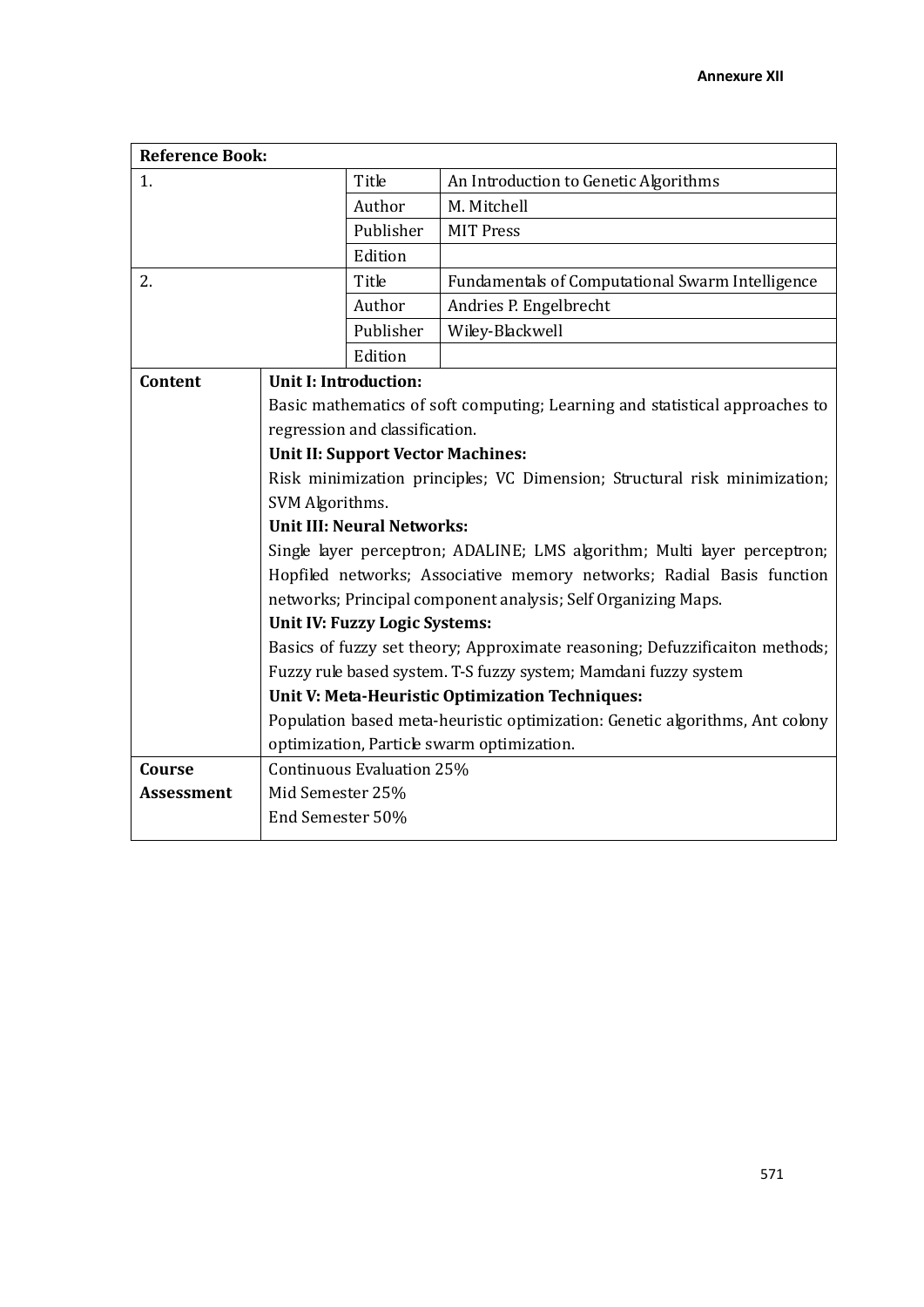| Course no:               | <b>Open</b> | course                                       | HM                        | Course | DC (Y/N)                                          | DE $(Y/N)$                                                      |
|--------------------------|-------------|----------------------------------------------|---------------------------|--------|---------------------------------------------------|-----------------------------------------------------------------|
| <b>EEL 516</b>           |             | (YES/NO)                                     | (Y/N)                     |        |                                                   |                                                                 |
|                          |             |                                              |                           |        |                                                   |                                                                 |
| Type of course           | N           |                                              | N                         |        | N                                                 | Y                                                               |
| Course Title             |             | <b>Analog Integrated Circuit Design</b>      |                           |        |                                                   |                                                                 |
| Course                   |             |                                              |                           |        |                                                   |                                                                 |
| Coordinator              |             |                                              |                           |        |                                                   |                                                                 |
| Course objectives:       |             | The subject aims to provide the student with |                           |        |                                                   |                                                                 |
|                          |             |                                              |                           |        |                                                   | An understanding of basic ideas on which analysis and design of |
|                          |             |                                              |                           |        |                                                   | analog circuits and systems are based, including operational    |
|                          |             | amplifier.                                   |                           |        |                                                   |                                                                 |
|                          | $\bullet$   |                                              |                           |        |                                                   | The capability to use ideas to analyze and design simple        |
|                          |             | electronic circuits.                         |                           |        |                                                   |                                                                 |
|                          |             | The                                          | linear and non-linear     |        | applications of                                   | operational                                                     |
|                          |             | amplifiers.                                  |                           |        |                                                   |                                                                 |
| POs                      |             |                                              |                           |        |                                                   |                                                                 |
| Semester                 |             | Autumn:                                      |                           |        | Spring                                            |                                                                 |
|                          |             | Lecture                                      | Tutorial                  |        | Practical                                         | Credits                                                         |
| <b>Contact Hours</b>     |             | 3                                            | $\boldsymbol{0}$          |        |                                                   |                                                                 |
| Prerequisite course code |             |                                              |                           |        |                                                   |                                                                 |
| as per proposed course   |             |                                              |                           |        |                                                   |                                                                 |
| numbers                  |             |                                              |                           |        |                                                   |                                                                 |
| Prerequisite credits     |             |                                              |                           |        |                                                   |                                                                 |
| Equivalent course codes  |             |                                              |                           |        |                                                   |                                                                 |
| as per proposed course   |             |                                              |                           |        |                                                   |                                                                 |
| and old course           |             |                                              |                           |        |                                                   |                                                                 |
| Overlap course codes as  |             |                                              |                           |        |                                                   |                                                                 |
| per proposed             | course      |                                              |                           |        |                                                   |                                                                 |
| numbers                  |             |                                              |                           |        |                                                   |                                                                 |
| <b>Text Books:</b>       |             |                                              |                           |        |                                                   |                                                                 |
| 1.                       |             | Title                                        |                           |        |                                                   | Applications and design with Analog Integrated                  |
|                          |             |                                              | Circuits                  |        |                                                   |                                                                 |
|                          |             | Author                                       | J. Michael Jacob          |        |                                                   |                                                                 |
|                          |             | Publisher                                    | PHI                       |        |                                                   |                                                                 |
|                          |             | Edition                                      | 2nd Edition, 2004         |        |                                                   |                                                                 |
| 2.                       |             | Title                                        |                           |        | Analysis and Design of Analog Integrated Circuits |                                                                 |
|                          |             | Author                                       | Gray, Hurst, Lewis, Meyer |        |                                                   |                                                                 |
|                          |             | Publisher                                    | Wiley                     |        |                                                   |                                                                 |
|                          |             | Edition                                      | fifth Edition             |        |                                                   |                                                                 |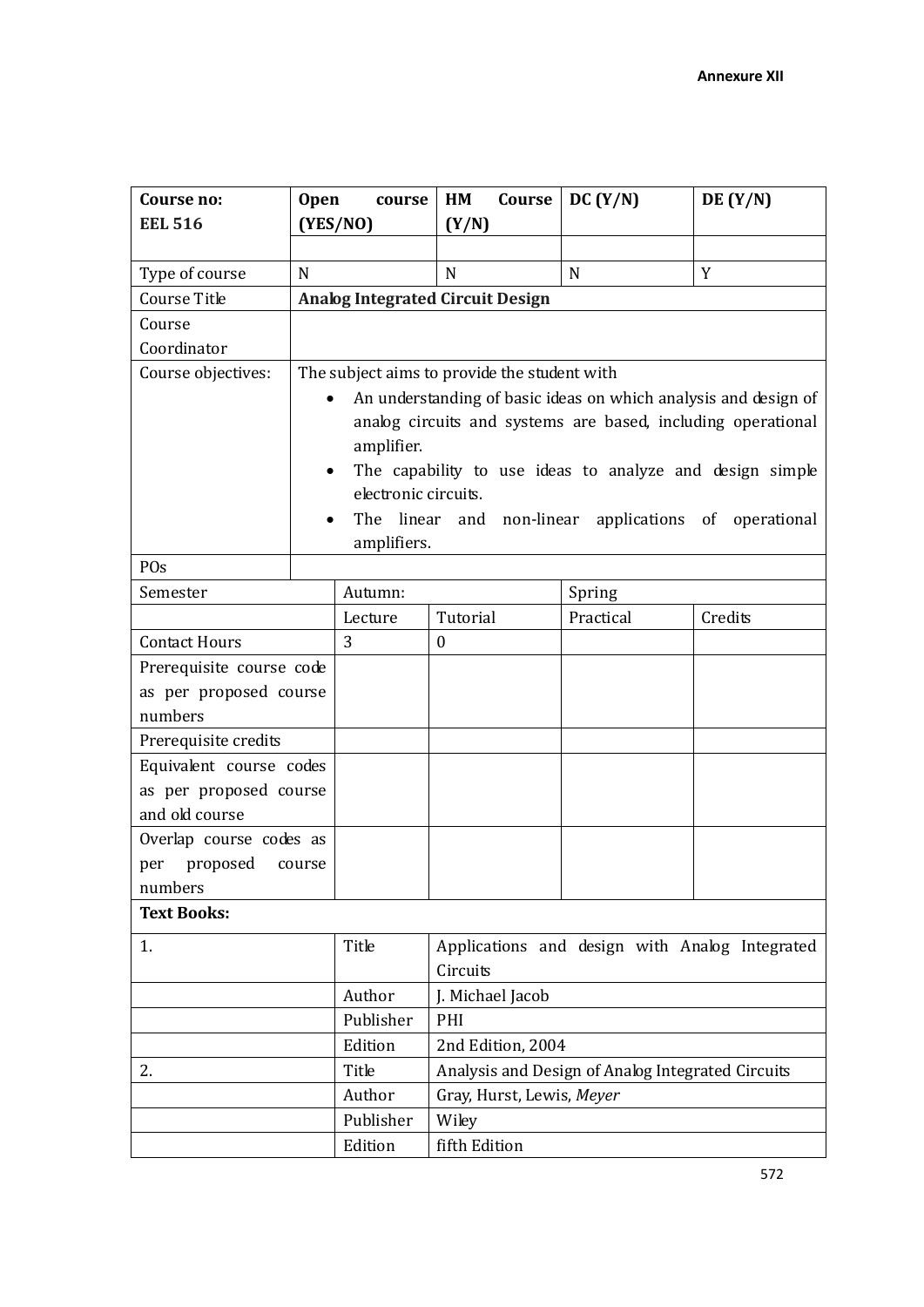| <b>Reference Book:</b> |                  |                                                         |                                                                                     |  |  |  |
|------------------------|------------------|---------------------------------------------------------|-------------------------------------------------------------------------------------|--|--|--|
|                        | 1.               | Title                                                   | Design of Analog CMOS Integrated Circuits                                           |  |  |  |
|                        |                  | Author                                                  | BehzadRazavi                                                                        |  |  |  |
|                        |                  | Publisher                                               | McGraw-Hill                                                                         |  |  |  |
|                        |                  | Edition                                                 | August 2000                                                                         |  |  |  |
| 2.                     |                  | Title                                                   | Design with operational amplifiers and analog                                       |  |  |  |
|                        |                  |                                                         | integrated circuits                                                                 |  |  |  |
|                        |                  | Author                                                  | Sergio Franco                                                                       |  |  |  |
|                        |                  | Publisher                                               | McGraw-Hill                                                                         |  |  |  |
|                        |                  | Edition                                                 | August 2001                                                                         |  |  |  |
| Content                |                  | Unit I: IC Op-Amp Applications:                         |                                                                                     |  |  |  |
|                        |                  |                                                         | OP-AMP Fundamentals (brief review of differential amplifier, current mirror,        |  |  |  |
|                        |                  |                                                         | active load, level shifter, output stage; ac and dc characteristics) Basic building |  |  |  |
|                        | blocks           |                                                         | using OP-AMPS. Inverting/Non-inverting VCVS, Integrators,                           |  |  |  |
|                        |                  |                                                         | Differentiators, CCVS and VCCS, Instrumentation Amplifiers.                         |  |  |  |
|                        |                  | <b>Unit II: Waveform Generators:</b>                    |                                                                                     |  |  |  |
|                        |                  |                                                         | Square wave generators: 555Timer, Crystal controlled Oscillator Ramp                |  |  |  |
|                        |                  |                                                         | Generator: Triangle generator, Sawtooth generator Sine wave generator:              |  |  |  |
|                        |                  |                                                         | Requirement for sinusoidal oscillations, Wien-bridge and twin-T oscillators.        |  |  |  |
|                        |                  |                                                         | Function Generators: Multi op-amp function generators, IC function                  |  |  |  |
|                        |                  |                                                         | generators Digitally controlled frequency synthesizer: PLL Fundamentals, PLL        |  |  |  |
|                        |                  |                                                         | synthesizer, Totally digital synthesizer.                                           |  |  |  |
|                        |                  | <b>Unit III: Active Filters:</b>                        |                                                                                     |  |  |  |
|                        |                  |                                                         | Introduction to filtering: Frequency response, Characteristics<br>and               |  |  |  |
|                        |                  |                                                         | terminology, Active versus passive filters Low pass filter: First order low pass    |  |  |  |
|                        |                  |                                                         | active filter, second order active filter model, second order low pass filter       |  |  |  |
|                        |                  |                                                         | characteristics, Sallen-Key unity gain filter, Sallen-Key equal component filter,   |  |  |  |
|                        |                  |                                                         | Higher order filters. High pass active filter. Band pass filter: single op-amp      |  |  |  |
|                        |                  |                                                         | band pass filter, multistage band pass filter State variable filter.                |  |  |  |
|                        |                  | <b>Unit IV: Non Linear Circuits:</b>                    |                                                                                     |  |  |  |
|                        |                  |                                                         | Logarithmic Amplifiers, Log/Antilog Modules, Precision Rectifier, Peak              |  |  |  |
|                        |                  |                                                         | Detector, Sample and Hold Circuits. OP-AMP as Comparator, Schmitt Trigger,          |  |  |  |
|                        |                  |                                                         | Square and Triangular Wave Generator, MonostableMultivibrator. IC Analog            |  |  |  |
|                        |                  | Multiplier applications.<br>Unit V: Voltage Regulators: |                                                                                     |  |  |  |
|                        |                  |                                                         | OP-AMP Regulators, IC Regulators, Fixed Voltage Regulators (78/79, XX),             |  |  |  |
|                        | SMPS.            |                                                         |                                                                                     |  |  |  |
| Course                 |                  | Continuous Evaluation 25%                               |                                                                                     |  |  |  |
| <b>Assessment</b>      | Mid Semester 25% |                                                         |                                                                                     |  |  |  |
|                        | End Semester 50% |                                                         |                                                                                     |  |  |  |
|                        |                  |                                                         |                                                                                     |  |  |  |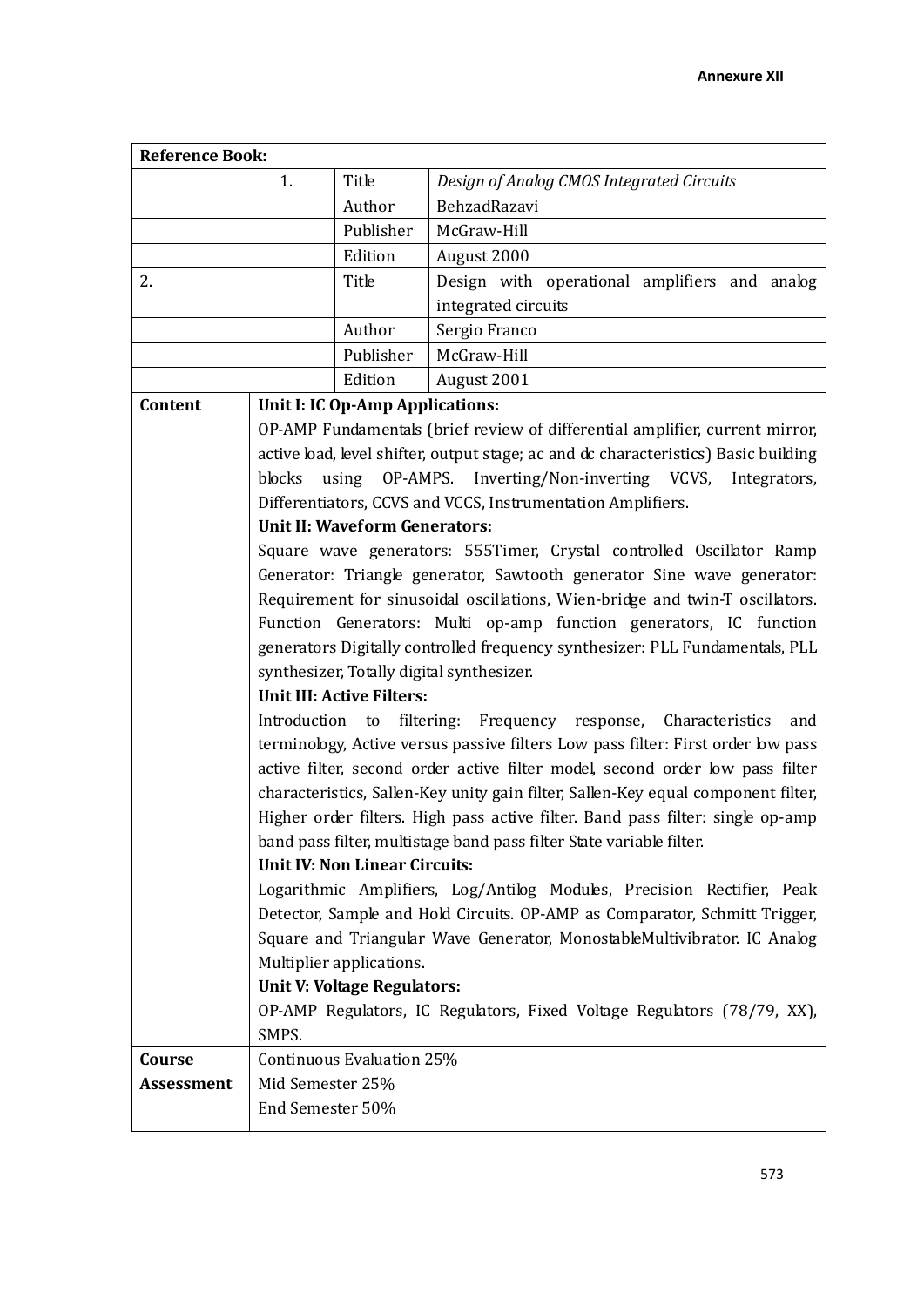| Course no:                  | <b>Open</b> | course                | HM<br>Course                                 | DC (Y/N)                                                     | DE(Y/N)              |
|-----------------------------|-------------|-----------------------|----------------------------------------------|--------------------------------------------------------------|----------------------|
| <b>EEL 561</b>              |             | (YES/NO)              | (Y/N)                                        |                                                              |                      |
|                             |             |                       |                                              |                                                              |                      |
| Type of course              | N           |                       | N                                            | $\mathbf N$                                                  | Y                    |
| Course Title                |             | <b>Robust Control</b> |                                              |                                                              |                      |
| <b>Course Coordinator</b>   |             |                       |                                              |                                                              |                      |
| Course objectives:          |             |                       | The subject aims to provide the student with |                                                              |                      |
|                             |             |                       |                                              | The introduction to modern robust control theory techniques  |                      |
|                             |             |                       |                                              | for largescale uncertain multivariable systems.              |                      |
|                             |             |                       |                                              | The stability and performance, computer-aided tools for both |                      |
|                             |             |                       | system analysis and controller design.       |                                                              |                      |
| POs                         |             |                       |                                              |                                                              |                      |
| Semester                    |             | Autumn:               |                                              | Spring                                                       |                      |
|                             |             | Lecture               | Tutorial                                     | Practical                                                    | Credits              |
| <b>Contact Hours</b>        |             |                       |                                              | 3                                                            | $\Omega$             |
| Prerequisite course code as |             |                       |                                              |                                                              |                      |
| proposed<br>per             | course      |                       |                                              |                                                              |                      |
| numbers                     |             |                       |                                              |                                                              |                      |
| Prerequisite credits        |             |                       |                                              |                                                              |                      |
| Equivalent course codes as  |             |                       |                                              |                                                              |                      |
| per proposed course and old |             |                       |                                              |                                                              |                      |
| course                      |             |                       |                                              |                                                              |                      |
| Overlap course codes as per |             |                       |                                              |                                                              |                      |
| proposed course numbers     |             |                       |                                              |                                                              |                      |
| <b>Text Books:</b>          |             |                       |                                              |                                                              |                      |
| 1.                          |             | Title                 | <b>Linear Robust Control</b>                 |                                                              |                      |
|                             |             | Author                | M. Green and David Limebeer                  |                                                              |                      |
|                             |             | Publisher             | <b>Dover Publications</b>                    |                                                              |                      |
|                             |             | Edition               | 2012                                         |                                                              |                      |
| <b>Reference Book:</b>      |             |                       |                                              |                                                              |                      |
|                             | 1.          | Title                 | <b>Essentials of Robust Control</b>          |                                                              |                      |
|                             |             | Author                | K. Zhou and John C. Doyle                    |                                                              |                      |
|                             |             |                       | Prentice Hall                                |                                                              |                      |
|                             |             | Edition               | 1997                                         |                                                              |                      |
| 2.                          |             |                       |                                              |                                                              |                      |
| Content                     |             |                       | Unit I: Modeling of Uncertain Systems:       |                                                              |                      |
|                             |             |                       | Unstructured uncertainties; Parametric       | uncertainty;                                                 | Fractional<br>Linear |
|                             |             |                       | Transformations; Structured uncertainties.   |                                                              |                      |
|                             |             |                       |                                              | Unit II: Internal Stability and Performance Specifications:  |                      |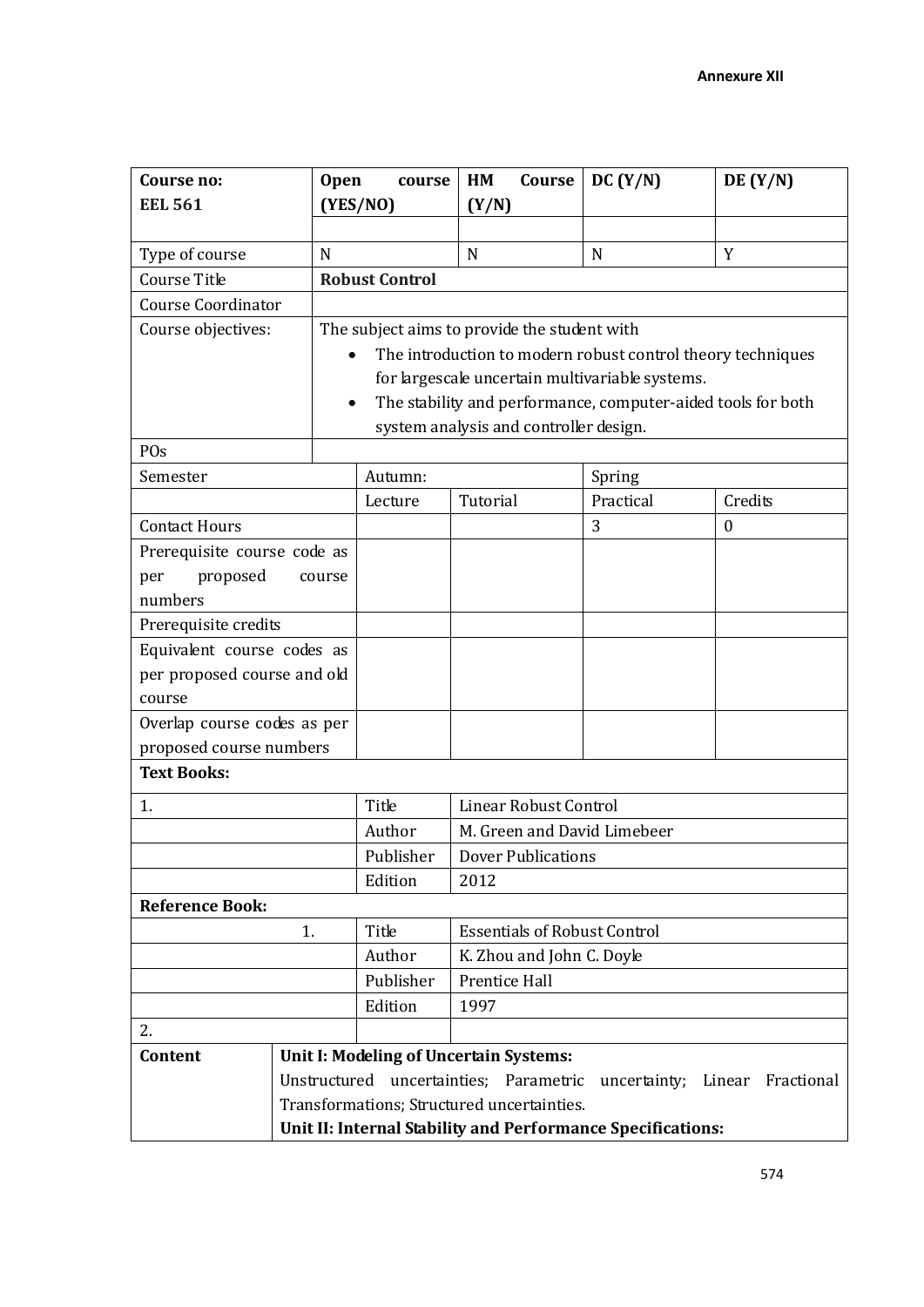|                   | Feedback structure; Well-posedness of feedback loop; Coprime factorization                                                      |  |  |  |  |  |
|-------------------|---------------------------------------------------------------------------------------------------------------------------------|--|--|--|--|--|
|                   | over $RH_{\underline{m}}$ ; Feedback properties; Weighted $H_{\underline{a}}$ and $H_{\underline{m}}$ performance; selection of |  |  |  |  |  |
|                   | weighting functions; Bode's gain and phase relation; analyticity constraints.                                                   |  |  |  |  |  |
|                   | <b>Unit III: Balanced Model Reduction:</b>                                                                                      |  |  |  |  |  |
|                   | Lyapunov equation and inequalities; balanced realizations; Hankel operators;                                                    |  |  |  |  |  |
|                   | Model reduction-Limitations, balanced truncation.                                                                               |  |  |  |  |  |
|                   | Unit IV: Uncertainty and Robustness:                                                                                            |  |  |  |  |  |
|                   | Model uncertainty; Small Gain Theorem; stability under unstructured                                                             |  |  |  |  |  |
|                   | uncertainties; Robust performance; skewed specifications.                                                                       |  |  |  |  |  |
|                   | Unit $V: \mu$ and $\mu$ synthesis:                                                                                              |  |  |  |  |  |
|                   | Structured singular value; structured robust stability and performance;                                                         |  |  |  |  |  |
|                   | overview of $\mu$ synthesis; $\mu$ synthesis-D-K iteration method and $\mu$ -K iteration                                        |  |  |  |  |  |
|                   | method                                                                                                                          |  |  |  |  |  |
|                   | Unit VI: $H_2$ and $H_{\infty}$ control:                                                                                        |  |  |  |  |  |
|                   | Regulator problem; LQR problem; Guaranteed stability margins of LQR; $\mathbb{H}_2$                                             |  |  |  |  |  |
|                   | problem; stability margins of $H_2$ controllers; control problem; minimum                                                       |  |  |  |  |  |
|                   | entropy controller; Genral $H_m$ solutions; $H_2$ and $H_m$ integral control; $H_m$                                             |  |  |  |  |  |
|                   | filtering; $H_{\text{m}}$ controller reduction.                                                                                 |  |  |  |  |  |
|                   | Unit VII: $H_{\text{max}}$ Loop Shaping:                                                                                        |  |  |  |  |  |
|                   | Robust stabilization of coprime factors; Loop shaping design; Normalised                                                        |  |  |  |  |  |
|                   | coprime factorization of discrete time plant; mixed optimization design                                                         |  |  |  |  |  |
|                   | method.                                                                                                                         |  |  |  |  |  |
| Course            | Continuous Evaluation 25%                                                                                                       |  |  |  |  |  |
| <b>Assessment</b> | Mid Semester 25%                                                                                                                |  |  |  |  |  |
|                   | End Semester 50%                                                                                                                |  |  |  |  |  |
|                   |                                                                                                                                 |  |  |  |  |  |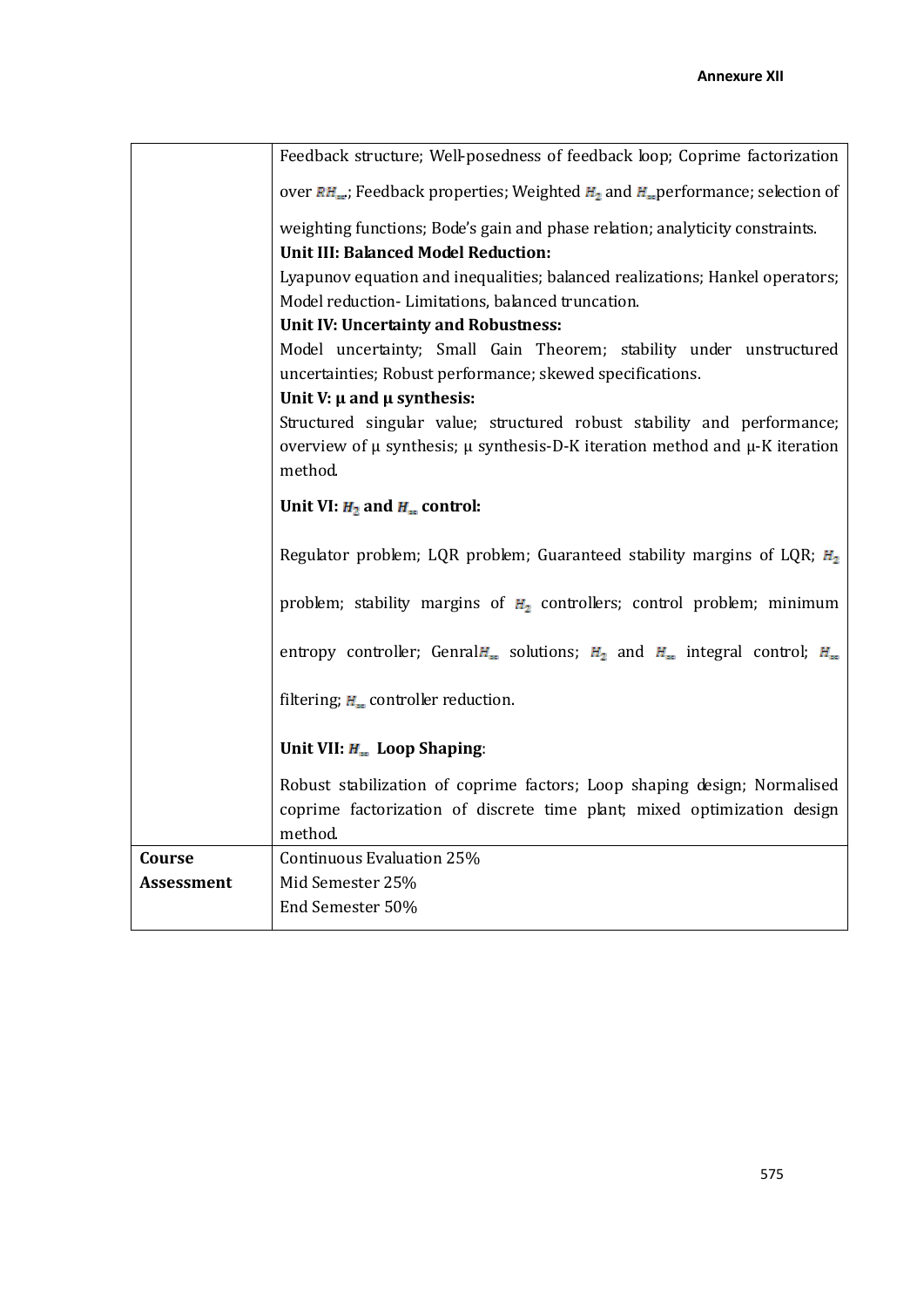| Course no:                  | <b>Open</b> | course                             | HM<br>Course                                     | DC (Y/N)                                                                                                                          | DE(Y/N) |
|-----------------------------|-------------|------------------------------------|--------------------------------------------------|-----------------------------------------------------------------------------------------------------------------------------------|---------|
| <b>EEL 562</b>              |             | (YES/NO)                           | (Y/N)                                            |                                                                                                                                   |         |
|                             |             |                                    |                                                  |                                                                                                                                   |         |
| Type of course              |             |                                    |                                                  |                                                                                                                                   | Yes     |
| Course Title                |             | <b>Special Electrical Machines</b> |                                                  |                                                                                                                                   |         |
| <b>Course Coordinator</b>   |             |                                    |                                                  |                                                                                                                                   |         |
| Course objectives:          |             |                                    |                                                  | The objectives of the course include the working principle and<br>operation of permanent magnet, synchronous reluctance, Switched |         |
|                             |             |                                    | reluctance, linear induction and stepper motors. |                                                                                                                                   |         |
| POs                         |             |                                    |                                                  |                                                                                                                                   |         |
| Semester                    |             | Autumn:                            |                                                  | Spring                                                                                                                            |         |
|                             |             | Lecture                            | Tutorial                                         | Practical                                                                                                                         | Credits |
| <b>Contact Hours</b>        |             | 3                                  | $\boldsymbol{0}$                                 | $\mathbf{0}$                                                                                                                      | 3       |
| Prerequisite course code as |             |                                    |                                                  |                                                                                                                                   |         |
| proposed<br>per             | course      |                                    |                                                  |                                                                                                                                   |         |
| numbers                     |             |                                    |                                                  |                                                                                                                                   |         |
| Prerequisite credits        |             |                                    |                                                  |                                                                                                                                   |         |
| Equivalent course codes as  |             |                                    |                                                  |                                                                                                                                   |         |
| per proposed course and     |             |                                    |                                                  |                                                                                                                                   |         |
| old course                  |             |                                    |                                                  |                                                                                                                                   |         |
| Overlap course codes as     |             |                                    |                                                  |                                                                                                                                   |         |
| proposed<br>per             | course      |                                    |                                                  |                                                                                                                                   |         |
| numbers                     |             |                                    |                                                  |                                                                                                                                   |         |
| <b>Text Books:</b>          |             |                                    |                                                  |                                                                                                                                   |         |
| 1.                          |             | Title                              |                                                  | Power Electronics Control of AC Motors                                                                                            |         |
|                             |             | Author                             | Murphy J.M.D., Turnbull F.G.                     |                                                                                                                                   |         |
|                             |             | Publisher                          |                                                  | John Wiley & Sons, Pergamon Press, New York                                                                                       |         |
|                             |             | Edition                            | 1988                                             |                                                                                                                                   |         |
| 2.                          |             | Title                              |                                                  | Brushless Permanent Magnet and Reluctance Motor                                                                                   |         |
|                             |             |                                    | <b>Drives</b>                                    |                                                                                                                                   |         |
|                             |             | Author                             | Miller T.J.E                                     |                                                                                                                                   |         |
|                             |             | publisher                          | <b>Oxford Clarender Press</b>                    |                                                                                                                                   |         |
|                             |             | Edition                            | 1982                                             |                                                                                                                                   |         |
| <b>Reference Book:</b>      |             |                                    |                                                  |                                                                                                                                   |         |
|                             | 1.          | Title                              |                                                  | Power Electronics & Variable Frequency Drives -                                                                                   |         |
| 1.                          |             |                                    | Technology & Applications                        |                                                                                                                                   |         |
|                             |             | Author                             | Bose B.K.                                        |                                                                                                                                   |         |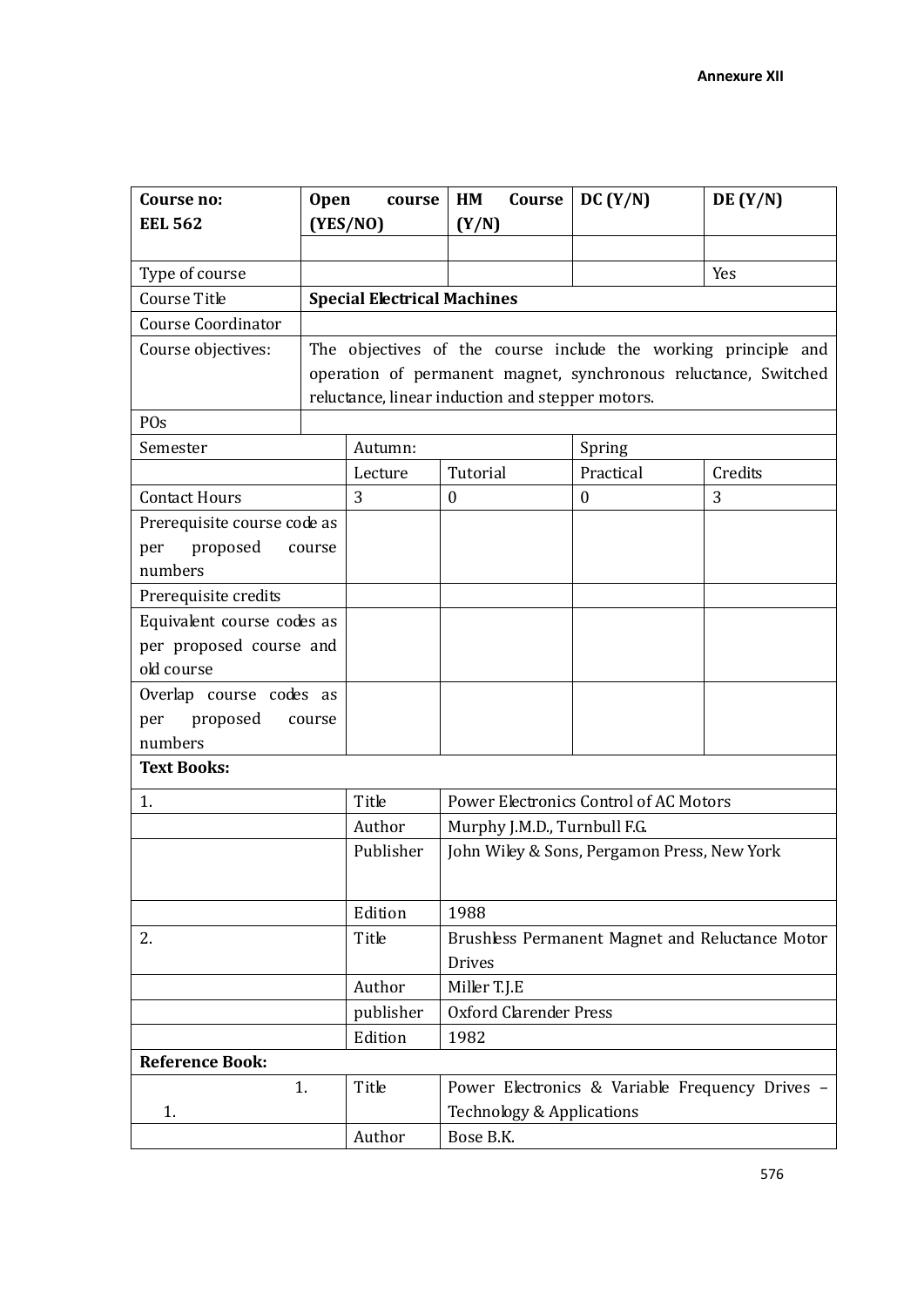|                   |                                                                          | Publisher                                                                  | <b>Wiley-IEEE Press</b>                                                      |  |  |  |  |
|-------------------|--------------------------------------------------------------------------|----------------------------------------------------------------------------|------------------------------------------------------------------------------|--|--|--|--|
|                   |                                                                          | Edition                                                                    | 2001                                                                         |  |  |  |  |
| 2.                |                                                                          | Title                                                                      | <b>Energy Efficient Electric Motors</b>                                      |  |  |  |  |
|                   |                                                                          | Author                                                                     | Andreas J.C.                                                                 |  |  |  |  |
|                   |                                                                          | Publisher                                                                  | Wiley- Springer                                                              |  |  |  |  |
|                   |                                                                          | Edition                                                                    | 1982                                                                         |  |  |  |  |
| Content           |                                                                          | <b>Unit I: Introduction:</b>                                               |                                                                              |  |  |  |  |
|                   |                                                                          |                                                                            | Review of adjustable speed drives, motor requirement for drives, induction   |  |  |  |  |
|                   |                                                                          |                                                                            | motor and synchronous motor drives; Vector control and Field Oriented        |  |  |  |  |
|                   | Control methods.                                                         |                                                                            |                                                                              |  |  |  |  |
|                   |                                                                          |                                                                            | Unit II: Permanent-magnet Motors:                                            |  |  |  |  |
|                   |                                                                          |                                                                            | Permanent- magnet materials, characteristics, energy density and equivalent  |  |  |  |  |
|                   |                                                                          |                                                                            | circuits, losses and efficiency of PM motors. Principle and construction of  |  |  |  |  |
|                   |                                                                          |                                                                            | permanent magnet brushless dc motor drives (PMBDCM); Operation with          |  |  |  |  |
|                   |                                                                          | sinusoidal, square and trapezoidal waves; Vector control of PM synchronous |                                                                              |  |  |  |  |
|                   | motor; Control strategies; Flux weakening operation; Modelling of drive; |                                                                            |                                                                              |  |  |  |  |
|                   |                                                                          |                                                                            | Converter topologies for PMBDCM drive.                                       |  |  |  |  |
|                   |                                                                          |                                                                            | Sensor-less control of AC drives, parameter identification in PMBDCM and     |  |  |  |  |
|                   |                                                                          |                                                                            | induction motor drive, speed and position estimation, parameter sensitivity; |  |  |  |  |
|                   |                                                                          | Robust motion control.                                                     |                                                                              |  |  |  |  |
|                   |                                                                          |                                                                            | Unit III: Synchronous Reluctance Based Drive:                                |  |  |  |  |
|                   |                                                                          |                                                                            | Principle and construction of synchronous reluctance based drive, operating  |  |  |  |  |
|                   |                                                                          |                                                                            | condition and power factor of synchronous reluctance motors, constant        |  |  |  |  |
|                   |                                                                          |                                                                            | power operation, PM reluctance motors.                                       |  |  |  |  |
|                   |                                                                          |                                                                            | <b>Unit IV: Switched Reluctance Motors:</b>                                  |  |  |  |  |
|                   |                                                                          |                                                                            | Principle, construction and operation of switched reluctance motors, torque  |  |  |  |  |
|                   |                                                                          |                                                                            | developed, losses and efficiency; Design and application considerations      |  |  |  |  |
|                   |                                                                          | <b>Unit V: Linear Induction Motors:</b>                                    |                                                                              |  |  |  |  |
|                   |                                                                          |                                                                            | Principle, construction and operation of linear induction motors, Goodness   |  |  |  |  |
|                   |                                                                          |                                                                            | factor, short stator and short rotor effect; High speed and low speed        |  |  |  |  |
|                   | applications.                                                            |                                                                            |                                                                              |  |  |  |  |
|                   |                                                                          | <b>Unit VI: Stepper Motors:</b>                                            |                                                                              |  |  |  |  |
|                   |                                                                          |                                                                            | Principle, construction and operation of stepper motors, variable reluctance |  |  |  |  |
|                   |                                                                          |                                                                            | and permanent magnet stepping motors, hybrid stepping motors, drive          |  |  |  |  |
|                   | circuits.                                                                |                                                                            |                                                                              |  |  |  |  |
| Course            |                                                                          | Continuous Evaluation 25%                                                  |                                                                              |  |  |  |  |
| <b>Assessment</b> | Mid Semester 25%                                                         |                                                                            |                                                                              |  |  |  |  |
|                   | End Semester 50%                                                         |                                                                            |                                                                              |  |  |  |  |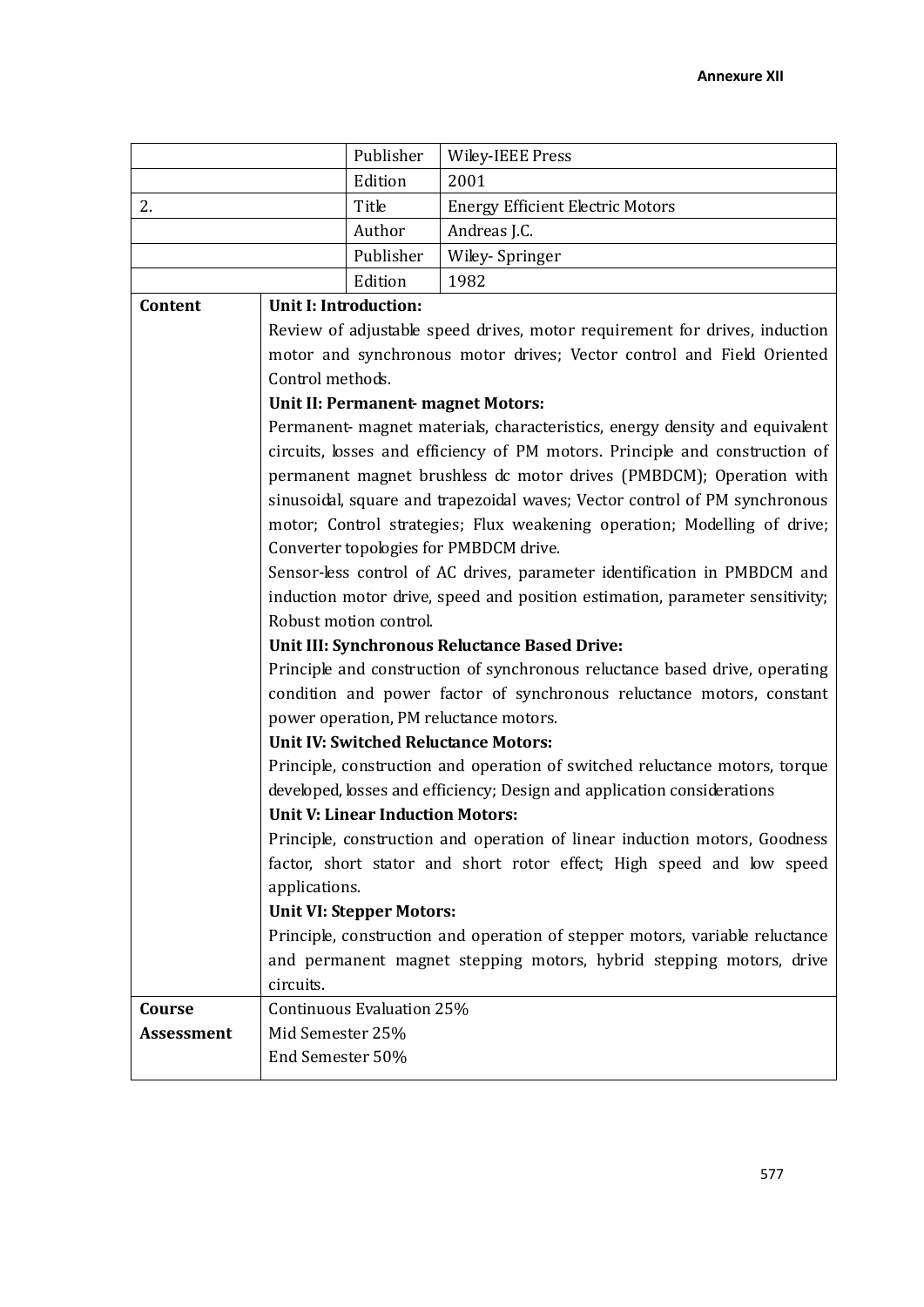|                             | <b>Open</b><br>course |                                                                      | HM<br>Course                               | DC(Y/N)                             | DE(Y/N) |  |  |
|-----------------------------|-----------------------|----------------------------------------------------------------------|--------------------------------------------|-------------------------------------|---------|--|--|
| Course no:                  | (YES/NO)              |                                                                      | (Y/N)                                      |                                     |         |  |  |
| <b>EEL 563</b>              |                       |                                                                      |                                            |                                     |         |  |  |
| Type of course              |                       |                                                                      |                                            |                                     | Yes     |  |  |
| Course Title                |                       | <b>Applied Linear Algebra</b>                                        |                                            |                                     |         |  |  |
| Course Coordinator          |                       |                                                                      |                                            |                                     |         |  |  |
| Course objectives:          |                       | This course gives the applications of linear algebra for engineering |                                            |                                     |         |  |  |
|                             |                       | problems.                                                            |                                            |                                     |         |  |  |
| POs                         |                       |                                                                      |                                            |                                     |         |  |  |
| Semester                    |                       | Autumn:                                                              |                                            | Spring                              |         |  |  |
|                             |                       | Lecture                                                              | Tutorial                                   | Practical                           | Credits |  |  |
|                             |                       | 3                                                                    | $\boldsymbol{0}$                           | $\boldsymbol{0}$                    | 3       |  |  |
| Prerequisite course code as |                       |                                                                      |                                            |                                     |         |  |  |
| proposed<br>per             | course                |                                                                      |                                            |                                     |         |  |  |
| numbers                     |                       |                                                                      |                                            |                                     |         |  |  |
| Prerequisite credits        |                       |                                                                      |                                            |                                     |         |  |  |
| Equivalent course codes as  |                       |                                                                      |                                            |                                     |         |  |  |
| per proposed course and old |                       |                                                                      |                                            |                                     |         |  |  |
| course                      |                       |                                                                      |                                            |                                     |         |  |  |
| Overlap course codes as per |                       |                                                                      |                                            |                                     |         |  |  |
| proposed course numbers     |                       |                                                                      |                                            |                                     |         |  |  |
| <b>Text Books:</b>          |                       |                                                                      |                                            |                                     |         |  |  |
| 1.                          |                       | Title                                                                |                                            | Linear Algebra and its Applications |         |  |  |
|                             |                       | Author                                                               | <b>Gilbert Strang</b>                      |                                     |         |  |  |
|                             |                       | Publisher                                                            | Saunders College Publishers                |                                     |         |  |  |
|                             |                       |                                                                      |                                            |                                     |         |  |  |
|                             |                       | Edition                                                              | 1988                                       |                                     |         |  |  |
| 2.                          |                       | Title                                                                | Applied Linear Algebra and Matrix Analysis |                                     |         |  |  |
|                             |                       | Author                                                               | Thomas S. Shores                           |                                     |         |  |  |
|                             |                       | publisher                                                            | Springer                                   |                                     |         |  |  |
|                             |                       | Edition                                                              | 2007                                       |                                     |         |  |  |
| <b>Reference Book:</b>      |                       |                                                                      |                                            |                                     |         |  |  |
|                             |                       | Title                                                                | Matrix and Linear Algebra                  |                                     |         |  |  |
| $\mathbf{1}$                |                       |                                                                      |                                            |                                     |         |  |  |
|                             |                       | Author                                                               | Datta Kanti B.                             |                                     |         |  |  |
|                             |                       | Publisher                                                            | Oxford-Prentice Hall of India              |                                     |         |  |  |
|                             |                       | Edition                                                              | 3rd edition 1999                           |                                     |         |  |  |
| 2.                          |                       | Title                                                                | Linear Algebra                             |                                     |         |  |  |
|                             |                       | Author                                                               | Hoffman K. and Kunze Ray                   |                                     |         |  |  |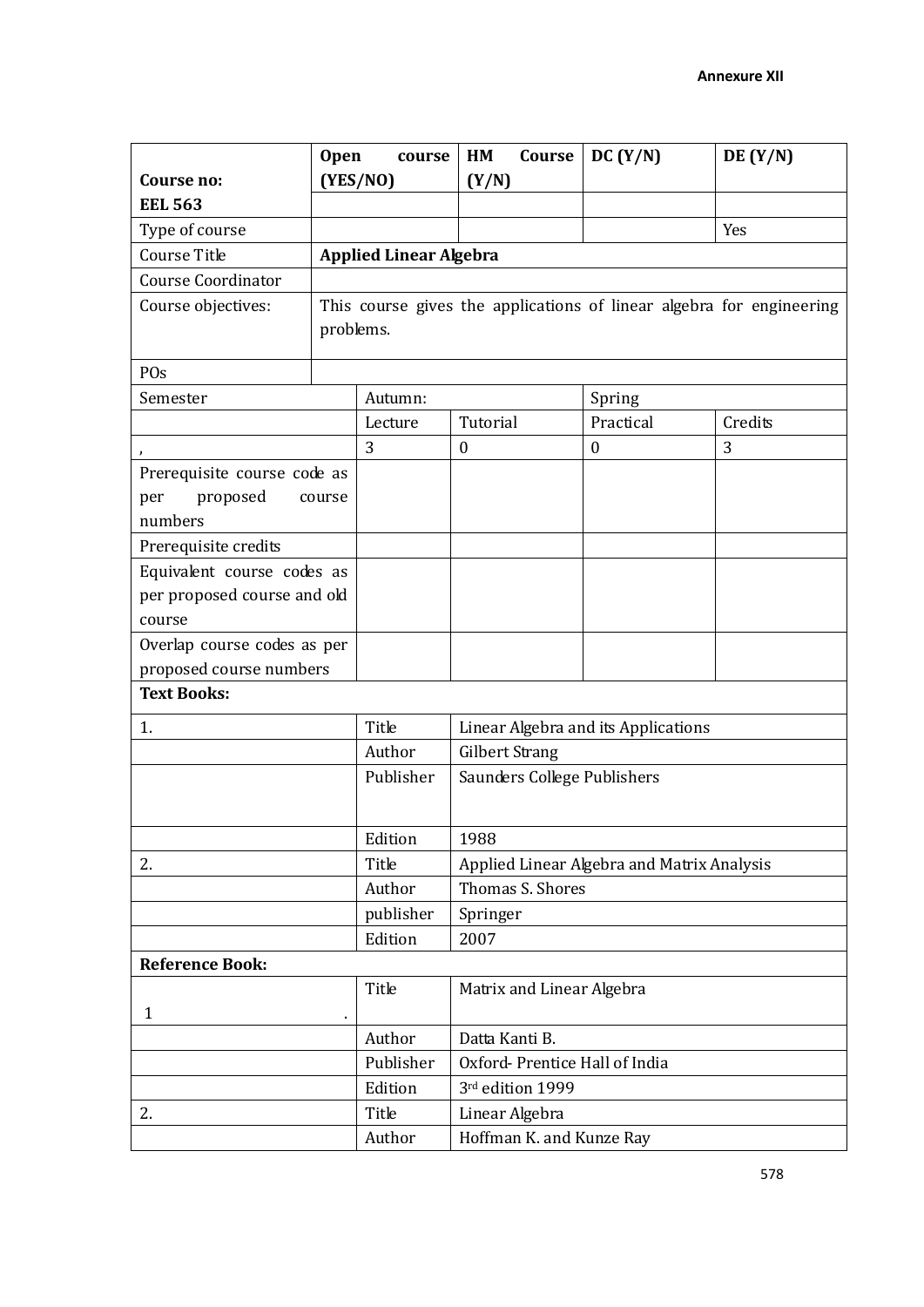|            |                                                                                 | Publisher | Oxford-Prentice Hall of India                                                          |  |  |  |
|------------|---------------------------------------------------------------------------------|-----------|----------------------------------------------------------------------------------------|--|--|--|
|            |                                                                                 | Edition   | 2007                                                                                   |  |  |  |
| Content    |                                                                                 |           | Unit I: Linear systems of equations: Gaussian elimination, matrix algebra,             |  |  |  |
|            | applications of matrix arithmetic Matrix Inverses Determinants, Tensor Product. |           |                                                                                        |  |  |  |
|            | Unit II: Vector Spaces: definitions and basic concepts, subspaces, linear       |           |                                                                                        |  |  |  |
|            |                                                                                 |           | combinations, subspaces associated with matrices and operators, bases and              |  |  |  |
|            |                                                                                 |           | dimension, linear systems, change of basis and linear operators, standard norm         |  |  |  |
|            |                                                                                 |           | and inner product, applications of norm and inner product, unitary and                 |  |  |  |
|            | orthogonal matrices.                                                            |           |                                                                                        |  |  |  |
|            |                                                                                 |           | <b>Unit III: Eigen value Problem:</b> definitions and basic properties, similarity and |  |  |  |
|            |                                                                                 |           | diagonalization, applications to discrete dynamical systems, orthogonal                |  |  |  |
|            |                                                                                 |           | diagonalization, singular value decomposition.                                         |  |  |  |
|            |                                                                                 |           | Unit IV: Abstract Spaces: normed linear spaces, inner product spaces, gram-            |  |  |  |
|            | schmidt algorithm, operator norms.                                              |           |                                                                                        |  |  |  |
|            |                                                                                 |           |                                                                                        |  |  |  |
| Course     | Continuous Evaluation 25%                                                       |           |                                                                                        |  |  |  |
| Assessment | Mid Semester 25%                                                                |           |                                                                                        |  |  |  |
|            | End Semester 50%                                                                |           |                                                                                        |  |  |  |
|            |                                                                                 |           |                                                                                        |  |  |  |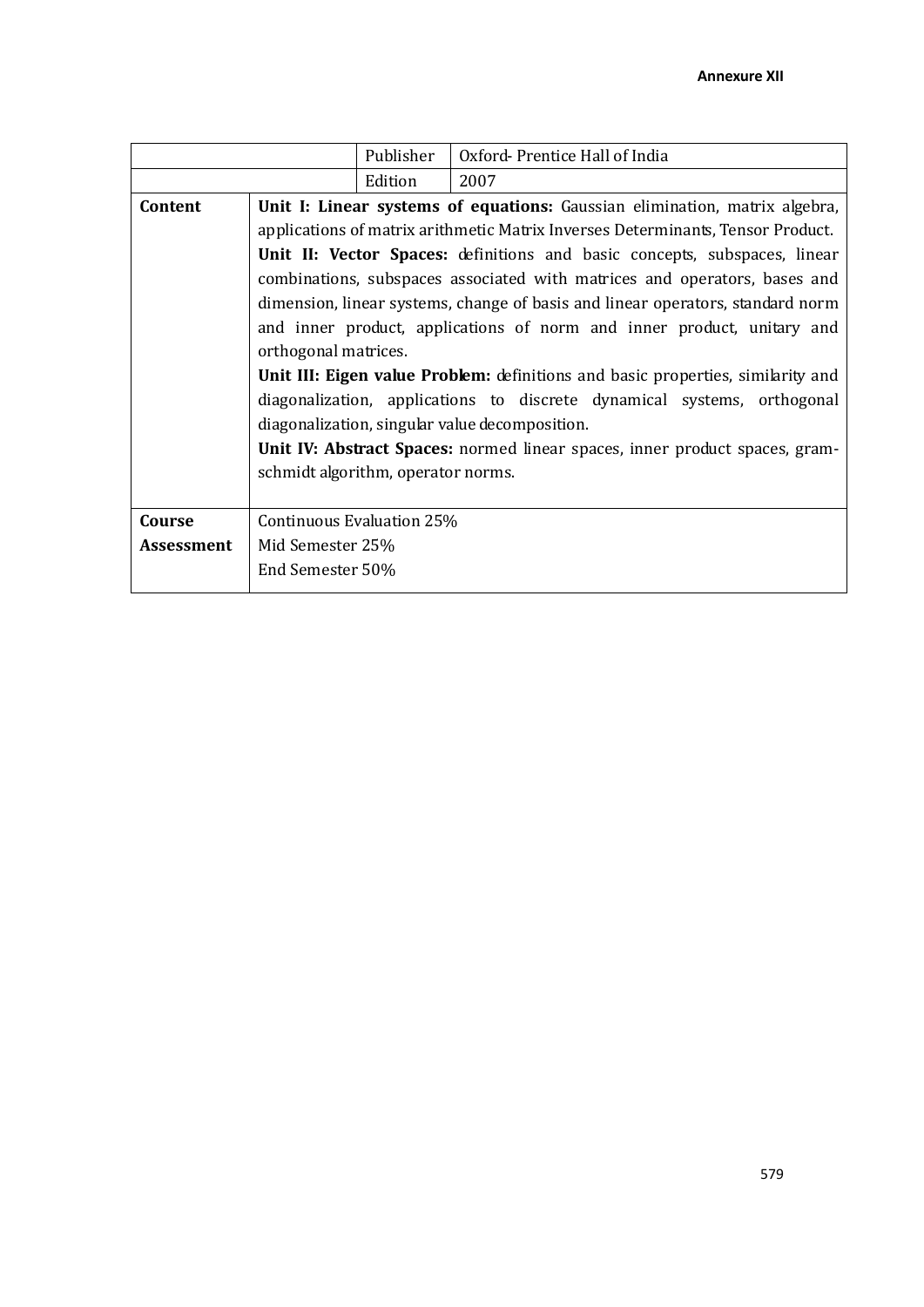|                          | <b>Open</b>                         | course                          | Course<br>HM                                      | DC (Y/N)           | DE(Y/N)                                                           |  |  |  |
|--------------------------|-------------------------------------|---------------------------------|---------------------------------------------------|--------------------|-------------------------------------------------------------------|--|--|--|
| Course no:               |                                     | (YES/NO)                        | (Y/N)                                             |                    |                                                                   |  |  |  |
| <b>EEL 564</b>           |                                     |                                 |                                                   |                    |                                                                   |  |  |  |
| Type of course           |                                     |                                 |                                                   |                    | Yes                                                               |  |  |  |
| Course Title             |                                     | <b>Advanced Control Systems</b> |                                                   |                    |                                                                   |  |  |  |
| Course                   |                                     |                                 |                                                   |                    |                                                                   |  |  |  |
| Coordinator              |                                     |                                 |                                                   |                    |                                                                   |  |  |  |
| Course objectives:       |                                     |                                 |                                                   |                    | To familiarize students with classical and modern control systems |  |  |  |
|                          |                                     | including non-linear systems.   |                                                   |                    |                                                                   |  |  |  |
|                          |                                     |                                 |                                                   |                    |                                                                   |  |  |  |
| POs                      |                                     |                                 |                                                   |                    |                                                                   |  |  |  |
| Semester                 |                                     | Autumn:                         |                                                   | Spring             |                                                                   |  |  |  |
|                          |                                     | Lecture                         | Tutorial                                          | Practical          | Credits                                                           |  |  |  |
| <b>Contact Hours</b>     |                                     | 3                               | $\boldsymbol{0}$                                  | $\boldsymbol{0}$   | 3                                                                 |  |  |  |
| Prerequisite course code |                                     |                                 |                                                   |                    |                                                                   |  |  |  |
| as per proposed course   |                                     |                                 |                                                   |                    |                                                                   |  |  |  |
| numbers                  |                                     |                                 |                                                   |                    |                                                                   |  |  |  |
| Prerequisite credits     |                                     |                                 |                                                   |                    |                                                                   |  |  |  |
| Equivalent course codes  |                                     |                                 |                                                   |                    |                                                                   |  |  |  |
| as per proposed course   |                                     |                                 |                                                   |                    |                                                                   |  |  |  |
| and old course           |                                     |                                 |                                                   |                    |                                                                   |  |  |  |
| Overlap course codes as  |                                     |                                 |                                                   |                    |                                                                   |  |  |  |
| proposed<br>per          | course                              |                                 |                                                   |                    |                                                                   |  |  |  |
| numbers                  |                                     |                                 |                                                   |                    |                                                                   |  |  |  |
| <b>Text Books:</b>       |                                     |                                 |                                                   |                    |                                                                   |  |  |  |
| 1.                       |                                     | Title                           | Linear System Theory and Design                   |                    |                                                                   |  |  |  |
|                          |                                     | Author                          | C. T. Chen                                        |                    |                                                                   |  |  |  |
|                          |                                     | Publisher                       | <b>Oxford University Press</b>                    |                    |                                                                   |  |  |  |
|                          |                                     |                                 |                                                   |                    |                                                                   |  |  |  |
|                          |                                     | Edition                         | 4 <sup>th</sup> Edition                           |                    |                                                                   |  |  |  |
| 2.                       |                                     | Title                           | Linear Control Theory - The State Space Approach, |                    |                                                                   |  |  |  |
|                          |                                     | Author                          | F. W. Fairman                                     |                    |                                                                   |  |  |  |
|                          | publisher                           |                                 |                                                   | John Wiley & Sons, |                                                                   |  |  |  |
|                          |                                     | Edition                         | 1998                                              |                    |                                                                   |  |  |  |
| <b>Reference Book:</b>   |                                     |                                 |                                                   |                    |                                                                   |  |  |  |
|                          | 1.<br>Title<br>Linear System Theory |                                 |                                                   |                    |                                                                   |  |  |  |
| 1.                       |                                     |                                 |                                                   |                    |                                                                   |  |  |  |
|                          |                                     | Author                          | J. S. Hespanha                                    |                    |                                                                   |  |  |  |
|                          |                                     | Publisher                       | <b>Princeton University Press</b>                 |                    |                                                                   |  |  |  |
|                          |                                     | Edition                         |                                                   |                    |                                                                   |  |  |  |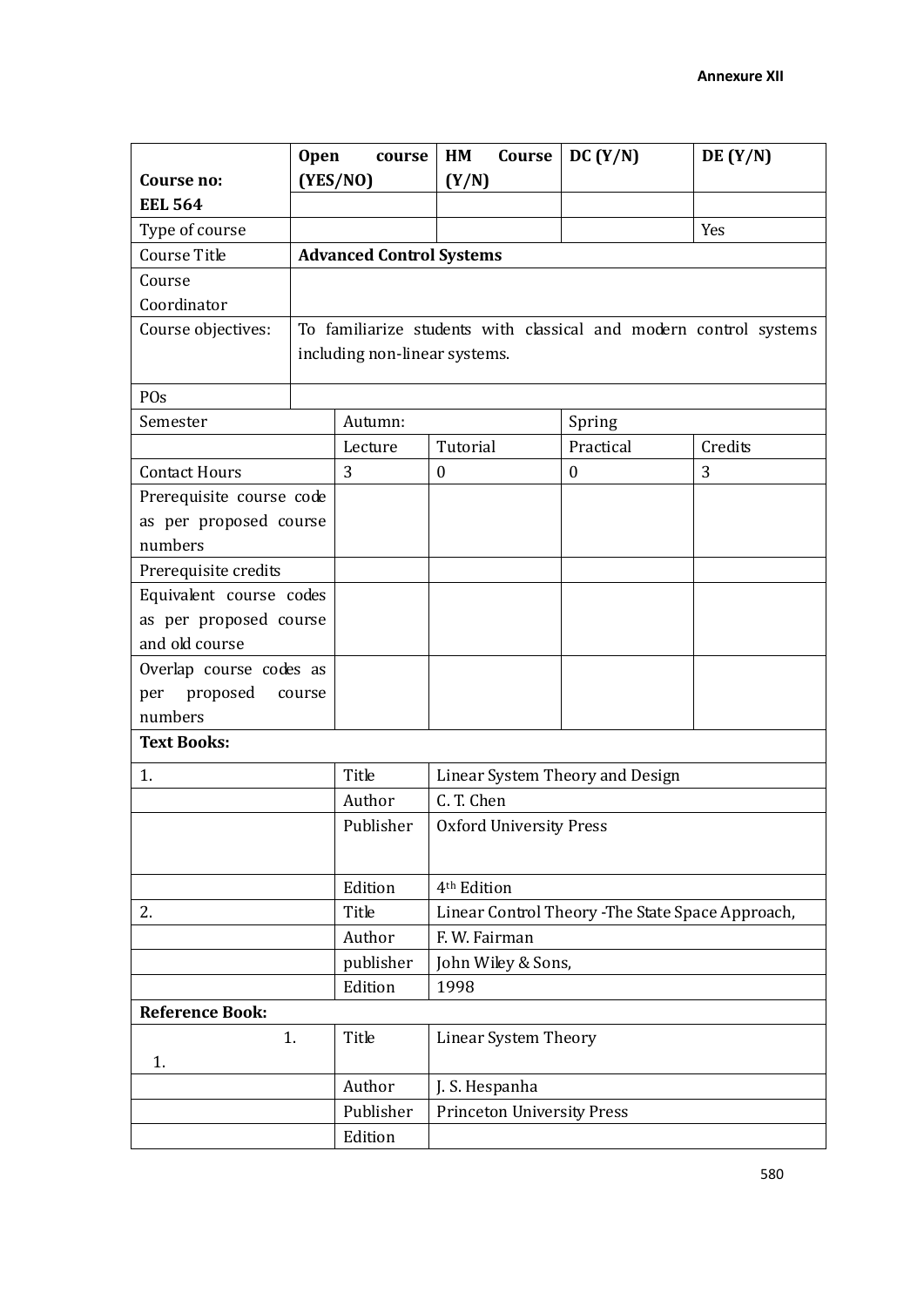| Content           | Unit I: Introduction to Systems:                                                 |  |  |  |  |  |  |  |
|-------------------|----------------------------------------------------------------------------------|--|--|--|--|--|--|--|
|                   | Linear systems; LTI systems; Linearization; Discrete time systems.               |  |  |  |  |  |  |  |
|                   | Unit II: State space solutions and Realizations:                                 |  |  |  |  |  |  |  |
|                   | Solution of LTI equations; Equivalent state equations; Realizations; Solution of |  |  |  |  |  |  |  |
|                   | LTV equations; Time-varying realizations.                                        |  |  |  |  |  |  |  |
|                   | Unit III: Stability:                                                             |  |  |  |  |  |  |  |
|                   | Input-output stability of LTI systems; Internal stability; Lyapunov theorem;     |  |  |  |  |  |  |  |
|                   | Stability of LTV systems.                                                        |  |  |  |  |  |  |  |
|                   | Unit IV: Controllability and Observability:                                      |  |  |  |  |  |  |  |
|                   | Controllability; Observability; Canonical decomposition; Conditions in Jordan-   |  |  |  |  |  |  |  |
|                   | form equations; Discrete-time state equations; Controllability after sampling;   |  |  |  |  |  |  |  |
|                   | LTV state equations.                                                             |  |  |  |  |  |  |  |
|                   | Unit V: Minimal Realizations and Coprime Fractions:                              |  |  |  |  |  |  |  |
|                   | Implications of coprimeness; Computing coprime fractions; Balanced               |  |  |  |  |  |  |  |
|                   | realizations; Realizations from Markov parameters; Degree of transfer            |  |  |  |  |  |  |  |
|                   | matrices; Minimal Realizations-Matrix case; Matrix polynomial fractions;         |  |  |  |  |  |  |  |
|                   | Realization from matrix coprime fractions; Realization from matrix markov        |  |  |  |  |  |  |  |
|                   | parameters.                                                                      |  |  |  |  |  |  |  |
|                   | <b>Unit VI: State Feedback and State Estimators:</b>                             |  |  |  |  |  |  |  |
|                   | State feedback; Regulation and tracking; State estimators; Feedback from         |  |  |  |  |  |  |  |
|                   | estimated states; State feedback-multivariable case; State estimators-           |  |  |  |  |  |  |  |
|                   | multivariable case; Feedback from estimated states-multivariable case.           |  |  |  |  |  |  |  |
|                   | Unit VII: Pole placement and Model Matching:                                     |  |  |  |  |  |  |  |
|                   | Unity feedback configuration-pole placement; Implementable transfer              |  |  |  |  |  |  |  |
|                   | functions; Multivariable unity feedback systems; Multivariable model             |  |  |  |  |  |  |  |
|                   | matching-Two parameter configuration.                                            |  |  |  |  |  |  |  |
|                   |                                                                                  |  |  |  |  |  |  |  |
| Course            | Continuous Evaluation 25%                                                        |  |  |  |  |  |  |  |
| <b>Assessment</b> | Mid Semester 25%                                                                 |  |  |  |  |  |  |  |
|                   | End Semester 50%                                                                 |  |  |  |  |  |  |  |
|                   |                                                                                  |  |  |  |  |  |  |  |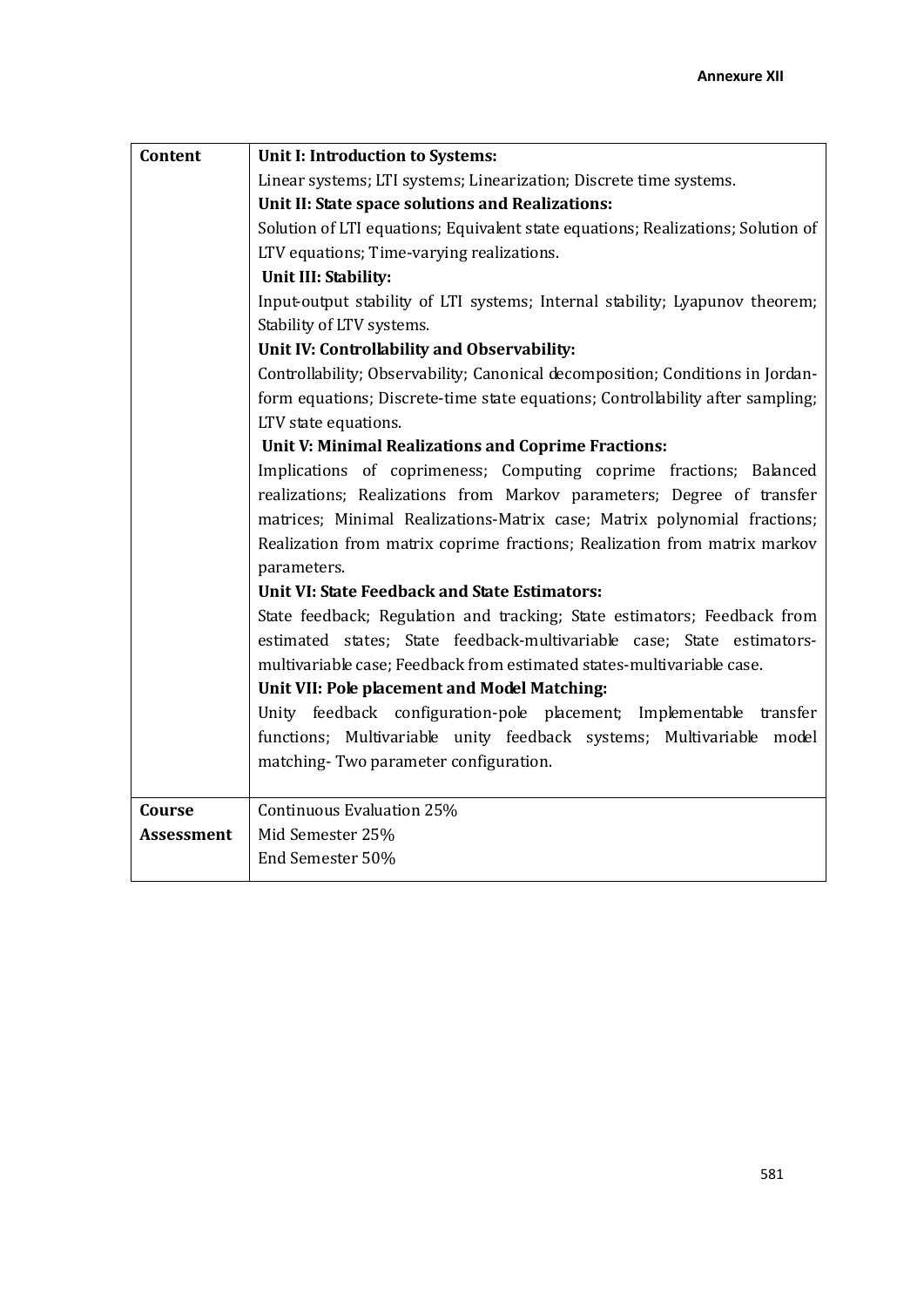| Course no:                      | <b>Open</b> | course                                      | HM                                        | Course                   | DC (Y/N)                           | DE(Y/N)                                                               |  |
|---------------------------------|-------------|---------------------------------------------|-------------------------------------------|--------------------------|------------------------------------|-----------------------------------------------------------------------|--|
| <b>EEL 565</b>                  |             | (YES/NO)                                    | (Y/N)                                     |                          |                                    |                                                                       |  |
|                                 |             |                                             |                                           |                          |                                    |                                                                       |  |
| Type of course                  |             |                                             |                                           |                          |                                    | Yes                                                                   |  |
| Course Title                    |             | <b>FPGA Based Digital Design Techniques</b> |                                           |                          |                                    |                                                                       |  |
| <b>Course Coordinator</b>       |             |                                             |                                           |                          |                                    |                                                                       |  |
| Course objectives:              |             |                                             |                                           |                          |                                    | The objective of this course is to introduce Logic design principles, |  |
|                                 |             |                                             |                                           |                          |                                    | programming fundamentals of hardware descriptive language and         |  |
|                                 |             | design with Field Programmable Gate Arrays  |                                           |                          |                                    |                                                                       |  |
| POs                             |             |                                             |                                           |                          |                                    |                                                                       |  |
| Semester                        |             | Autumn:                                     |                                           |                          | Spring                             |                                                                       |  |
|                                 |             | Lecture                                     | Tutorial                                  |                          | Practical                          | Credits                                                               |  |
| <b>Contact Hours</b>            |             | 3                                           | $\boldsymbol{0}$                          |                          | $\boldsymbol{0}$                   | 3                                                                     |  |
| Prerequisite course code as per |             |                                             |                                           |                          |                                    |                                                                       |  |
| proposed course numbers         |             |                                             |                                           |                          |                                    |                                                                       |  |
| Prerequisite credits            |             |                                             |                                           |                          |                                    |                                                                       |  |
| Equivalent course codes as per  |             |                                             |                                           |                          |                                    |                                                                       |  |
| proposed course and old course  |             |                                             |                                           |                          |                                    |                                                                       |  |
| Overlap course codes as per     |             |                                             |                                           |                          |                                    |                                                                       |  |
| proposed course numbers         |             |                                             |                                           |                          |                                    |                                                                       |  |
| <b>Text Books:</b>              |             |                                             |                                           |                          |                                    |                                                                       |  |
| 1.                              |             | Title                                       | Digital Design                            |                          |                                    |                                                                       |  |
|                                 |             | Author                                      | Mano M. M. and Ciletti M. D.              |                          |                                    |                                                                       |  |
|                                 |             | Publisher                                   | <b>Pearson Education</b>                  |                          |                                    |                                                                       |  |
|                                 |             |                                             |                                           |                          |                                    |                                                                       |  |
|                                 |             | Edition                                     | 4 <sup>th</sup> Ed., 2008                 |                          |                                    |                                                                       |  |
| 2.                              |             | Title                                       | Digital Design - Principles and Practices |                          |                                    |                                                                       |  |
|                                 |             | Author                                      | Wakerly J. F.                             |                          |                                    |                                                                       |  |
|                                 |             | publisher                                   |                                           | <b>Pearson Education</b> |                                    |                                                                       |  |
|                                 |             | Edition                                     | 4 <sup>th</sup> Ed., 2008                 |                          |                                    |                                                                       |  |
| 3.                              |             | Title                                       |                                           |                          | <b>VHDL Programming by Example</b> |                                                                       |  |
|                                 |             | Author                                      | Perry D. L.                               |                          |                                    |                                                                       |  |
|                                 |             | Publisher                                   |                                           |                          |                                    | Tata McGraw-Hill Publishing Company Limited                           |  |
|                                 |             | Edition                                     | 4th Ed., 2008                             |                          |                                    |                                                                       |  |
| <b>Reference Book:</b>          |             |                                             |                                           |                          |                                    |                                                                       |  |
| 1.                              |             | Title                                       |                                           |                          |                                    | Fundamentals of Digital Logic with VHDL Design                        |  |
|                                 |             | Author                                      |                                           | Brown S. and Vranesic Z. |                                    |                                                                       |  |
|                                 |             | Publisher                                   |                                           |                          |                                    | Tata McGraw-Hill Publishing Company Limited                           |  |
|                                 |             | Edition                                     | 2 <sup>nd</sup> Ed., 2008                 |                          |                                    |                                                                       |  |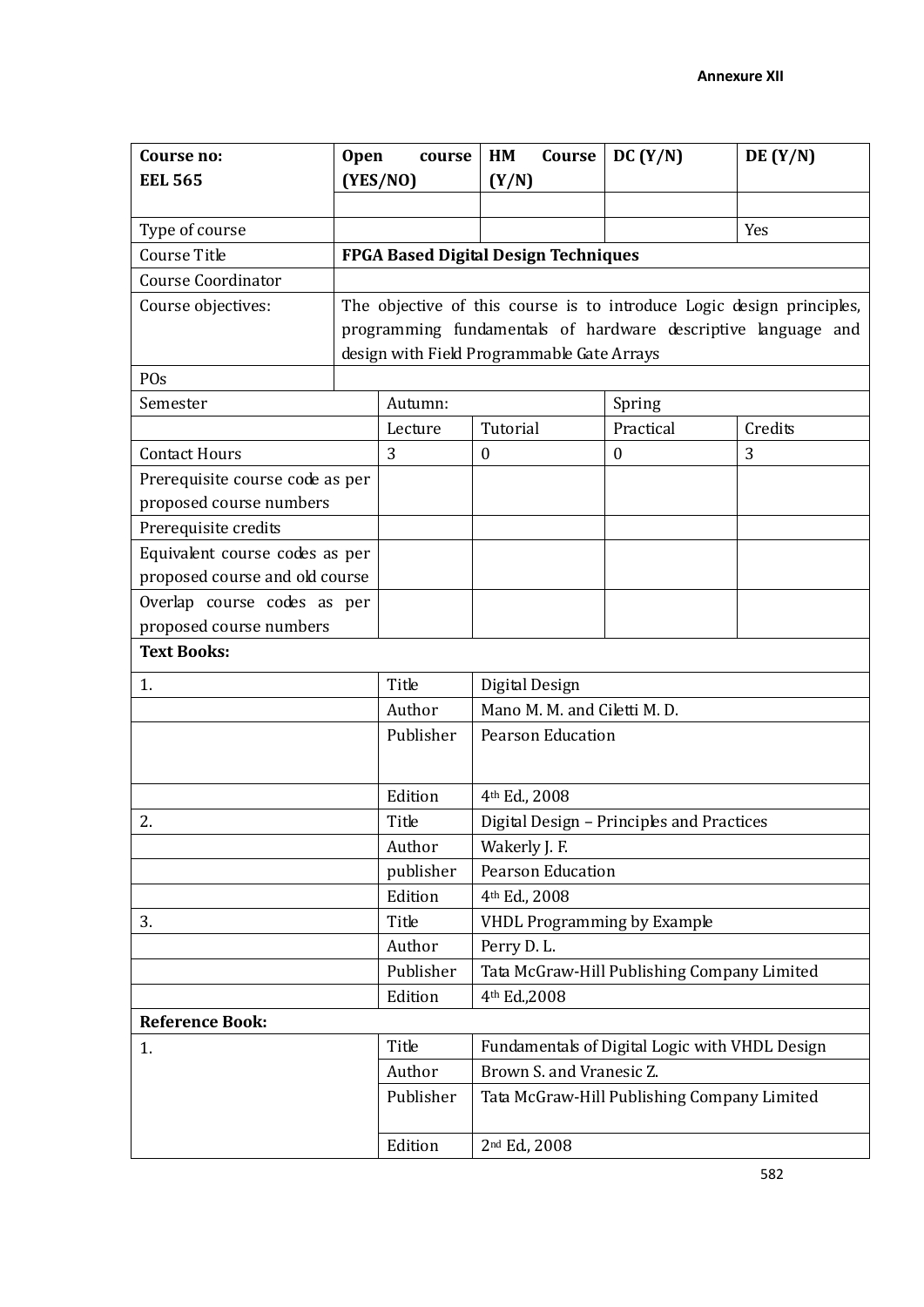| 2.            |                                                | Title                                                                | Circuit design with VHDL                                                            |  |  |  |  |
|---------------|------------------------------------------------|----------------------------------------------------------------------|-------------------------------------------------------------------------------------|--|--|--|--|
|               |                                                | Author                                                               | Pedroni V.A.                                                                        |  |  |  |  |
|               |                                                | Publisher                                                            | Prentice Hall of India Private Limited                                              |  |  |  |  |
|               |                                                | Edition                                                              | 2008                                                                                |  |  |  |  |
| Content       |                                                |                                                                      | Unit I: Review of Logic Design Fundamentals:                                        |  |  |  |  |
|               |                                                |                                                                      | Combinational logic, hazards in combinational networks, Mealy and Moore             |  |  |  |  |
|               |                                                |                                                                      | sequential circuit design, sequential circuit timing.                               |  |  |  |  |
|               | Unit II: VHDL:                                 |                                                                      |                                                                                     |  |  |  |  |
|               |                                                |                                                                      | Introduction, VHDL terms, code structure, data types, operators and attributes,     |  |  |  |  |
|               |                                                |                                                                      | concurrent and sequential code, variables and signals, subprograms and              |  |  |  |  |
|               |                                                |                                                                      | procedures, packages and libraries, pre-defined attributes.                         |  |  |  |  |
|               |                                                | Unit III: VHDL Description of Combinational and Sequential Circuits: |                                                                                     |  |  |  |  |
|               |                                                |                                                                      | Multiplexers, decoders, encoders, code converters, Flip-flops, registers, counters, |  |  |  |  |
|               | clock synchronization.                         |                                                                      |                                                                                     |  |  |  |  |
|               |                                                |                                                                      | Unit IV: Design of Programmable Logic Devices, Circuits and Memories:               |  |  |  |  |
|               |                                                |                                                                      | Read-only memories, programmable logic arrays, programmable array logics,           |  |  |  |  |
|               |                                                |                                                                      | Serial adder, binary multiplier, multiplication of signed numbers, binary divider,  |  |  |  |  |
|               |                                                |                                                                      | VHDL models for memories and buses, simplified bus model.                           |  |  |  |  |
|               |                                                |                                                                      | Unit V: Design with Field Programmable Gate Arrays:                                 |  |  |  |  |
|               |                                                |                                                                      | Introduction of FPGAs, designing with FPGAs and CPLDs, Testing combinational        |  |  |  |  |
|               | logic, testing sequential logic, scan testing. |                                                                      |                                                                                     |  |  |  |  |
|               |                                                |                                                                      |                                                                                     |  |  |  |  |
| <b>Course</b> | Continuous Evaluation 25%                      |                                                                      |                                                                                     |  |  |  |  |
| Assessment    | Mid Semester 25%                               |                                                                      |                                                                                     |  |  |  |  |
|               | End Semester 50%                               |                                                                      |                                                                                     |  |  |  |  |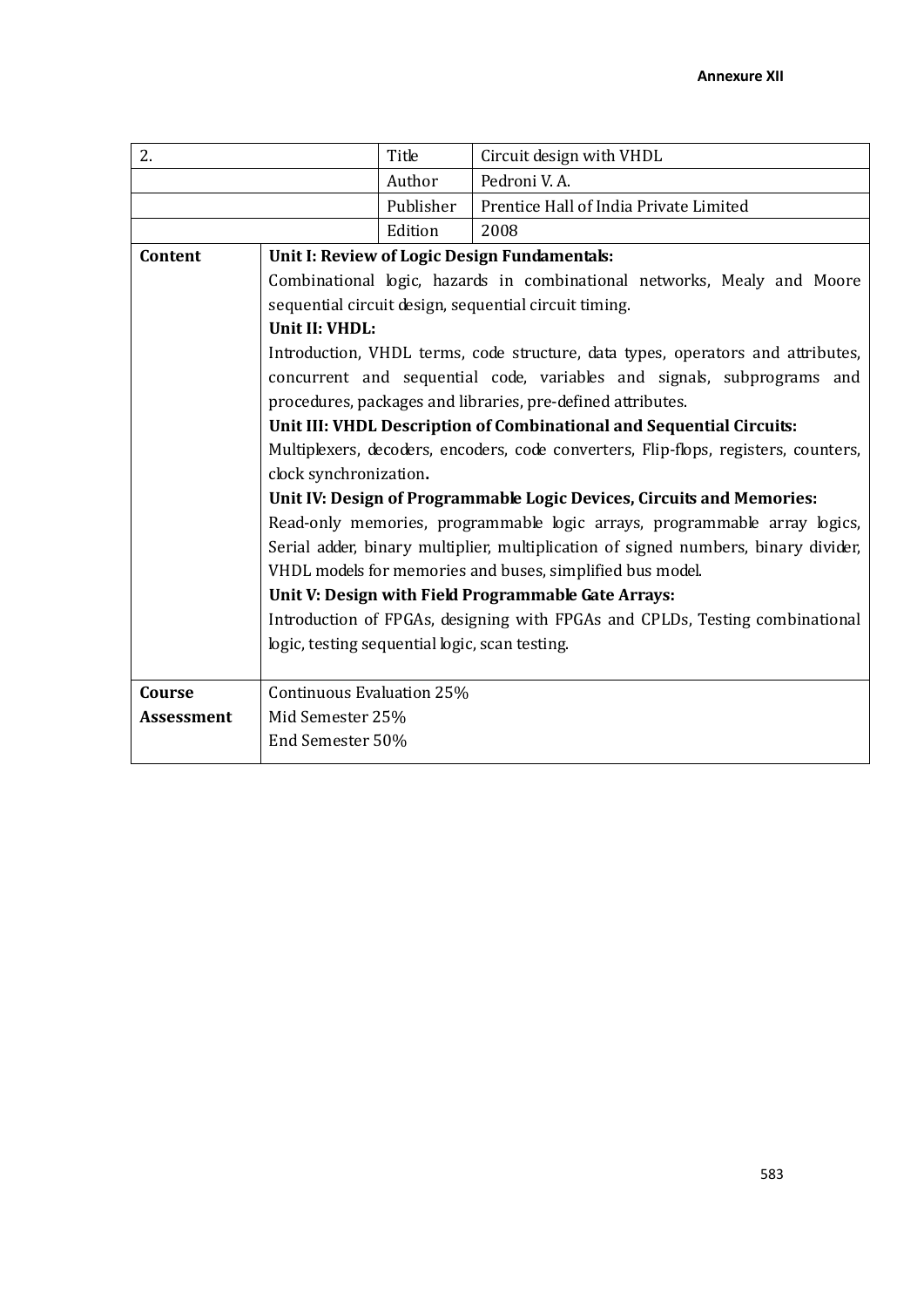| Course no:<br><b>EEL 566</b> | <b>Open</b> | course<br>(YES/NO)     | HM<br>Course<br>(Y/N)                     | DC (Y/N)         | DE(Y/N)                                                                |  |  |  |
|------------------------------|-------------|------------------------|-------------------------------------------|------------------|------------------------------------------------------------------------|--|--|--|
|                              |             |                        |                                           |                  |                                                                        |  |  |  |
| Type of course               |             |                        |                                           |                  | Yes                                                                    |  |  |  |
| Course Title                 |             | <b>Optimal Control</b> |                                           |                  |                                                                        |  |  |  |
| Course                       |             |                        |                                           |                  | To apply the knowledge and tools of optimal theory to Control Systems. |  |  |  |
| Coordinator                  |             |                        |                                           |                  |                                                                        |  |  |  |
| Course objectives:           |             |                        |                                           |                  |                                                                        |  |  |  |
| POs                          |             |                        |                                           |                  |                                                                        |  |  |  |
| Semester                     |             | Autumn:                |                                           | Spring           |                                                                        |  |  |  |
|                              |             | Lecture                | Tutorial                                  | Practical        | Credits                                                                |  |  |  |
| <b>Contact Hours</b>         |             | 3                      | $\boldsymbol{0}$                          | $\boldsymbol{0}$ | 3                                                                      |  |  |  |
| Prerequisite course code     |             |                        |                                           |                  |                                                                        |  |  |  |
| as per proposed course       |             |                        |                                           |                  |                                                                        |  |  |  |
| numbers                      |             |                        |                                           |                  |                                                                        |  |  |  |
| Prerequisite credits         |             |                        |                                           |                  |                                                                        |  |  |  |
| Equivalent course codes      |             |                        |                                           |                  |                                                                        |  |  |  |
| as per proposed course       |             |                        |                                           |                  |                                                                        |  |  |  |
| and old course               |             |                        |                                           |                  |                                                                        |  |  |  |
| Overlap course codes as      |             |                        |                                           |                  |                                                                        |  |  |  |
| proposed<br>per              | course      |                        |                                           |                  |                                                                        |  |  |  |
| numbers                      |             |                        |                                           |                  |                                                                        |  |  |  |
| <b>Text Books:</b>           |             |                        |                                           |                  |                                                                        |  |  |  |
| 1.                           |             | Title                  | Optimal Control-An Introduction           |                  |                                                                        |  |  |  |
|                              |             | Author                 | Donald E. Kirk                            |                  |                                                                        |  |  |  |
|                              |             | Publisher              | <b>Dover Publications</b>                 |                  |                                                                        |  |  |  |
|                              |             |                        |                                           |                  |                                                                        |  |  |  |
|                              |             | Edition                |                                           |                  |                                                                        |  |  |  |
| 2.                           |             | Title                  | Optimal Control: Linear Quadratic Methods |                  |                                                                        |  |  |  |
|                              |             | Author                 | B. D. O. Anderson and John B. Moore       |                  |                                                                        |  |  |  |
|                              |             | publisher              | <b>Dover Publications</b>                 |                  |                                                                        |  |  |  |
|                              |             | Edition                |                                           |                  |                                                                        |  |  |  |
| <b>Reference Book:</b>       |             |                        |                                           |                  |                                                                        |  |  |  |
|                              | 1.          | Title                  |                                           |                  | Optimal Control: An Introduction to the Theory and                     |  |  |  |
| 1.                           |             |                        | its Applications                          |                  |                                                                        |  |  |  |
|                              |             | Author                 | M. Athans and Peter L. Falb               |                  |                                                                        |  |  |  |
|                              |             | Publisher              | Dover Publications.                       |                  |                                                                        |  |  |  |
|                              |             | Edition                |                                           |                  |                                                                        |  |  |  |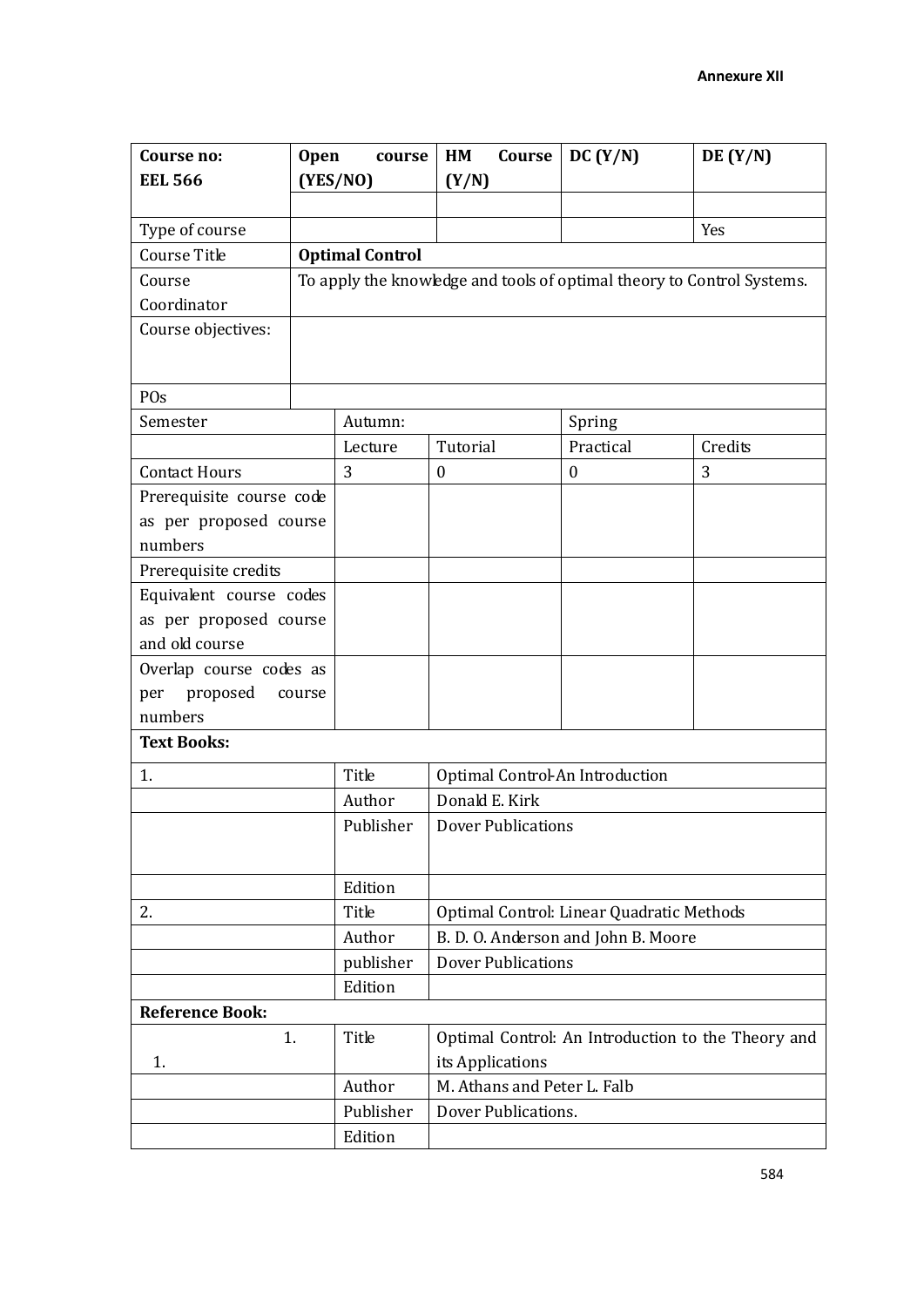| Content           | Unit I: Conditions for Optimality:                                                |  |  |  |  |  |  |  |  |  |
|-------------------|-----------------------------------------------------------------------------------|--|--|--|--|--|--|--|--|--|
|                   | Ordinary minima; Ordinary minima with constraints; Variational approach to        |  |  |  |  |  |  |  |  |  |
|                   | control problems; Minimum principle of Pontryagin; Sufficient conditions for      |  |  |  |  |  |  |  |  |  |
|                   | optimality.                                                                       |  |  |  |  |  |  |  |  |  |
|                   | Unit II: Optimal Systems:                                                         |  |  |  |  |  |  |  |  |  |
|                   | Minimum time problems; Minimum fuel problems; Minimum energy                      |  |  |  |  |  |  |  |  |  |
|                   | problems; Singular problems; Fixed and free boundary condition problems.          |  |  |  |  |  |  |  |  |  |
|                   | <b>Unit III: Time-Optimal Systems:</b>                                            |  |  |  |  |  |  |  |  |  |
|                   | Time optimal control of: Double integral plant, Plants with two time constants,   |  |  |  |  |  |  |  |  |  |
|                   | Plants with N real poles, Harmonic oscillator, First order Nonlinear plant, Class |  |  |  |  |  |  |  |  |  |
|                   | of 2 <sup>nd</sup> order nonlinear systems.                                       |  |  |  |  |  |  |  |  |  |
|                   | Unit IV: Fuel-Optimal Systems:                                                    |  |  |  |  |  |  |  |  |  |
|                   | Fuel optimal control of double integral plant; Minimization of a linear           |  |  |  |  |  |  |  |  |  |
|                   | combination of time and fuel for: Double integral plant, Integral plus time       |  |  |  |  |  |  |  |  |  |
|                   | constant plant and Nonlinear 2 <sup>nd</sup> order system.                        |  |  |  |  |  |  |  |  |  |
|                   | Unit V: Optimal Linear System with Quadratic Criteria:                            |  |  |  |  |  |  |  |  |  |
|                   | State regulator problem; Output regulator system; Tracking problem.               |  |  |  |  |  |  |  |  |  |
|                   |                                                                                   |  |  |  |  |  |  |  |  |  |
| Course            | Continuous Evaluation 25%                                                         |  |  |  |  |  |  |  |  |  |
| <b>Assessment</b> | Mid Semester 25%                                                                  |  |  |  |  |  |  |  |  |  |
|                   | End Semester 50%                                                                  |  |  |  |  |  |  |  |  |  |
|                   |                                                                                   |  |  |  |  |  |  |  |  |  |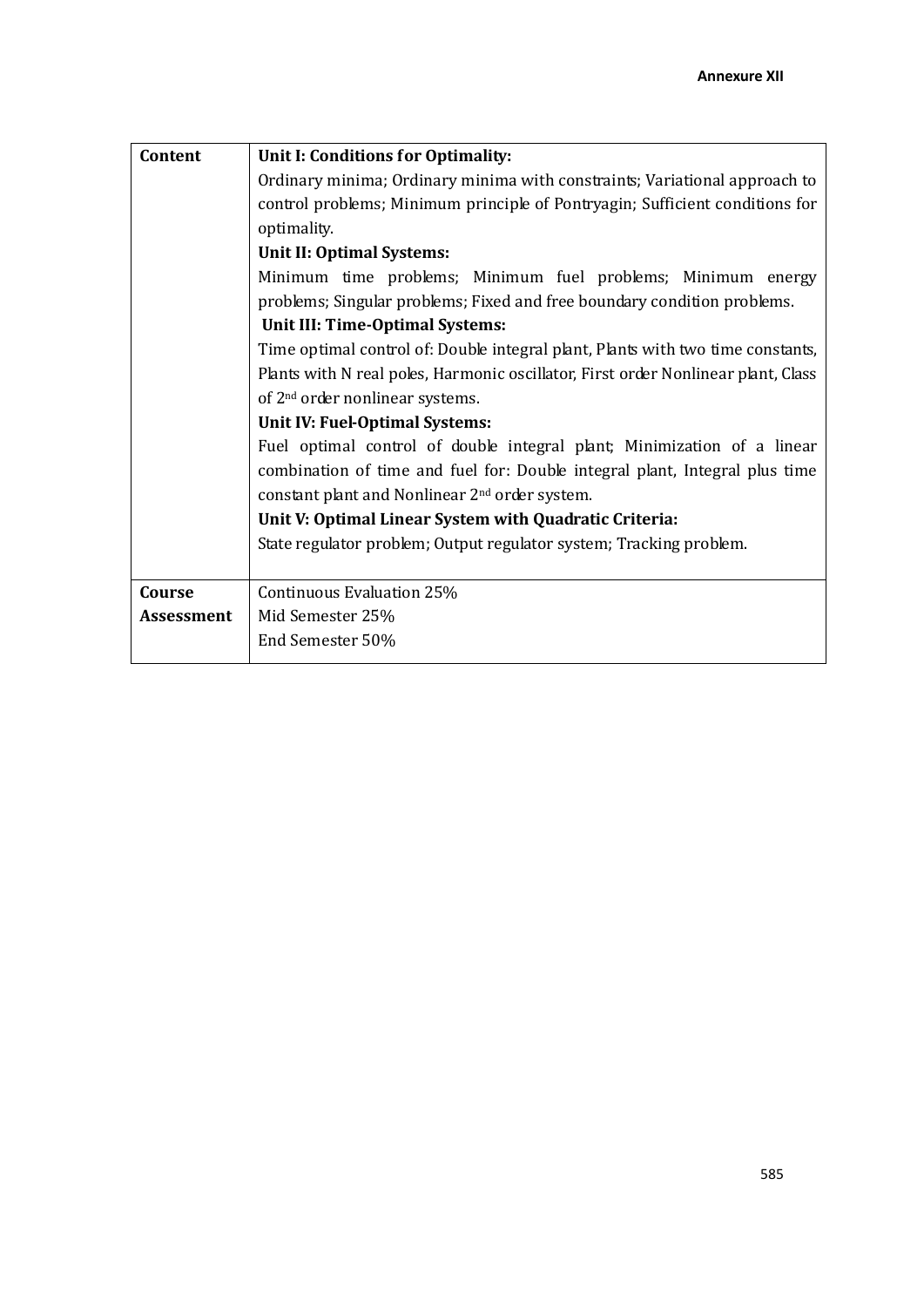|                                    | <b>Open</b> | course                                                                   | HM<br>Course                               | DC (Y/N)                                          | DE $(Y/N)$ |  |  |
|------------------------------------|-------------|--------------------------------------------------------------------------|--------------------------------------------|---------------------------------------------------|------------|--|--|
| Course no:                         |             | (YES/NO)                                                                 | (Y/N)                                      |                                                   |            |  |  |
| <b>EEL 611</b>                     |             |                                                                          |                                            |                                                   |            |  |  |
| Type of course                     |             |                                                                          |                                            |                                                   | Yes        |  |  |
| Course Title                       |             | <b>Electric Vehicles</b>                                                 |                                            |                                                   |            |  |  |
| Course                             |             |                                                                          |                                            |                                                   |            |  |  |
| Coordinator                        |             |                                                                          |                                            |                                                   |            |  |  |
| Course objectives:                 |             | The objective of this course is to introduce Electric Traction drive and |                                            |                                                   |            |  |  |
|                                    |             | calculations, power electronics - electrical machines & drives for HEV   |                                            |                                                   |            |  |  |
|                                    |             | (Hybrid Electric Vehicles)                                               |                                            |                                                   |            |  |  |
| POs                                |             |                                                                          |                                            |                                                   |            |  |  |
| Semester                           |             | Autumn:                                                                  |                                            | Spring                                            |            |  |  |
|                                    |             | Lecture                                                                  | Tutorial                                   | Practical                                         | Credits    |  |  |
| <b>Contact Hours</b>               |             | 3                                                                        | $\boldsymbol{0}$                           | $\boldsymbol{0}$                                  | 3          |  |  |
| Prerequisite course code           |             |                                                                          |                                            |                                                   |            |  |  |
| as per proposed course             |             |                                                                          |                                            |                                                   |            |  |  |
| numbers                            |             |                                                                          |                                            |                                                   |            |  |  |
| Prerequisite credits               |             |                                                                          |                                            |                                                   |            |  |  |
| Equivalent course codes            |             |                                                                          |                                            |                                                   |            |  |  |
| as per proposed course             |             |                                                                          |                                            |                                                   |            |  |  |
| and old course                     |             |                                                                          |                                            |                                                   |            |  |  |
| Overlap course codes as            |             |                                                                          |                                            |                                                   |            |  |  |
| proposed<br>per                    | course      |                                                                          |                                            |                                                   |            |  |  |
| numbers                            |             |                                                                          |                                            |                                                   |            |  |  |
| <b>Text Books:</b>                 |             |                                                                          |                                            |                                                   |            |  |  |
| 1.                                 |             | Title                                                                    | <b>Fundamental of Electrical Drives</b>    |                                                   |            |  |  |
|                                    |             |                                                                          |                                            |                                                   |            |  |  |
|                                    |             | Author                                                                   | Dubey G.K.                                 |                                                   |            |  |  |
|                                    |             | Publisher                                                                | Narosa Publishing House, New Delhi.        |                                                   |            |  |  |
|                                    |             |                                                                          |                                            |                                                   |            |  |  |
|                                    |             | Edition                                                                  | 2005                                       |                                                   |            |  |  |
| 2.                                 |             | Title                                                                    | <b>Power Electronics and Motor Control</b> |                                                   |            |  |  |
|                                    |             | Author                                                                   | Shepherd W., Halley L.N., Liang D.T.W.     |                                                   |            |  |  |
|                                    |             | Publisher                                                                | Cambridge Printing Press, UK               |                                                   |            |  |  |
|                                    |             |                                                                          |                                            |                                                   |            |  |  |
|                                    |             | Edition                                                                  | 1990                                       |                                                   |            |  |  |
| 3.                                 |             | Title                                                                    |                                            | Railway Traction-The Principles of Mechanical and |            |  |  |
| <b>Electrical Railway Traction</b> |             |                                                                          |                                            |                                                   |            |  |  |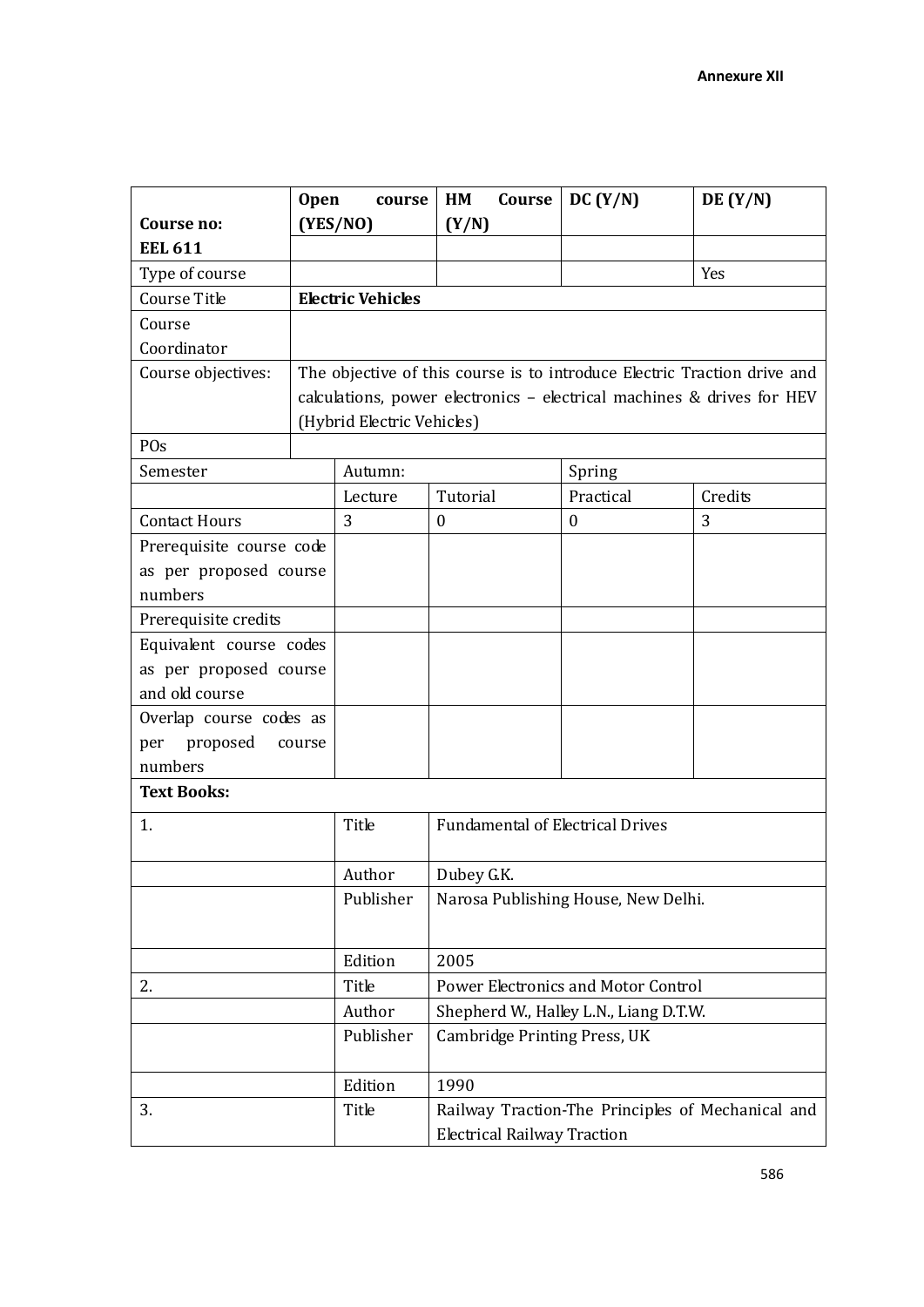|                        | Author                              |                                                                                                                                                  | Andrews H.I.                                                                   |  |  |
|------------------------|-------------------------------------|--------------------------------------------------------------------------------------------------------------------------------------------------|--------------------------------------------------------------------------------|--|--|
|                        |                                     | Publisher                                                                                                                                        | Elsevier, Prentice Hall                                                        |  |  |
|                        |                                     |                                                                                                                                                  |                                                                                |  |  |
|                        | Edition                             |                                                                                                                                                  | 2004                                                                           |  |  |
| <b>Reference Book:</b> |                                     |                                                                                                                                                  |                                                                                |  |  |
| 1.                     | Title                               |                                                                                                                                                  | Power Sources, Models, Sustanability, Infrstructure                            |  |  |
|                        |                                     |                                                                                                                                                  | and the market                                                                 |  |  |
|                        | Author                              |                                                                                                                                                  | Pistooa G.                                                                     |  |  |
|                        |                                     | Publisher                                                                                                                                        | Elsevier                                                                       |  |  |
|                        | Edition                             |                                                                                                                                                  | 2008                                                                           |  |  |
| 2.                     | Title                               |                                                                                                                                                  | Power Electronics & Variable Frequency Drives -                                |  |  |
|                        |                                     |                                                                                                                                                  | Technology & Applications                                                      |  |  |
|                        | Author                              |                                                                                                                                                  | Bose B.K.                                                                      |  |  |
|                        |                                     | Publisher                                                                                                                                        | IEEE Press, Standard Publisher Distributors, Delhi                             |  |  |
|                        | Edition                             |                                                                                                                                                  | 2001                                                                           |  |  |
| 3.                     | Title                               |                                                                                                                                                  | Hybrid Electric Vehicle: Principles and Applications                           |  |  |
|                        |                                     |                                                                                                                                                  | with Practical Perspectives                                                    |  |  |
|                        |                                     |                                                                                                                                                  |                                                                                |  |  |
|                        | Author                              |                                                                                                                                                  | Mi Chris, Masrur A., and Gao D.W                                               |  |  |
|                        |                                     | Publisher                                                                                                                                        | Wiley                                                                          |  |  |
|                        | Edition                             |                                                                                                                                                  | 2011                                                                           |  |  |
| Content                | <b>Unit I: Electrical Traction:</b> |                                                                                                                                                  |                                                                                |  |  |
|                        |                                     |                                                                                                                                                  | General features of electric traction, mainline and suburban trains, nature of |  |  |
|                        | load and motor for traction.        |                                                                                                                                                  |                                                                                |  |  |
|                        |                                     |                                                                                                                                                  | Mechanism of train movement, duty cycle, torque sharing between motors,        |  |  |
|                        |                                     |                                                                                                                                                  | driving axle code. Calculation of tractive effort, drive rating and energy     |  |  |
|                        |                                     |                                                                                                                                                  | consumption, specific emery consumption.                                       |  |  |
|                        |                                     |                                                                                                                                                  | Electrical motors for traction, starting and speed control of sc motors and ac |  |  |
|                        | motors.                             |                                                                                                                                                  |                                                                                |  |  |
|                        |                                     |                                                                                                                                                  | Diesel electric traction, characteristics of diesel engine.                    |  |  |
|                        |                                     |                                                                                                                                                  | AC drives in Electric Traction, comparative advantages over dc drives.         |  |  |
|                        | Unit II: Hybrid Electric Vehicles:  |                                                                                                                                                  |                                                                                |  |  |
|                        |                                     |                                                                                                                                                  | Introduction: History of hybrid vehicles, architectures of HEVs, series and    |  |  |
|                        |                                     | parallel HEVs, complex HEVs.                                                                                                                     |                                                                                |  |  |
|                        |                                     | Power Electronics in HEVs: Rectifiers used in HEVs, voltage ripples; Buck<br>converter used in HEVs, non-isolated bidirectional DC-DC converter, |                                                                                |  |  |
|                        |                                     | regenerative braking, voltage source inverter, current source inverter, isolated                                                                 |                                                                                |  |  |
|                        |                                     |                                                                                                                                                  | bidirectional DC-DC converter, PWM rectifier in HEVs, EV and PHEV battery      |  |  |
|                        | chargers.                           |                                                                                                                                                  |                                                                                |  |  |
|                        |                                     |                                                                                                                                                  | Electric Machines and Drives in HEVs: Induction motor drives, Field oriented   |  |  |
|                        |                                     |                                                                                                                                                  | control of induction machines; Permanent magnet motor drives; Switched         |  |  |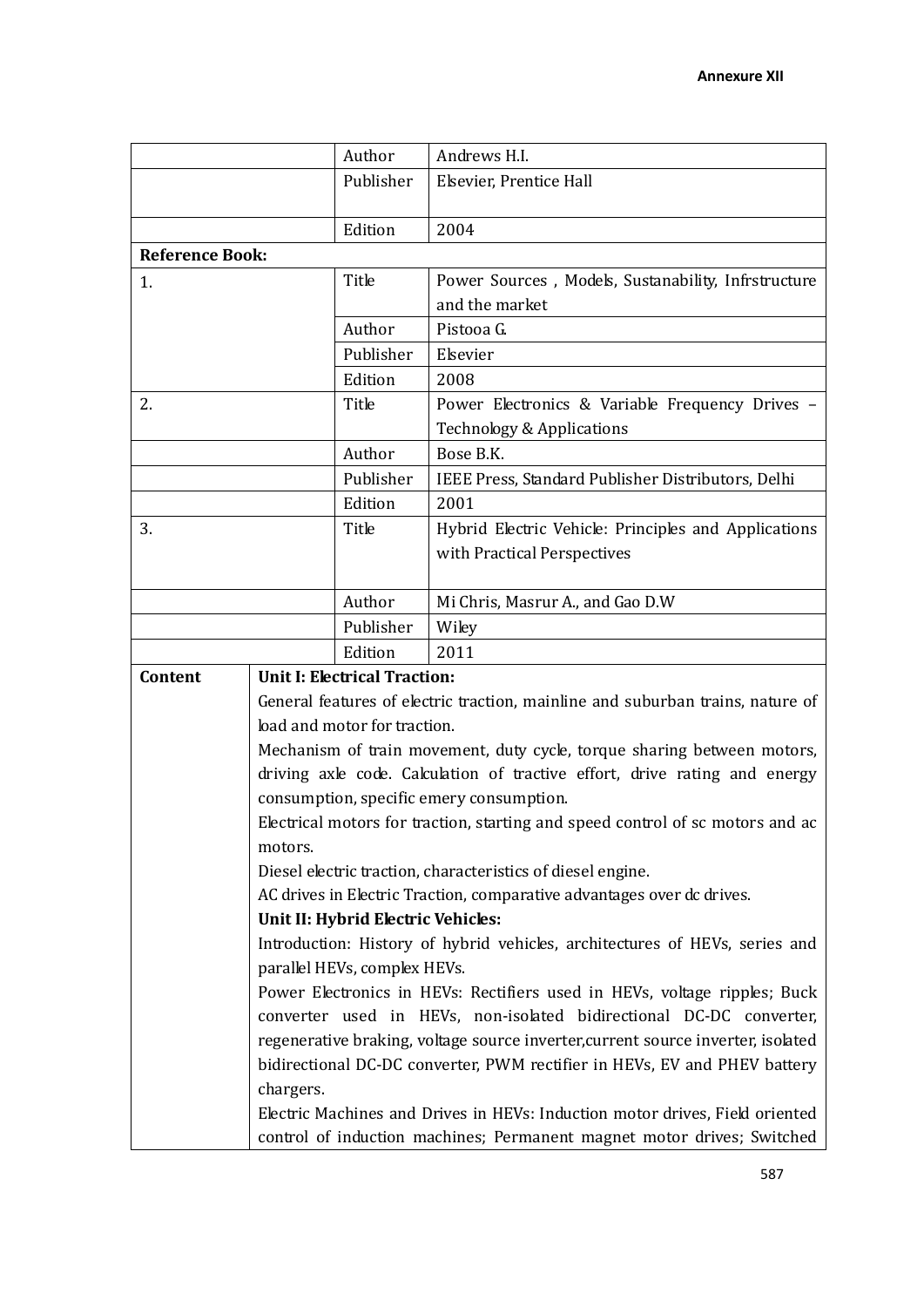|            | reluctance motors; Doubly salient permanent magnet machines. |
|------------|--------------------------------------------------------------|
| Course     | Continuous Evaluation 25%                                    |
| Assessment | Mid Semester 25%<br>End Semester 50%                         |
|            |                                                              |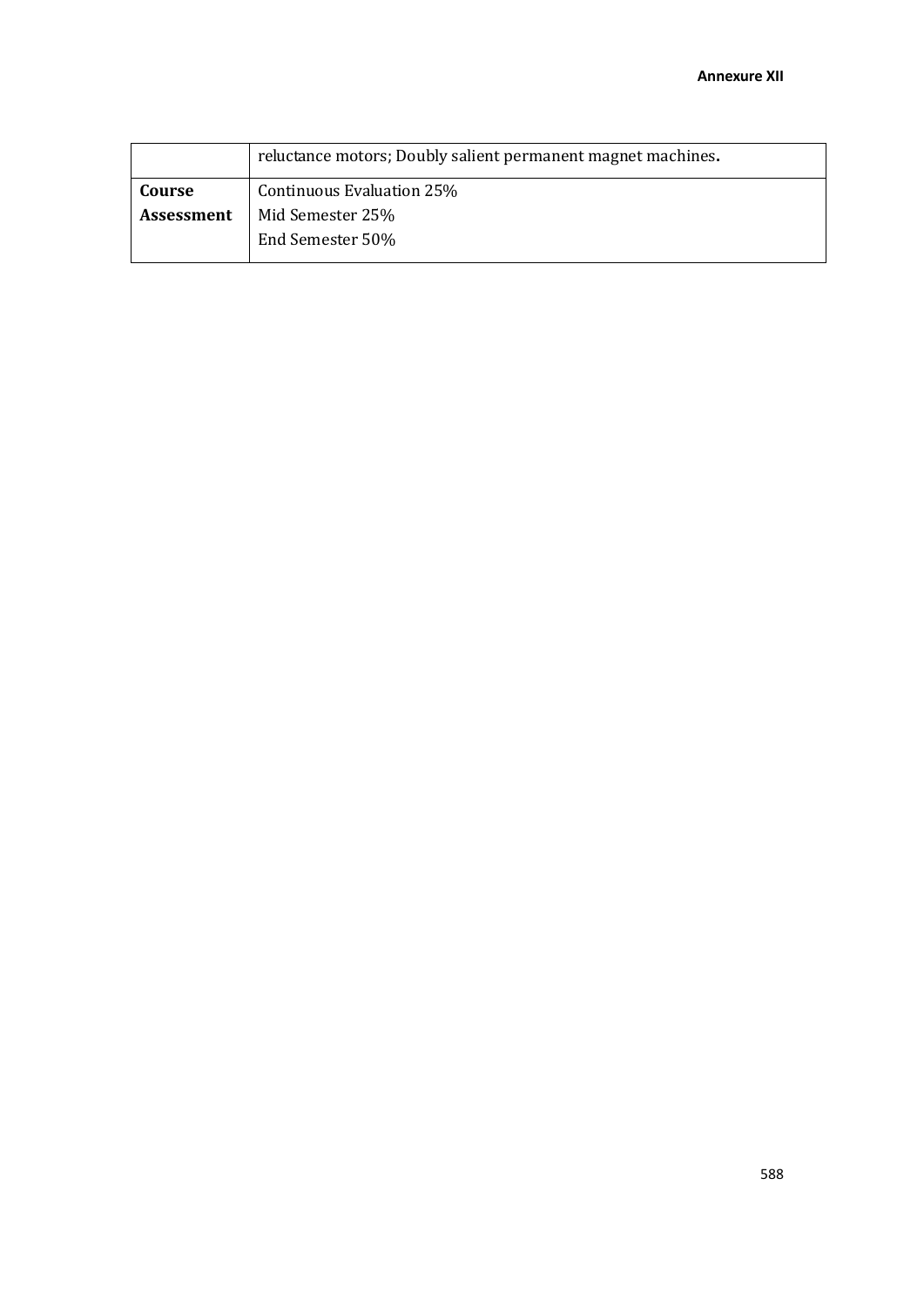| Course no:                  | <b>Open</b><br>course |                                                       | HM<br>Course                                                                     |                  | DC (Y/N)                      | DE(Y/N)                                                                   |
|-----------------------------|-----------------------|-------------------------------------------------------|----------------------------------------------------------------------------------|------------------|-------------------------------|---------------------------------------------------------------------------|
| <b>EEL 612</b>              |                       | (YES/NO)                                              | (Y/N)                                                                            |                  |                               |                                                                           |
|                             |                       |                                                       |                                                                                  |                  |                               |                                                                           |
| Type of course              |                       |                                                       |                                                                                  |                  |                               | Yes                                                                       |
| Course Title                |                       | <b>AI Techniques and Applications</b>                 |                                                                                  |                  |                               |                                                                           |
| <b>Course Coordinator</b>   |                       |                                                       |                                                                                  |                  |                               |                                                                           |
| Course objectives:          |                       |                                                       |                                                                                  |                  |                               | The objective of this course is to introduce definition, problem solving  |
|                             |                       |                                                       |                                                                                  |                  |                               | methods for Artificial Intelligence, Fuzzy Logic, ANNs (Artificial Neural |
|                             |                       | Networks), Evolutionary techniques and hybrid systems |                                                                                  |                  |                               |                                                                           |
| POs                         |                       |                                                       |                                                                                  |                  |                               |                                                                           |
| Semester                    |                       | Autumn:                                               |                                                                                  |                  | Spring                        |                                                                           |
|                             |                       | Lecture                                               | Tutorial                                                                         |                  | Practical                     | Credits                                                                   |
| <b>Contact Hours</b>        |                       | 3                                                     | $\boldsymbol{0}$                                                                 |                  | 0                             | 3                                                                         |
| Prerequisite course code as |                       |                                                       |                                                                                  |                  |                               |                                                                           |
| proposed<br>per             | course                |                                                       |                                                                                  |                  |                               |                                                                           |
| numbers                     |                       |                                                       |                                                                                  |                  |                               |                                                                           |
| Prerequisite credits        |                       |                                                       |                                                                                  |                  |                               |                                                                           |
| Equivalent course codes as  |                       |                                                       |                                                                                  |                  |                               |                                                                           |
| per proposed course and     |                       |                                                       |                                                                                  |                  |                               |                                                                           |
| old course                  |                       |                                                       |                                                                                  |                  |                               |                                                                           |
| Overlap course codes as     |                       |                                                       |                                                                                  |                  |                               |                                                                           |
| proposed<br>per             | course                |                                                       |                                                                                  |                  |                               |                                                                           |
| numbers                     |                       |                                                       |                                                                                  |                  |                               |                                                                           |
| <b>Text Books:</b>          |                       |                                                       |                                                                                  |                  |                               |                                                                           |
| 1.                          |                       | Title                                                 | Artificial Intelligence and Intelligent Systems                                  |                  |                               |                                                                           |
|                             |                       | Author                                                | NP Padhy                                                                         |                  |                               |                                                                           |
|                             |                       | Publisher                                             | <b>Oxford University Press</b>                                                   |                  |                               |                                                                           |
|                             |                       |                                                       |                                                                                  |                  |                               |                                                                           |
|                             |                       | Edition                                               |                                                                                  |                  |                               |                                                                           |
| 2.                          |                       | Title                                                 |                                                                                  |                  |                               |                                                                           |
|                             |                       |                                                       | Neural Networks, Fuzzy Logic and Genetic Algorithm<br>Synthesis and applications |                  |                               |                                                                           |
|                             |                       | Author                                                |                                                                                  |                  | Rajasekaran S. and Pai G.A.V. |                                                                           |
|                             |                       | publisher                                             |                                                                                  | PHI New Delhi.   |                               |                                                                           |
|                             |                       | Edition                                               |                                                                                  |                  |                               |                                                                           |
| 3.                          |                       | Title                                                 | Genetic                                                                          |                  |                               | Algorithms in Search Optimization<br>&                                    |
|                             |                       |                                                       |                                                                                  | Machine Learning |                               |                                                                           |
|                             |                       | Author                                                | Goldberg D.E.                                                                    |                  |                               |                                                                           |
|                             |                       | Publisher                                             |                                                                                  |                  | Addition Wesley Co., New York |                                                                           |
|                             |                       | Edition                                               |                                                                                  |                  |                               |                                                                           |
| <b>Reference Book:</b>      |                       |                                                       |                                                                                  |                  |                               |                                                                           |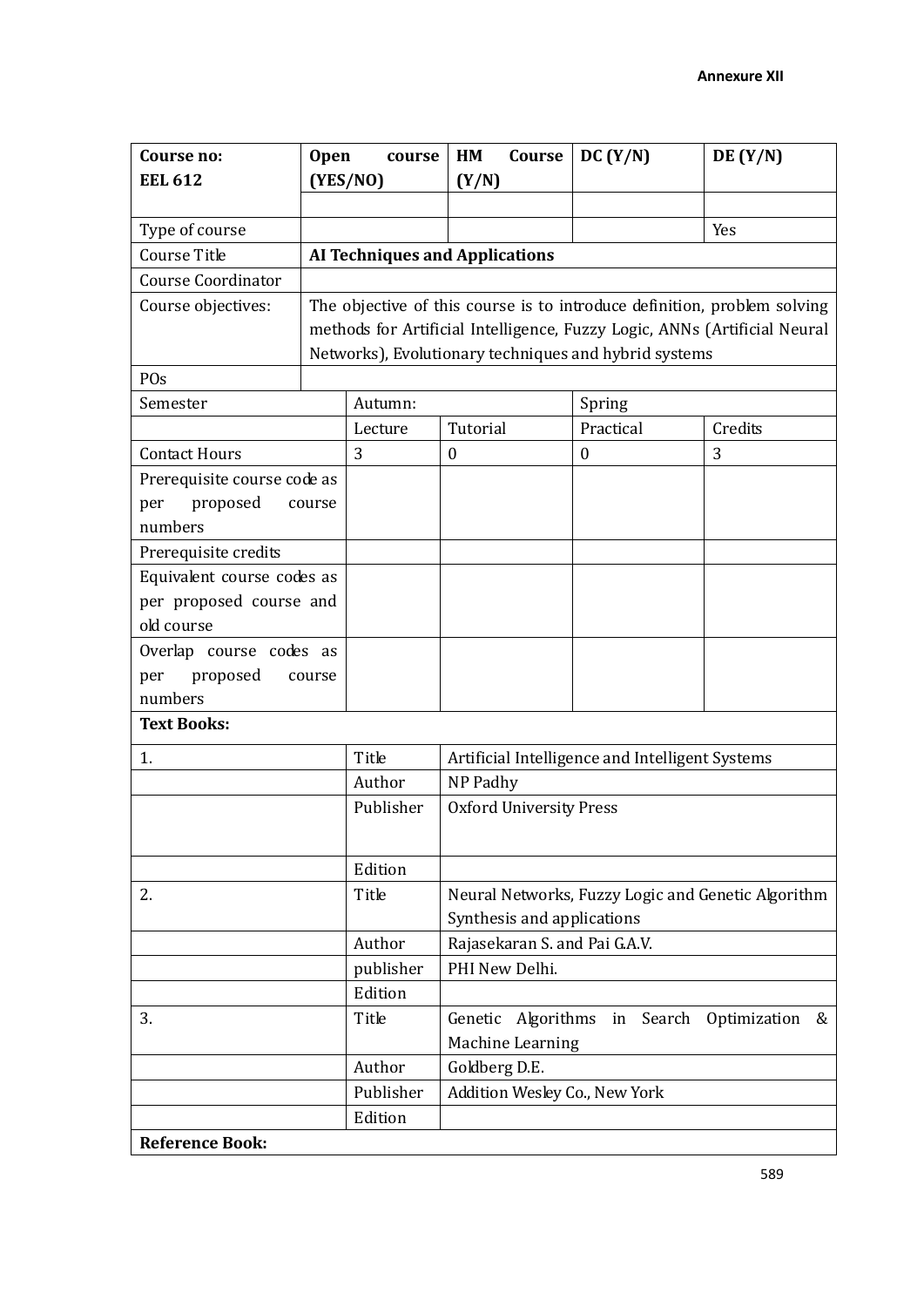| 1.         |                                                                             | Title                                                               | <b>Neural Fuzzy Systems</b>                                               |  |
|------------|-----------------------------------------------------------------------------|---------------------------------------------------------------------|---------------------------------------------------------------------------|--|
|            |                                                                             | Author                                                              | Lin C. and Lee G.                                                         |  |
|            |                                                                             | Publisher                                                           | Prentice Hall International Inc.                                          |  |
|            |                                                                             | Edition                                                             |                                                                           |  |
| 2.         |                                                                             | Title                                                               | Neural Networks & Fuzzy Systems A dynamical                               |  |
|            |                                                                             |                                                                     | systems approach to machine intelligence                                  |  |
|            |                                                                             | Author                                                              | Kosko B.                                                                  |  |
|            |                                                                             | Publisher                                                           | Prentice Hall of India                                                    |  |
|            |                                                                             | Edition                                                             |                                                                           |  |
| 3.         |                                                                             | Title                                                               | Power System stability                                                    |  |
|            |                                                                             | Author                                                              | Taylor C.W.                                                               |  |
|            |                                                                             | Publisher                                                           | Mc-Graw Hill, New York                                                    |  |
|            |                                                                             | Edition                                                             |                                                                           |  |
| Content    | Unit I:                                                                     |                                                                     |                                                                           |  |
|            | Artificial Intelligence: Definition, problem solving methods, searching     |                                                                     |                                                                           |  |
|            |                                                                             |                                                                     | techniques, knowledge representation, reasoning methods, predicate logic, |  |
|            | predicate calculus, multivalue logic.                                       |                                                                     |                                                                           |  |
|            | Unit II:                                                                    |                                                                     |                                                                           |  |
|            | Fuzzy Logic: Concepts, fuzzy relations, membership functions, matrix        |                                                                     |                                                                           |  |
|            | representation, de-fuzzification methods                                    |                                                                     |                                                                           |  |
|            | Unit III:                                                                   |                                                                     |                                                                           |  |
|            | Artificial Neural Network: Introduction, multi-layer feed forward networks, |                                                                     |                                                                           |  |
|            | back propagation algorithms, radial basis function and recurrent networks.  |                                                                     |                                                                           |  |
|            | Unit IV:                                                                    |                                                                     |                                                                           |  |
|            | Evolutionary Techniques: Introduction and concepts of genetic algorithms    |                                                                     |                                                                           |  |
|            | and evolutionary programming                                                |                                                                     |                                                                           |  |
|            | Unit V:                                                                     |                                                                     |                                                                           |  |
|            |                                                                             | Hybrid Systems: Introduction and Algorithms for Neuro-Fuzzy, Neuro- |                                                                           |  |
|            | Genetic, Genetic-Fuzzy systems                                              |                                                                     |                                                                           |  |
| Course     | Continuous Evaluation 25%                                                   |                                                                     |                                                                           |  |
| Assessment | Mid Semester 25%                                                            |                                                                     |                                                                           |  |
|            | End Semester 50%                                                            |                                                                     |                                                                           |  |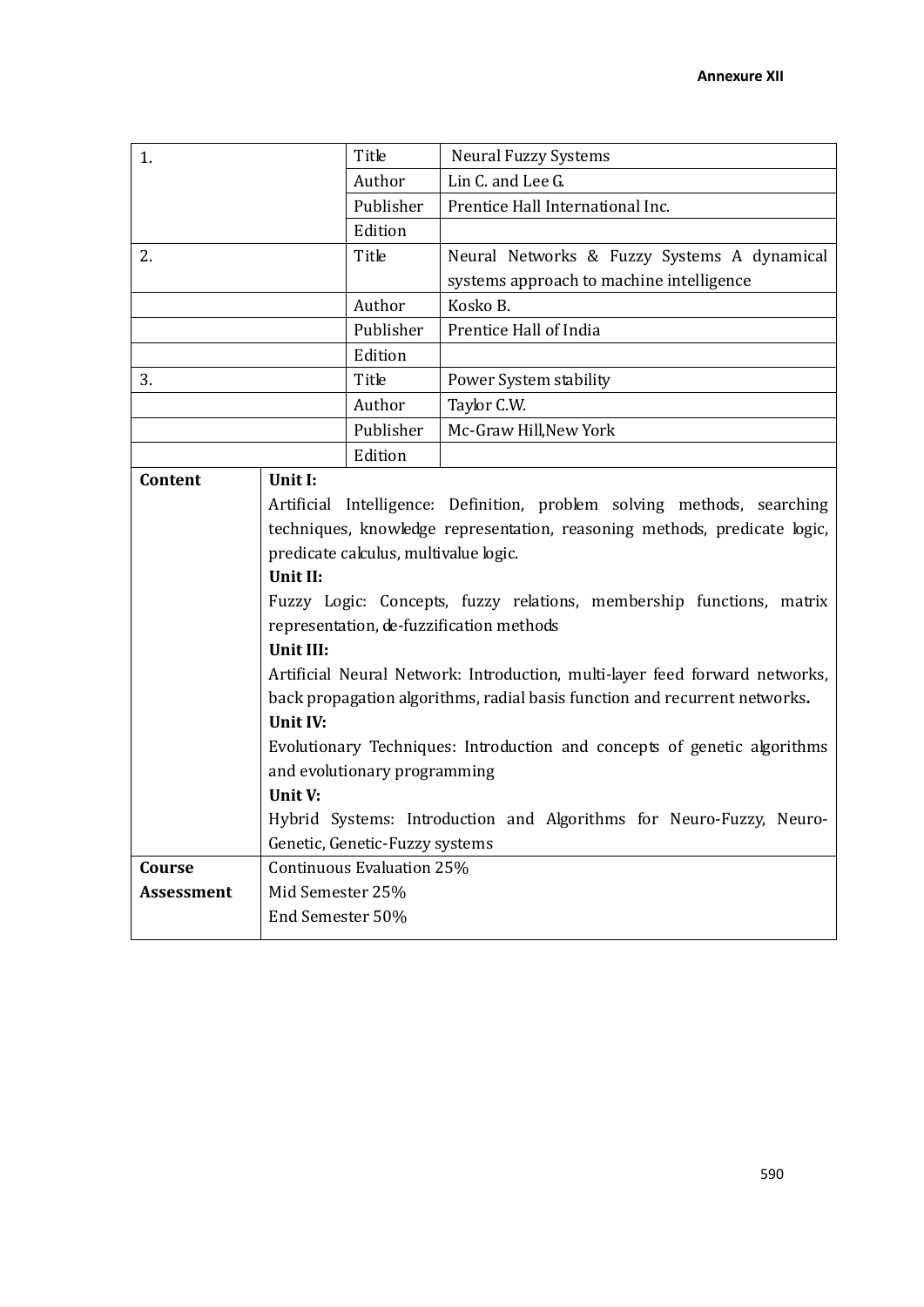| Course no:                    | <b>Open</b> | course                                                                   | HM<br>Course                                         | DC (Y/N)                                      | DE(Y/N)                                                                  |  |
|-------------------------------|-------------|--------------------------------------------------------------------------|------------------------------------------------------|-----------------------------------------------|--------------------------------------------------------------------------|--|
| <b>EEL 613</b>                |             | (YES/NO)                                                                 | (Y/N)                                                |                                               |                                                                          |  |
|                               |             |                                                                          |                                                      |                                               |                                                                          |  |
| Type of course                |             |                                                                          |                                                      |                                               | Yes                                                                      |  |
| Course Title                  |             | <b>Energy Storage Devices</b>                                            |                                                      |                                               |                                                                          |  |
| Course                        |             |                                                                          |                                                      |                                               |                                                                          |  |
| Coordinator                   |             |                                                                          |                                                      |                                               |                                                                          |  |
| Course objectives:            |             | The objective of this course is exhaustive study and analysis of various |                                                      |                                               |                                                                          |  |
|                               |             |                                                                          |                                                      |                                               | energy storage devices such as Battery, valve regulated lead acid        |  |
|                               |             |                                                                          |                                                      |                                               | batteries, ultra capacitors/super capacitors. The course also deals with |  |
|                               |             |                                                                          | Power Electronics for charge control.                |                                               |                                                                          |  |
| <b>POs</b>                    |             |                                                                          |                                                      |                                               |                                                                          |  |
| Semester                      |             | Autumn:                                                                  |                                                      | Spring                                        |                                                                          |  |
|                               |             | Lecture                                                                  | Tutorial                                             | Practical                                     | Credits                                                                  |  |
| <b>Contact Hours</b>          |             | 3                                                                        | $\boldsymbol{0}$                                     | $\boldsymbol{0}$                              | 3                                                                        |  |
| Prerequisite course code      |             |                                                                          |                                                      |                                               |                                                                          |  |
| as per proposed course        |             |                                                                          |                                                      |                                               |                                                                          |  |
| numbers                       |             |                                                                          |                                                      |                                               |                                                                          |  |
| Prerequisite credits          |             |                                                                          |                                                      |                                               |                                                                          |  |
| Equivalent course codes       |             |                                                                          |                                                      |                                               |                                                                          |  |
| as per proposed course        |             |                                                                          |                                                      |                                               |                                                                          |  |
| and old course                |             |                                                                          |                                                      |                                               |                                                                          |  |
| Overlap course codes as       |             |                                                                          |                                                      |                                               |                                                                          |  |
| proposed<br>per<br>course     |             |                                                                          |                                                      |                                               |                                                                          |  |
| numbers<br><b>Text Books:</b> |             |                                                                          |                                                      |                                               |                                                                          |  |
|                               |             |                                                                          |                                                      |                                               |                                                                          |  |
| 1.                            |             | Title                                                                    |                                                      | Valve-regulated Lead-Acid Batteries           |                                                                          |  |
|                               |             |                                                                          |                                                      |                                               |                                                                          |  |
|                               |             | Author                                                                   | D.A.J. Rand, P.T. Moseley, J. Garche and C.D. Parker |                                               |                                                                          |  |
|                               |             | Publisher                                                                | Elesevier,                                           |                                               |                                                                          |  |
|                               |             |                                                                          |                                                      |                                               |                                                                          |  |
|                               |             | Edition                                                                  | 2004                                                 |                                               |                                                                          |  |
| 2.                            |             | Title                                                                    | Energy Storage Systems in Electronics-New Trends     |                                               |                                                                          |  |
|                               |             |                                                                          | in Electrochemical Technology                        |                                               |                                                                          |  |
|                               |             | Author                                                                   | Tetsuya Osaka, Madhav Datta                          |                                               |                                                                          |  |
|                               |             | publisher                                                                | <b>CRC Press</b>                                     |                                               |                                                                          |  |
|                               |             | Edition                                                                  | 2000                                                 |                                               |                                                                          |  |
| 3.                            |             | Title                                                                    | Fuel Cell Systems Explained                          |                                               |                                                                          |  |
|                               |             | Author                                                                   |                                                      | James Larminie, Andrew Dicks, Wiley-Blackwell |                                                                          |  |
|                               |             | Publisher                                                                | Wiley                                                |                                               |                                                                          |  |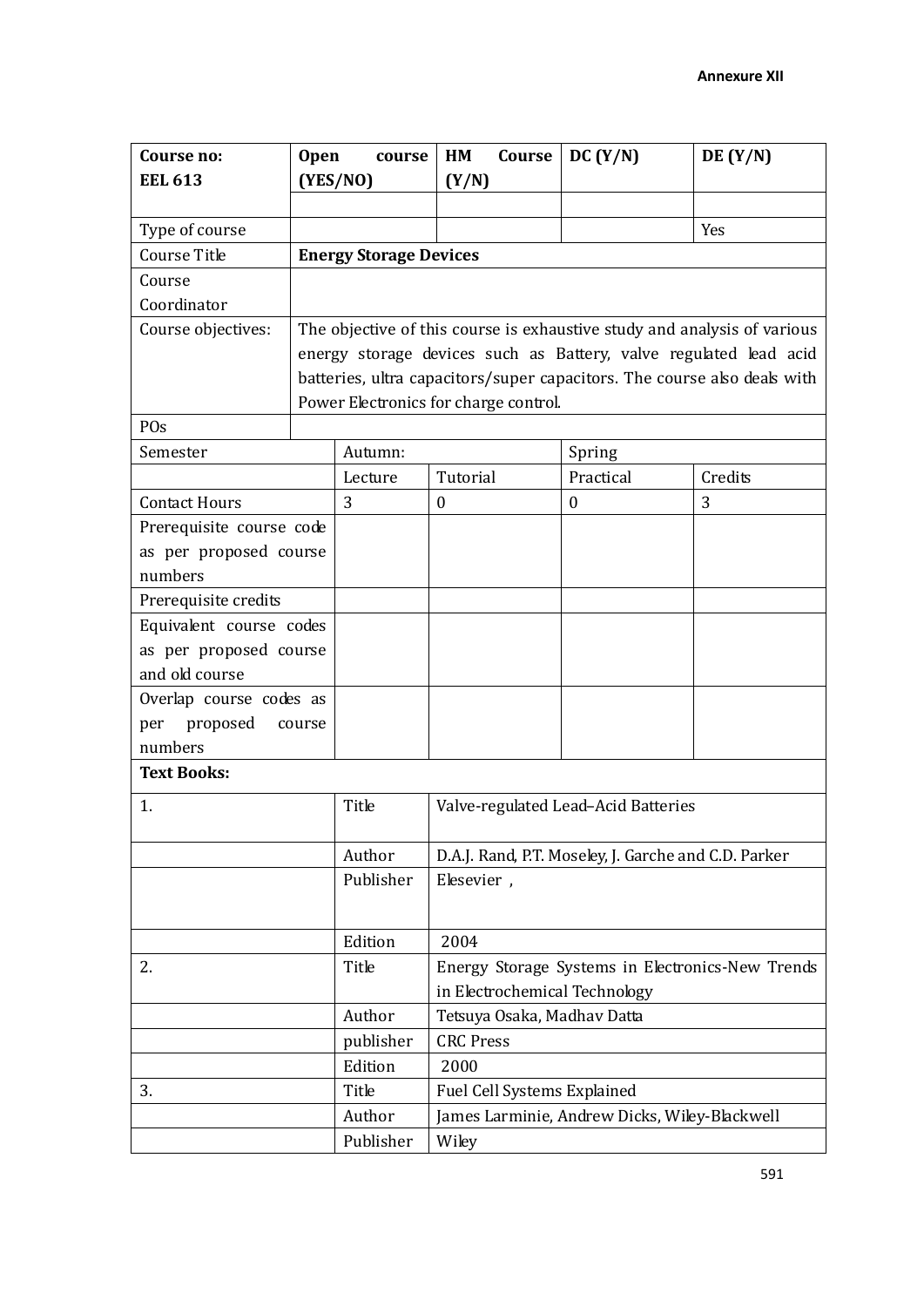|                        | Edition   | 2nd edition, 2003                                 |  |  |
|------------------------|-----------|---------------------------------------------------|--|--|
| <b>Reference Book:</b> |           |                                                   |  |  |
|                        | Title     | Industrial Applications of Batteries from Cars to |  |  |
|                        |           | Aerospace and Energy Storage                      |  |  |
|                        | Author    | M. Broussely, G. Pistoia                          |  |  |
|                        | Publisher | Elsevier                                          |  |  |
|                        | Edition   | 2007                                              |  |  |
| 2.                     | Title     | Lithium Batteries – Science and Technology        |  |  |
|                        | Author    | G.A. Nazri and G. Pistoia                         |  |  |
|                        | Publisher | Kluwer Academic Publishers                        |  |  |
|                        | Edition   | 2004                                              |  |  |

#### **Content Unit I: Battery**

Introduction, energy storage parameters, lead–acid batteries constructional features, battery charge–discharge cycles operating limits and parameters, maintenance, sizing, types, applications, performance measurement, charging and discharging of a battery, storage density, energy density, and safety issues in lead-acid, nickel-cadmium, zinc manganese dioxide batteries, modern batteries as zinc-air, nickel hydride, lithium battery, flow batteries.

### **Unit II: Valve Regulated Lead Acid Batteries**

The valve-regulated battery, valve-regulated battery, heat management in lead–acid batteries, heat generation, heat dissipation, lead alloys for valveregulated lead–acid batteries, hardening mechanism in lead–calcium alloys, aluminum addition, formation of structure of positive and negative active masses, manufacture of lead–acid battery plates, soaking and formation phenomena, positive-plate additives to enhance formation and battery performance, modeling the effects of additives, conductive additive, negativeplate additives, function of the separator in the VRLA battery, characteristics of absorptive glass materials, separator properties and function, separator materials, applications in automotive applications, telecommunications and UPS Applications, remote-area power-supply systems(RAPS), recovery and recycling of lead–acid batteries

#### **Unit III: Ultra Capacitors/Super Capacitors:**

Introduction, doublelayer ultra capacitors, high-energy ultra capacitors, rating, size and applications, super capacitors, basic components of super capacitors, several types of electrodes and electrolytes, electrode materials, high surface area activated carbons, metal oxide, conducting polymers, types of electrolyte, disadvantages, advantages of super capacitors, comparison with battery systems, applications in public transport vehicles, private vehicles, and consumer electronics, aspects of energy density, power density, price, and market.

**Unit IV: Power Electronics for Charging Control**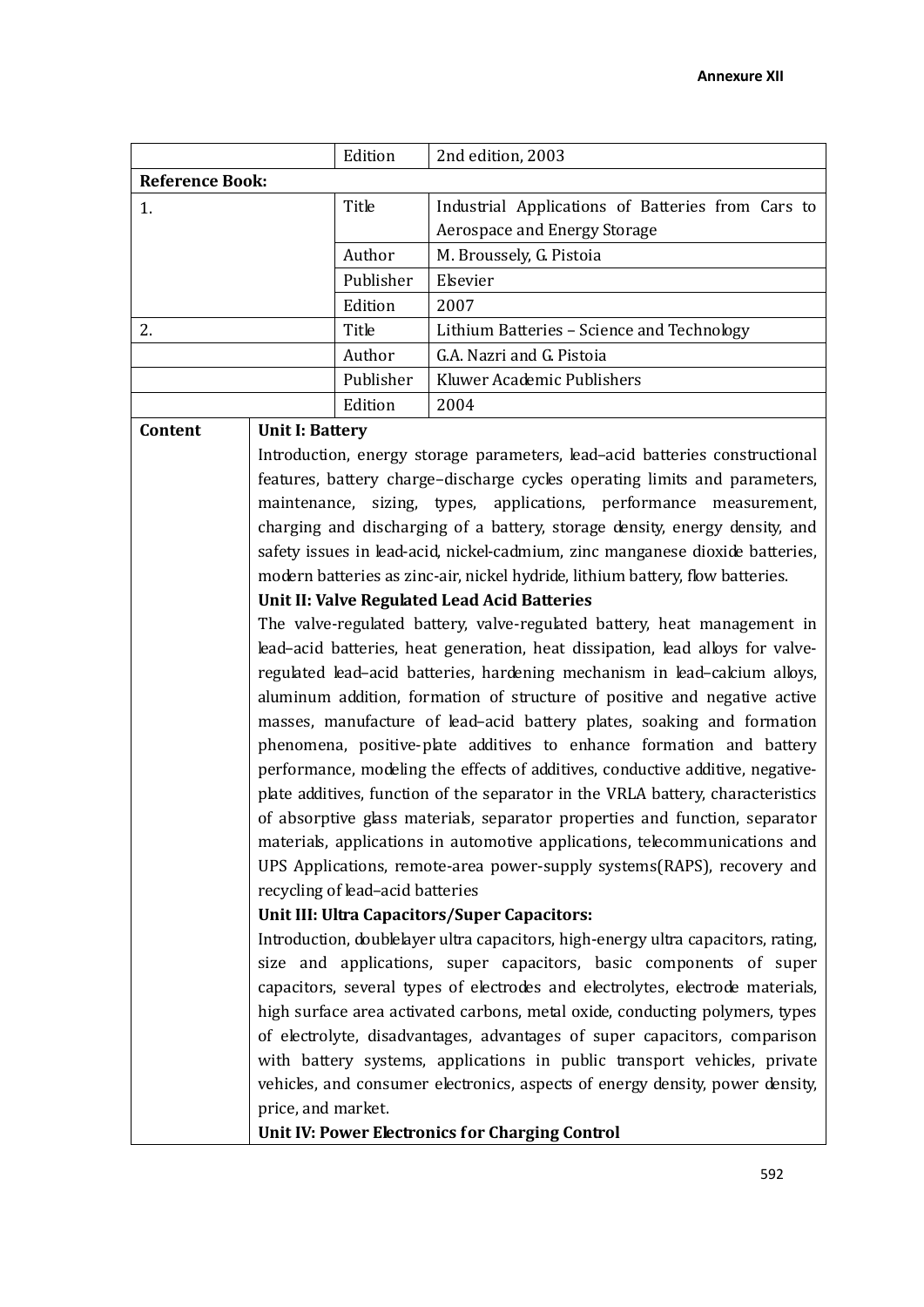|            | Battery management systems, battery data acquisition, battery state-of-      |  |  |  |  |  |  |
|------------|------------------------------------------------------------------------------|--|--|--|--|--|--|
|            | charge, control of charge and discharge, multiple battery systems, thermal   |  |  |  |  |  |  |
|            | management of batteries, safety management of batteries, charging            |  |  |  |  |  |  |
|            | techniques for VRLA batteries, constant-voltage charging, constant-current   |  |  |  |  |  |  |
|            | charging, constant voltage-constant current combinations, taper-current      |  |  |  |  |  |  |
|            | charging, pulsed-current charging, charging of VRLA products, oxygen cycle   |  |  |  |  |  |  |
|            | and saturation effects, overcharge processes, ac-dc and dc-dc converters,    |  |  |  |  |  |  |
|            | isolated converters, multi pulse converters, multilevel converters, P2 cell, |  |  |  |  |  |  |
|            | resonant converters, protection circuits, charger design and calculation of  |  |  |  |  |  |  |
|            | losses.                                                                      |  |  |  |  |  |  |
|            |                                                                              |  |  |  |  |  |  |
| Course     | Continuous Evaluation 25%                                                    |  |  |  |  |  |  |
| Assessment | Mid Semester 25%                                                             |  |  |  |  |  |  |
|            | End Semester 50%                                                             |  |  |  |  |  |  |
|            |                                                                              |  |  |  |  |  |  |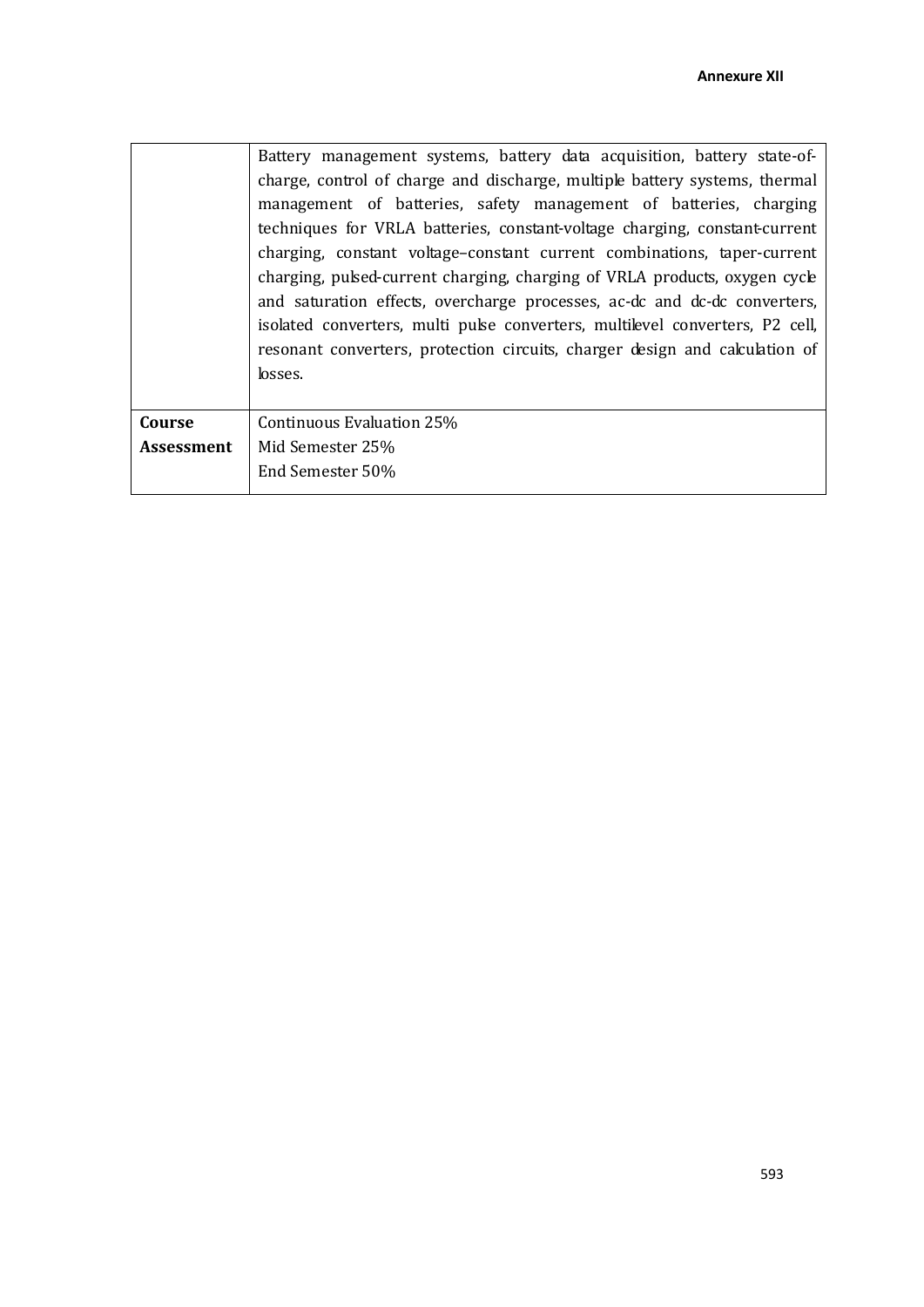|                           | <b>Open</b> | course    | HM<br>Course                                        | DC (Y/N)         | DE(Y/N)                                                            |
|---------------------------|-------------|-----------|-----------------------------------------------------|------------------|--------------------------------------------------------------------|
| Course no:                |             | (YES/NO)  | (Y/N)                                               |                  |                                                                    |
| <b>EEL 614</b>            |             |           |                                                     |                  |                                                                    |
| Type of course            |             |           |                                                     |                  | Yes                                                                |
| Course Title              |             |           | <b>Energy Auditing and Management</b>               |                  |                                                                    |
| Course                    |             |           |                                                     |                  |                                                                    |
| Coordinator               |             |           |                                                     |                  |                                                                    |
| Course objectives:        |             |           |                                                     |                  | To impart knowledge to the students about current energy scenario, |
|                           |             |           | energy management, auditing and assessment.         |                  |                                                                    |
| POs                       |             |           |                                                     |                  |                                                                    |
| Semester                  |             | Autumn:   |                                                     | Spring           |                                                                    |
|                           |             | Lecture   | Tutorial                                            | Practical        | Credits                                                            |
| <b>Contact Hours</b>      |             | 3         | $\boldsymbol{0}$                                    | $\boldsymbol{0}$ | 3                                                                  |
| Prerequisite course code  |             |           |                                                     |                  |                                                                    |
| as per proposed course    |             |           |                                                     |                  |                                                                    |
| numbers                   |             |           |                                                     |                  |                                                                    |
| Prerequisite credits      |             |           |                                                     |                  |                                                                    |
| Equivalent course codes   |             |           |                                                     |                  |                                                                    |
| as per proposed course    |             |           |                                                     |                  |                                                                    |
| and old course            |             |           |                                                     |                  |                                                                    |
| Overlap course codes as   |             |           |                                                     |                  |                                                                    |
| proposed<br>per<br>course |             |           |                                                     |                  |                                                                    |
| numbers                   |             |           |                                                     |                  |                                                                    |
| <b>Text Books:</b>        |             |           |                                                     |                  |                                                                    |
| 1.                        |             | Title     |                                                     |                  | Handbook on Energy Audit and Environment                           |
|                           |             |           | Management                                          |                  |                                                                    |
|                           |             | Author    | Y P Abbi and Shashank Jain,                         |                  |                                                                    |
|                           |             | Publisher | <b>TERI</b>                                         |                  |                                                                    |
|                           |             |           |                                                     |                  |                                                                    |
|                           |             |           |                                                     |                  |                                                                    |
|                           |             | Edition   | 2006                                                |                  |                                                                    |
| 2.                        |             | Title     | Electric Energy Utilization And Conservation        |                  |                                                                    |
|                           |             | Author    | Tripathy S.C                                        |                  |                                                                    |
|                           |             | publisher | Tata McGraw Hill,                                   |                  |                                                                    |
|                           |             | Edition   | 1991                                                |                  |                                                                    |
| 3.                        |             | Title     | Art and Science of Utilisation of Electrical Energy |                  |                                                                    |
|                           |             | Author    | Partab H.                                           |                  |                                                                    |
|                           |             | Publisher | Dhanpat Rai and Sons, New Delhi.                    |                  |                                                                    |
|                           |             | Edition   | 1975                                                |                  |                                                                    |
| 4.                        |             | Title     | Energy-Efficient                                    | Electric         | Motors<br>Their<br>and                                             |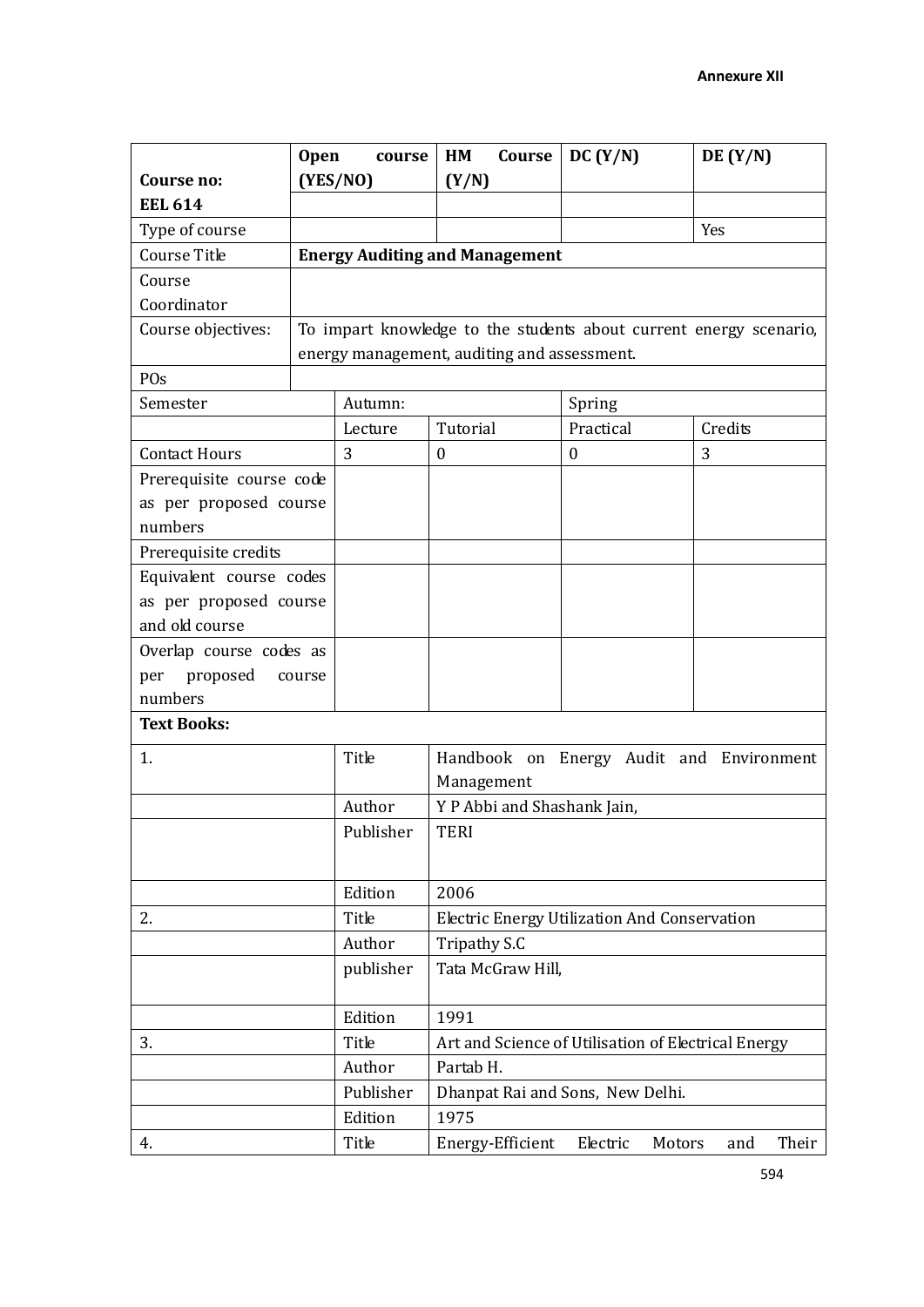|                        |                                                                                 | Applications                                                                   |                                                                              |  |  |
|------------------------|---------------------------------------------------------------------------------|--------------------------------------------------------------------------------|------------------------------------------------------------------------------|--|--|
|                        | Author                                                                          |                                                                                | Howard E. Jordan                                                             |  |  |
| Publisher              |                                                                                 |                                                                                | Plenum Pub Corp                                                              |  |  |
| Edition                |                                                                                 |                                                                                | 2nd edition, 1994                                                            |  |  |
| <b>Reference Book:</b> |                                                                                 |                                                                                |                                                                              |  |  |
| Title<br>1.            |                                                                                 |                                                                                | Plant Engineers and Managers Guide to Energy<br>Conservation                 |  |  |
|                        |                                                                                 | Author                                                                         |                                                                              |  |  |
|                        |                                                                                 | Publisher                                                                      | Albert Thumann, P.W.                                                         |  |  |
|                        |                                                                                 | Edition                                                                        | Seventh Edition-TWI Press Inc, Terre Haute<br>2007                           |  |  |
|                        |                                                                                 |                                                                                |                                                                              |  |  |
| 2.                     |                                                                                 | Title                                                                          | <b>Guide to Energy Management</b>                                            |  |  |
|                        |                                                                                 | Author                                                                         | Barney L. Capehart, Wayne C. Turner, William J.                              |  |  |
|                        |                                                                                 |                                                                                | Kennedy                                                                      |  |  |
|                        |                                                                                 | Publisher                                                                      | <b>Fairmont Press</b>                                                        |  |  |
|                        |                                                                                 | Edition                                                                        | 6 edition -April 23, 2008                                                    |  |  |
|                        |                                                                                 | Title                                                                          | Industrial Energy Management Principles<br>and                               |  |  |
|                        |                                                                                 |                                                                                | Applications                                                                 |  |  |
|                        | Author                                                                          |                                                                                | Giovanni Petrecca                                                            |  |  |
|                        | Publisher                                                                       |                                                                                | The Kluwer international series -207                                         |  |  |
|                        |                                                                                 | Edition                                                                        | 1999                                                                         |  |  |
| Content                | Unit I: Objective: Understanding, analysis and application of electrical energy |                                                                                |                                                                              |  |  |
|                        | and<br>accounting<br>techniques-consumption<br>management-measurement           |                                                                                |                                                                              |  |  |
|                        | patterns-conservation methods-application in industrial cases.                  |                                                                                |                                                                              |  |  |
|                        |                                                                                 | Unit II: System approach and End use approach to efficient use of Electricity; |                                                                              |  |  |
|                        |                                                                                 |                                                                                | Electricity tariff types; Energy auditing: Types and objectives-audit        |  |  |
|                        | instruments-ECO                                                                 |                                                                                | assessment and Economic methods-specific<br>energy                           |  |  |
|                        |                                                                                 | analysis-Minimum energy paths-consumption models-Case study.                   |                                                                              |  |  |
|                        |                                                                                 | Unit III: Electric motors-Energy efficient controls and starting efficiency-   |                                                                              |  |  |
|                        |                                                                                 | Motor Efficiency and Load Analysis- Energy efficient /high efficient Motors-   |                                                                              |  |  |
|                        |                                                                                 | Case study; Load Matching and selection of motors.                             |                                                                              |  |  |
|                        |                                                                                 |                                                                                | Unit IV: Variable speed drives; Pumps and Fans-Efficient Control strategies- |  |  |
|                        |                                                                                 | Optimal selection and sizing -Optimal operation and Storage; Case study        |                                                                              |  |  |
|                        | Unit V:                                                                         | Transformer Loading/Efficiency analysis, Feeder/cable<br>loss                  |                                                                              |  |  |
|                        |                                                                                 | evaluation, case study.                                                        |                                                                              |  |  |
|                        |                                                                                 |                                                                                | Unit VI: Reactive Power management Capacitor Sizing-Degree of                |  |  |
|                        |                                                                                 |                                                                                | Compensation-Capacitor losses-Location-Placement-Maintenance, case study.    |  |  |
|                        |                                                                                 | Unit VII: Peak Demand controls- Methodologies-Types of Industrial loads-       |                                                                              |  |  |
|                        |                                                                                 |                                                                                | Optimal Load scheduling-case study.                                          |  |  |
|                        |                                                                                 |                                                                                | Unit VIII: Lighting- Energy efficient light sources-Energy conservation in   |  |  |
|                        |                                                                                 |                                                                                | Lighting Schemes- Electronic ballast-Power quality issues-Luminaries, case   |  |  |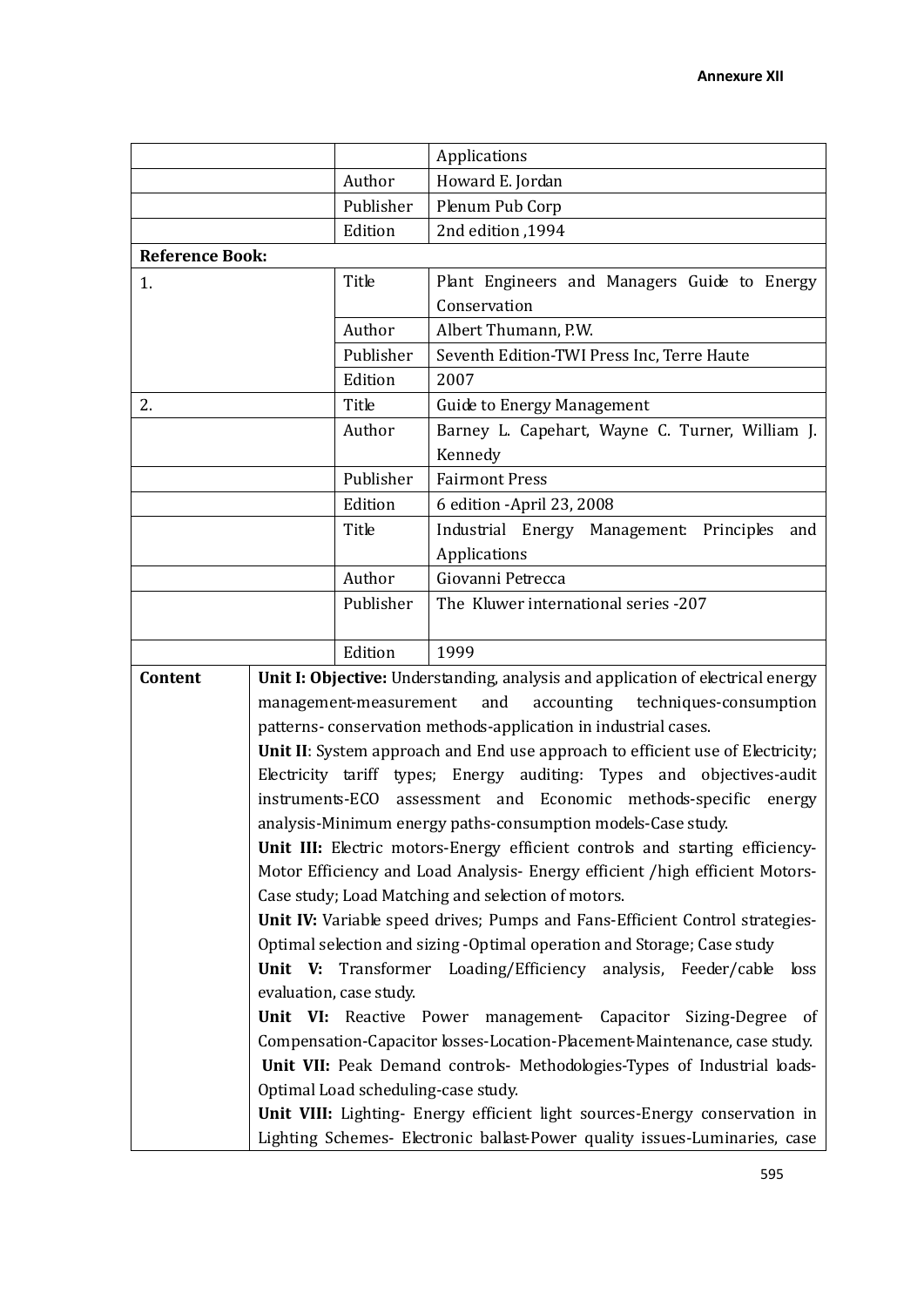|                   | study.                                                                   |  |  |  |  |
|-------------------|--------------------------------------------------------------------------|--|--|--|--|
|                   | <b>Unit IX:</b> Cogeneration- Types and Schemes-Optimal operation of     |  |  |  |  |
|                   | cogeneration plants-case study; Electric loads of Air conditioning &     |  |  |  |  |
|                   | Refrigeration-Energy conservation measures- Cool storage. Types-Optimal  |  |  |  |  |
|                   | operation-case study; Electric water heating-Gysers-Solar Water Heaters- |  |  |  |  |
|                   | Power Consumption in Compressors, Energy conservation measures;          |  |  |  |  |
|                   | Electrolytic Process; Computer Controls-software-EMS                     |  |  |  |  |
| Course            | Continuous Evaluation 25%                                                |  |  |  |  |
| <b>Assessment</b> | Mid Semester 25%                                                         |  |  |  |  |
|                   | End Semester 50%                                                         |  |  |  |  |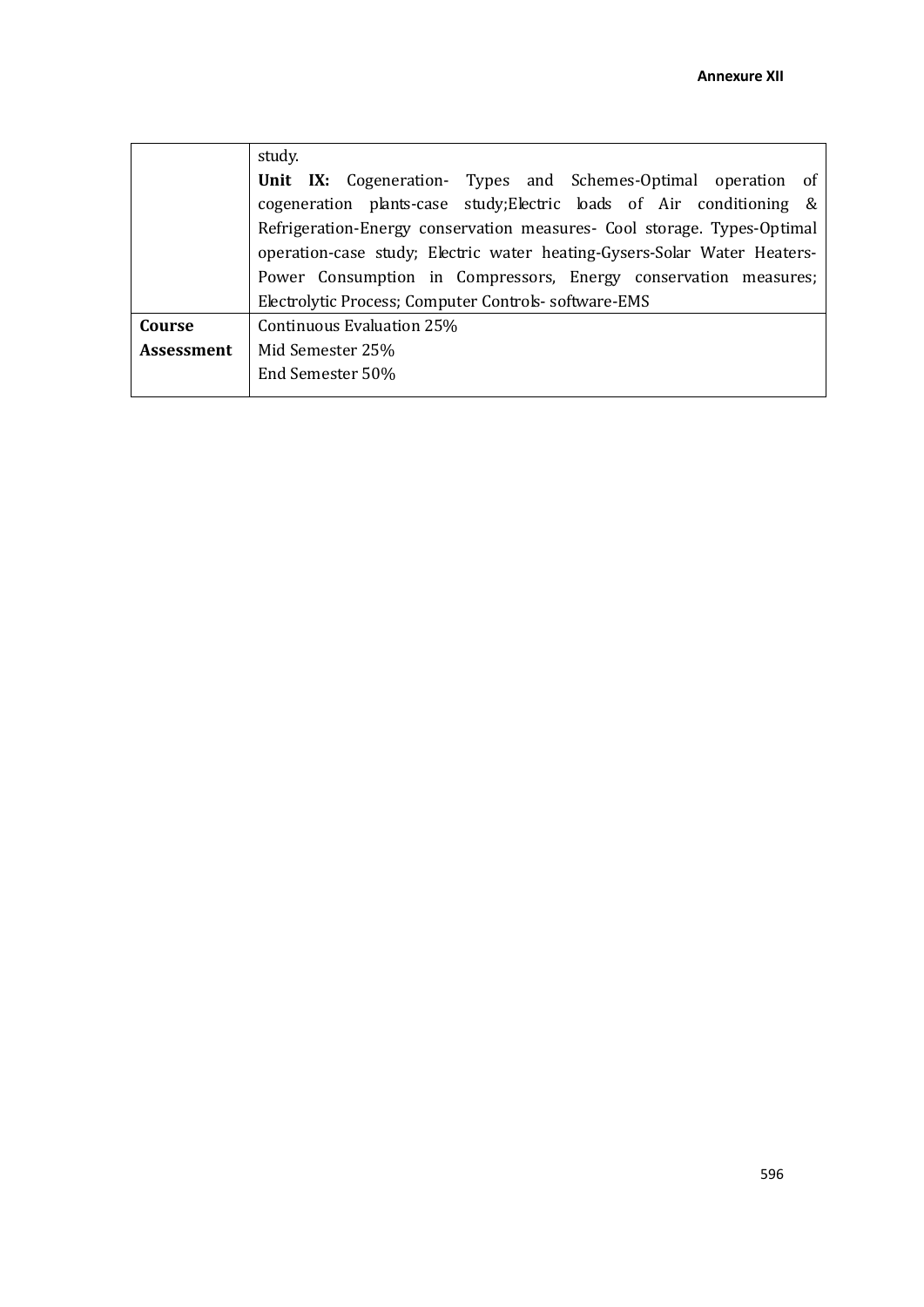| Course no:                  | <b>Open</b> | course                                  | HM<br>Course                                                    | DC (Y/N)                                     | DE(Y/N) |  |
|-----------------------------|-------------|-----------------------------------------|-----------------------------------------------------------------|----------------------------------------------|---------|--|
| <b>EEL 615</b>              |             | (YES/NO)                                | (Y/N)                                                           |                                              |         |  |
|                             |             |                                         |                                                                 |                                              |         |  |
| Type of course              | N           |                                         | N                                                               | N                                            | Y       |  |
| Course Title                |             | <b>Telemetry Systems</b>                |                                                                 |                                              |         |  |
| <b>Course Coordinator</b>   |             |                                         |                                                                 |                                              |         |  |
| Course objectives:          |             | The aim of this course is to understand |                                                                 |                                              |         |  |
|                             |             |                                         | The principles of telemetry, multiplexing, modem protocols, and |                                              |         |  |
|                             |             |                                         | antenna theory for practical applications                       |                                              |         |  |
|                             |             |                                         | The use of fibre optics in communication                        |                                              |         |  |
|                             | $\bullet$   |                                         | The use of industrial telemetry.                                |                                              |         |  |
| POs                         |             |                                         |                                                                 |                                              |         |  |
| Semester                    |             | Autumn:                                 |                                                                 | Spring                                       |         |  |
|                             |             | Lecture                                 | Tutorial                                                        | Practical                                    | Credits |  |
| <b>Contact Hours</b>        |             | 3                                       | $\boldsymbol{0}$                                                | $\boldsymbol{0}$                             | 3       |  |
| Prerequisite course code as |             |                                         |                                                                 |                                              |         |  |
| proposed<br>per             | course      |                                         |                                                                 |                                              |         |  |
| numbers                     |             |                                         |                                                                 |                                              |         |  |
| Prerequisite credits        |             |                                         |                                                                 |                                              |         |  |
| Equivalent course codes as  |             |                                         |                                                                 |                                              |         |  |
| per proposed course and old |             |                                         |                                                                 |                                              |         |  |
| course                      |             |                                         |                                                                 |                                              |         |  |
| Overlap course codes as per |             |                                         |                                                                 |                                              |         |  |
| proposed course numbers     |             |                                         |                                                                 |                                              |         |  |
| <b>Text Books:</b>          |             |                                         |                                                                 |                                              |         |  |
| 1.                          |             | Title                                   | <b>Telemetry Principle</b>                                      |                                              |         |  |
|                             |             | Author                                  | D Patranabis                                                    |                                              |         |  |
|                             |             | Publisher                               | <b>TMH</b>                                                      |                                              |         |  |
|                             |             | Edition                                 | 1 <sup>st</sup> Edition                                         |                                              |         |  |
| 2.                          |             | Title                                   | Principles of Communication                                     |                                              |         |  |
|                             |             | Author                                  | Taub and Schilling                                              |                                              |         |  |
|                             |             | Publisher                               | Tata McGraw Hill                                                |                                              |         |  |
|                             |             | Edition                                 | <b>Third Edition</b>                                            |                                              |         |  |
| <b>Reference Book:</b>      |             |                                         |                                                                 |                                              |         |  |
| 1.                          |             | Title                                   | Telemetry Systems Engineering                                   |                                              |         |  |
|                             |             | Author                                  |                                                                 | Frank Carden, Russell Jedlicka, Robert Henry |         |  |
|                             |             | Publisher                               | <b>Artech House</b>                                             |                                              |         |  |
|                             |             | Edition                                 | 2002                                                            |                                              |         |  |